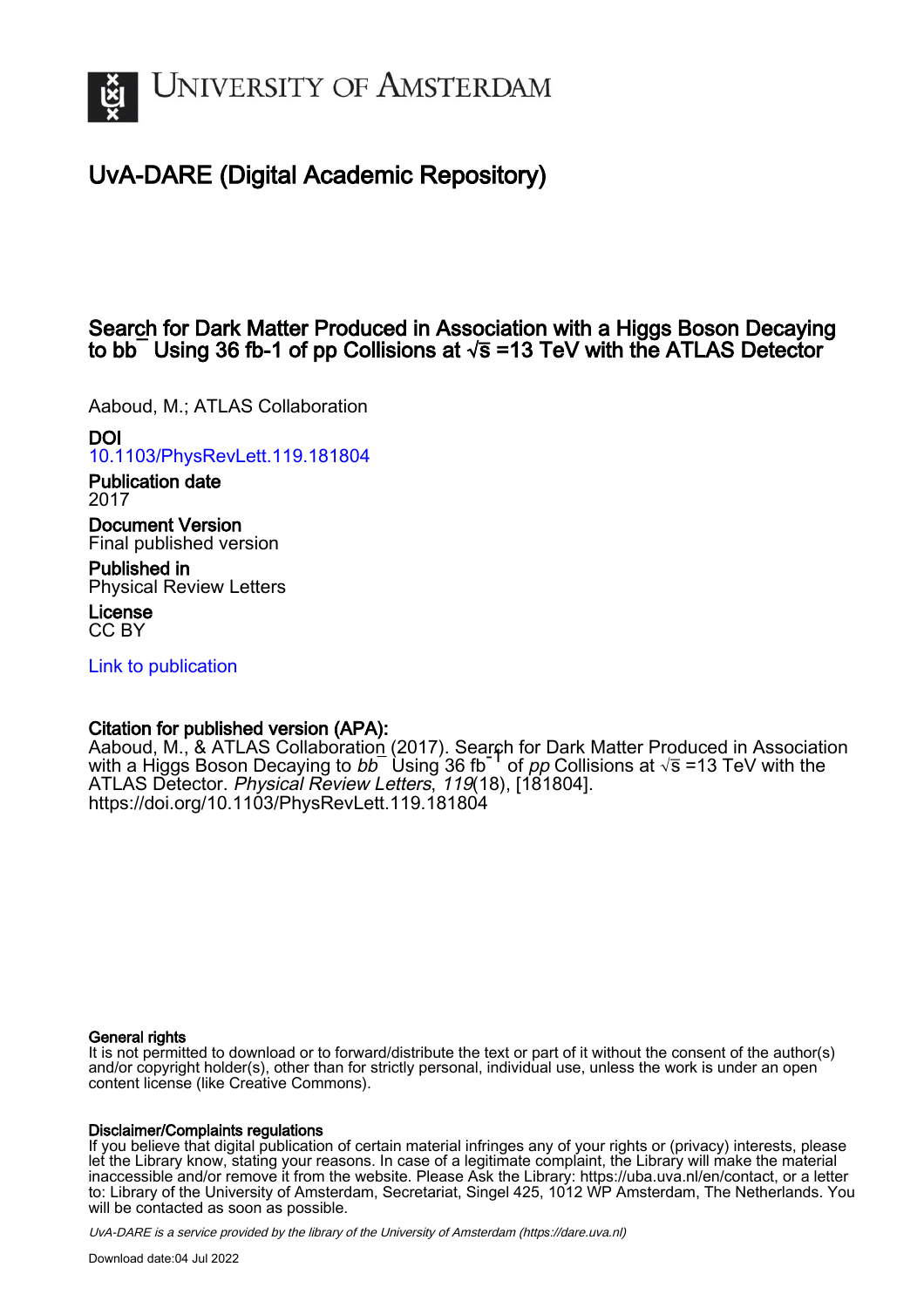#### Search for Dark Matter Produced in Association with a Higgs Boson Decaying to  $b\bar{b}$  Using 36 fb<sup>-1</sup> of pp Collisions at  $\sqrt{s}$  = 13 TeV with the ATLAS Detector

M. Aaboud et al.<sup>\*</sup> (ATLAS Collaboration) (Received 6 July 2017; published 1 November 2017)

Several extensions of the standard model predict associated production of dark-matter particles with a Higgs boson. Such processes are searched for in final states with missing transverse momentum and a Higgs boson decaying to a  $b\bar{b}$  pair with the ATLAS detector using 36.1 fb<sup>-1</sup> of pp collisions at a center-ofmass energy of 13 TeVat the LHC. The observed data are in agreement with the standard model predictions and limits are placed on the associated production of dark-matter particles and a Higgs boson.

DOI: [10.1103/PhysRevLett.119.181804](https://doi.org/10.1103/PhysRevLett.119.181804)

One of the central open questions in physics today is the nature of dark matter (DM) that comprises most of the matter in the Universe [\[1\].](#page-5-0) A compelling candidate for DM is a stable electrically neutral particle  $\gamma$  whose nongravitational interactions with standard model (SM) particles are weak. This extension of the SM could be detectable at the scale of electroweak symmetry breaking [\[2\]](#page-5-1) and accommodate the observed DM relic density [\[3,4\].](#page-5-2) Many models predict detectable production rates of such DM particles at the Large Hadron Collider (LHC) [\[5\].](#page-5-3)

Most collider-based searches for DM rely on the sig-nature of missing transverse momentum [\[6\]](#page-5-4)  $E_T^{\text{miss}}$  from DM<br>particles recoiling against one SM particle X radiated off particles recoiling against one SM particle X radiated off the initial state, denoted by the " $X + E_T^{\text{miss}}$ " signature. LHC<br>experiments, have, searched, for this  $X + E_T^{\text{miss}}$  signature. experiments have searched for this  $\overline{X} + E_T^{\text{miss}}$  signature,<br>where  $\overline{X}$  is a light quark or gluon [7–9] a h or t quark where X is a light quark or gluon  $[7-9]$  $[7-9]$ , a b or t quark  $[10-12]$  $[10-12]$ , a photon  $[13-17]$ , or a W or Z boson  $[18-21]$  $[18-21]$ . The discovery of the Higgs boson  $h$  [\[22,23\]](#page-6-4) opens a new opportunity through the  $h + E_T^{\text{miss}}$  signature [\[24](#page-6-5)–26].<br>Because *h* radiation off the initial state is Yukawa sun-Because  $h$  radiation off the initial state is Yukawa suppressed, the  $h + E_T^{\text{miss}}$  process represents a direct probe of the bard interaction involving DM particles the hard interaction involving DM particles.

This Letter presents a search for DM in association with a Higgs boson decaying to a pair of b quarks,  $h \rightarrow bb$ , with a branching ratio  $\mathcal{B} = 57\%$  [\[27\]](#page-6-6), using 36.1 fb<sup>-1</sup> of pp collisions at  $\sqrt{s} = 13$  TeV recorded with the ATLAS<br>detector [28.29] in run 2 of the LHC in 2015 and 2016 detector [\[28,29\]](#page-6-7) in run 2 of the LHC in 2015 and 2016. This search substantially extends the sensitivity relative to previous results at 8 [\[30,31\]](#page-6-8) and 13 TeV [32–[34\]](#page-6-9) in the  $h \to b\bar{b}$  and  $h \to \gamma\gamma$  channels.

A type-II two-Higgs-doublet model (2HDM) with an additional U(1) $Z$  gauge symmetry yielding an additional

massive Z' boson provides an  $h + E_T^{\text{miss}}$  signature [\[26\]](#page-6-10) used<br>for the optimization of the search and its interpretation for the optimization of the search and its interpretation. This model results in five physical Higgs bosons: a light scalar h identified with the SM Higgs boson in the alignment limit [\[35\],](#page-6-11) a heavy scalar  $H$ , a pseudoscalar A, and two charged scalars  $H^{\pm}$ . The  $h + DM$  signal in this  $Z'$ -2HDM model is produced through  $np \rightarrow Z' \rightarrow 4h$  $Z'$ -2HDM model is produced through  $pp \rightarrow Z' \rightarrow Ah$ ,<br>where A decays to  $\nu\bar{\nu}$  with a large B Relevant model where A decays to  $\chi \bar{\chi}$  with a large B. Relevant model parameters are the ratio of the vacuum expectation values of the two Higgs fields coupling to the up-type and down-type quarks tan  $\beta$ , the Z' gauge coupling  $g_{Z}$ , and the masses  $m_{Z}$ ,  $m_A$ , and  $m_\gamma$ . The results are also generically interpreted in terms of the production cross section of non-SM events with large  $E_T^{\text{miss}}$  and a Higgs boson without extra model<br>assumptions assumptions.

Monte Carlo (MC) event generators were used to simulate the  $h + DM$  signal and all SM background processes, except the multijet background, which was evaluated using data. All MC event samples were processed through a detailed simulation of the ATLAS detector [\[36\]](#page-6-12) based on GEANT4 [\[37\],](#page-6-13) and contributions from additional  $pp$  interactions (pileup) were simulated using PYTHIA 8.186 [\[38\]](#page-6-14) and the MSTW2008LO parton distribution function (PDF) set [\[39\]](#page-7-0).

Signal samples for the  $pp \rightarrow Z' \rightarrow Ah \rightarrow \chi \bar{\chi} bb$ process were generated at leading order using MADGRAPH\_AMC@NLO 2.2.3 [\[5,40\]](#page-5-3) interfaced to PYTHIA 8.186, using the NNPDF3.0 PDF set [\[41\]](#page-7-1). Samples were generated in the  $(m_{Z}, m_A)$  plane for 0.2 TeV  $< m_{Z'} < 3$  TeV and 0.2 TeV  $< m_A < 0.8$  TeV with  $m_{\chi} = 100 \text{ GeV}$ ,  $\tan \beta = 1$ ,  $g_{Z'} = 0.8$ ,  $m_H = m_{H^{\pm}} = 300 \text{ GeV}$  [5] 300 GeV [\[5\].](#page-5-3)

Backgrounds from top quark pair production and single top quark production were generated at next-to-leading order (NLO) in quantum chromodynamics (QCD) with POWHEG-BOX [42–[46\]](#page-7-2) using CT10 PDFs [\[47\]](#page-7-3), where the parton shower was simulated with PYTHIA 6.428 [\[48\]](#page-7-4). The  $t\bar{t}$  samples are normalized using calculations at next-to-next-to-leading order (NNLO) in QCD including

<sup>\*</sup> Full author list given at the end of the article.

Published by the American Physical Society under the terms of the [Creative Commons Attribution 4.0 International](https://creativecommons.org/licenses/by/4.0/) license. Further distribution of this work must maintain attribution to the author(s) and the published article's title, journal citation, and DOI.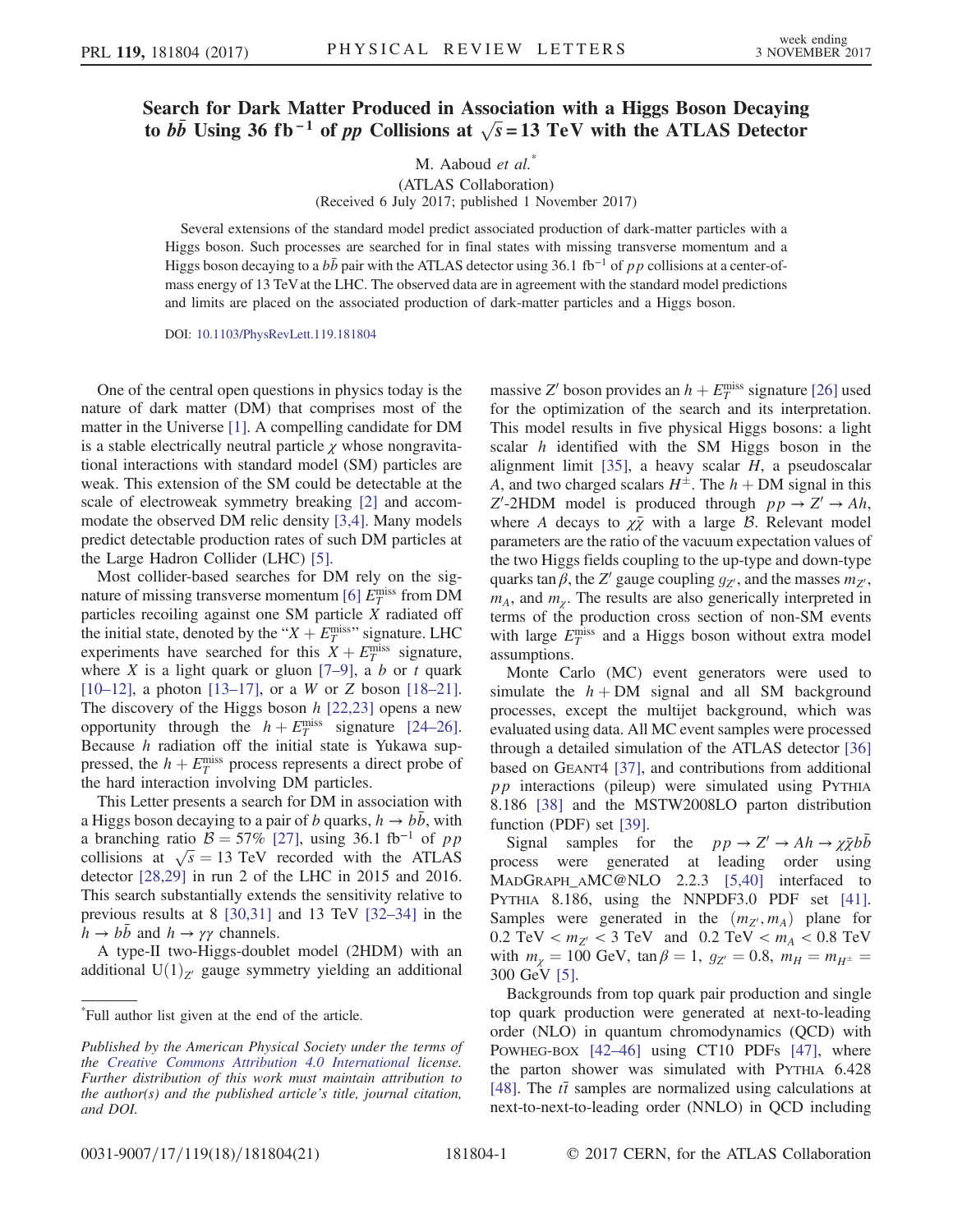next-to-next-to-leading logarithmic corrections for softgluon radiation [\[49\]](#page-7-5). The single-top-quark processes are normalized with cross sections at NLO in QCD [\[50](#page-7-6)–54]. Background processes involving a vector boson  $V = W, Z$ decaying leptonically in association with jets,  $V + j$  jets, were simulated with SHERPA 2.2.1 [\[55\]](#page-7-7) including mass effects for  $b$  and  $c$  quarks and using NNPDF3.0 PDFs. The perturbative calculations for  $V +$  jets were performed at NLO for up to two partons and at leading order for up to four partons [\[56,57\],](#page-7-8) and matched to the parton shower [\[58\]](#page-7-9) using the ME+PS@NLO prescription from Ref. [\[59\]](#page-7-10). The normalizations are determined at NNLO in QCD [\[60\]](#page-7-11). Diboson processes (VV) were simulated at NLO in QCD with SHERPA 2.1.1 and CT10 PDFs. Backgrounds from associated Vh production were generated with PYTHIA 8.186 using NNPDF3.0 PDFs for  $qq \rightarrow Vh$ , and POWHEG interfaced to PYTHIA 8.186 using CT10 PDFs for  $gg \rightarrow Vh$ .

Events are selected by an  $E_T^{\text{miss}}$  trigger based on lorimeter information [611] Its threshold was 110 GeV calorimeter information [\[61\]](#page-7-12). Its threshold was 110 GeV for most of the data taking period, and lower in the first third. Events are required to have at least one  $pp$  collision vertex reconstructed from at least two inner detector (ID) tracks with  $p_T^{\text{track}} > 0.4$  GeV. The primary vertex (PV) for each event is the vertex with the highest  $\sum (p^{\text{track}})^2$ each event is the vertex with the highest  $\sum (p_T^{\text{track}})^2$ .<br>Reconstruction of muons (*u*) incorporates tracks or

Reconstruction of muons  $(\mu)$  incorporates tracks or track segments found in the muon spectrometer and matched ID tracks. Identified muons must satisfy the "loose" quality criteria [\[62\]](#page-7-13) and have  $|\eta| < 2.7$ . Electrons (e) are reconstructed by matching an ID track to a cluster of energy in the calorimeter. Electron candidates are identified through a likelihood-based method [\[63\]](#page-7-14) and must satisfy the loose operating point and be within  $|\eta| < 2.47$ . Muon and electron candidates must have  $p_T > 7$  GeV and are required to be isolated by limiting the sum of  $p<sub>T</sub>$  for tracks within a cone in  $\Delta R$  around the lepton direction, as in Ref. [\[32\]](#page-6-9).

Jets reconstructed from three-dimensional clusters of calorimeter cells [\[64\]](#page-7-15) with the anti- $k_t$  algorithm [\[65\]](#page-7-16) are used to identify the  $h \to b\bar{b}$  decay. For small to moderate h momenta, the decay products can be resolved using jets with a radius parameter  $R = 0.4$  (small-R jets or j). The decay products of high-momenta h become collimated and are reconstructed using a single jet with  $R = 1.0$  (large-R) jet or J). Small-R jets with  $|\eta| < 2.5$  must satisfy  $p_T >$ <sup>20</sup> GeV and are called "central," while those with <sup>2</sup>.<sup>5</sup> <  $|\eta|$  < 4.5 must have  $p_T > 30$  GeV and are called "forward." Small- $R$  jets are corrected for pileup [\[66\],](#page-7-17) and central small-R jets with 20 GeV  $p_T < 60$  GeV and  $|\eta|$  < 2.4 are additionally required to be identified as originating from the PV using associated tracks [\[67\]](#page-7-18). Small-R jets closer than  $\Delta R = 0.2$  to an electron candidate are rejected. Large- $R$  jets are reconstructed independently of small-R jets and trimmed [\[68,69\]](#page-7-19) to reduce the effects of pileup and the underlying event. Furthermore, large- $R$  jets must fulfill  $p_T > 200$  GeV and  $|\eta| < 2.0$ . To improve the resolution and minimize uncertainties, the mass of large-R jets is determined by the resolution-weighted mean of the mass measured using calorimeter information alone and the track-assisted jet mass [\[70\].](#page-7-20) The latter is obtained by scaling the mass determined using ID tracks alone by the ratio of jet  $p_T$  measured in the calorimeter and in the ID.

Multivariate algorithms are used to identify jets containing b hadrons (b tagging), which are expected in  $h \rightarrow bb$ decays [\[69,71\]](#page-7-21). These algorithms are applied directly to small- $R$  jets, while for large- $R$  jets they are applied to track jets matched to large- $R$  jets. Track jets are reconstructed from ID tracks matched to the PV using the anti- $k_t$ algorithm with  $R = 0.2$ , and must fulfill  $p<sub>T</sub> > 10$  GeV and  $|\eta|$  < 2.5.

The  $\vec{E}_T^{\text{miss}}$  observable is calculated as the negative of the transverse momenta of  $e$ ,  $\mu$  and jet vector sum of the transverse momenta of  $e$ ,  $\mu$ , and jet candidates in the event. The transverse momenta not associated with any  $e$ ,  $\mu$ , or jet candidates are accounted for using ID tracks [\[72,73\].](#page-7-22) Similarly,  $\vec{p}_T^{\text{miss,tr}}$  is defined as the negative of the vector sum of the transverse momenta of the negative of the vector sum of the transverse momenta of tracks with  $p_T > 0.5$  GeV associated with the PV and within  $|\eta| < 2.5$ .

The signal is characterized by high  $E_T^{\text{miss}}$ , no isolated<br>tons, and an invariant mass of the h candidate m. leptons, and an invariant mass of the h candidate  $m<sub>h</sub>$ compatible with the observed Higgs boson mass of 125 GeV [\[74\].](#page-7-23) In the signal region (SR) described below, the dominant backgrounds from  $Z(\nu\nu)$  + jets,  $W$  + jets, and  $t\bar{t}$  production contribute, respectively, 30%–60%, 10%–25%, and 15%–50% of the total background, depending on  $E_T^{\text{miss}}$  and the *b*-tag multiplicity. The models for  $V + \text{jets}$  and  $t\bar{t}$  are constrained using two control regions  $V +$  jets and  $t\bar{t}$  are constrained using two control regions (CR): the single-muon control region ( $1\mu$ -CR) is designed to constrain the  $t\bar{t}$  and  $W$  + jets backgrounds, while the two-lepton control region (2 $\ell$ -CR) constrains the Z  $+$  jets background contribution.

The SR requires  $E_T^{\text{miss}} > 150 \text{ GeV}$ , and no isolated *e* or<br>The multiet background contributes due to mismeasured  $\mu$ . The multijet background contributes due to mismeasured jet momenta. To suppress it, additional selections are required: min  $[\Delta \phi(\vec{E}_T^{\text{miss}}, \vec{p}_T^j)] > \pi/9$  for the three highest- $p_T$  (leading) small-R jets,  $\Delta\phi(\vec{E}_T^{\text{miss}}, \vec{p}_T^{\text{miss,trk}}) < \pi/2$ ,<br>and  $E_{\text{miss,trk}} > 30$  GeV for events with fewer than two and  $p_T^{\text{miss,trk}} > 30$  GeV for events with fewer than two<br>central *b*-tagged small-*R* jets. The requirements using central  $b$ -tagged small- $R$  jets. The requirements using  $p_T^{\text{miss,trk}}$  also reduce noncollision backgrounds.<br>In the "resolved" regime defined by  $F_{\text{miss}}^{\text{miss}}$ .

In the "resolved" regime, defined by  $E_T^{\text{miss}} < 500$  GeV,  $\hbar$  candidate is reconstructed from two leading *h*-tagged the h candidate is reconstructed from two leading b-tagged central small- $R$  jets, or, if only one  $b$  tag is present in the event, from the  $b$ -tagged central small- $R$  jet and the leading non-b-tagged central small-R jet. At least one of the jets comprising the h candidate must satisfy  $p_T > 45$  GeV. A separation in  $\Delta \phi$  between the h candidate and  $\vec{E}_T^{\text{miss}}$  of more than  $2\pi/3$  is required following the back-to-back configuthan  $2\pi/3$  is required following the back-to-back configuration of the Higgs boson recoiling against DM. To improve the trigger efficiency modeling, events are retained only if the scalar sum  $H<sub>T</sub>$  of the  $p<sub>T</sub>$  of the two (three) leading jets fulfills  $H_{T,2j} > 120 \text{ GeV } (H_{T,3j} > 150 \text{ GeV})$  if two (more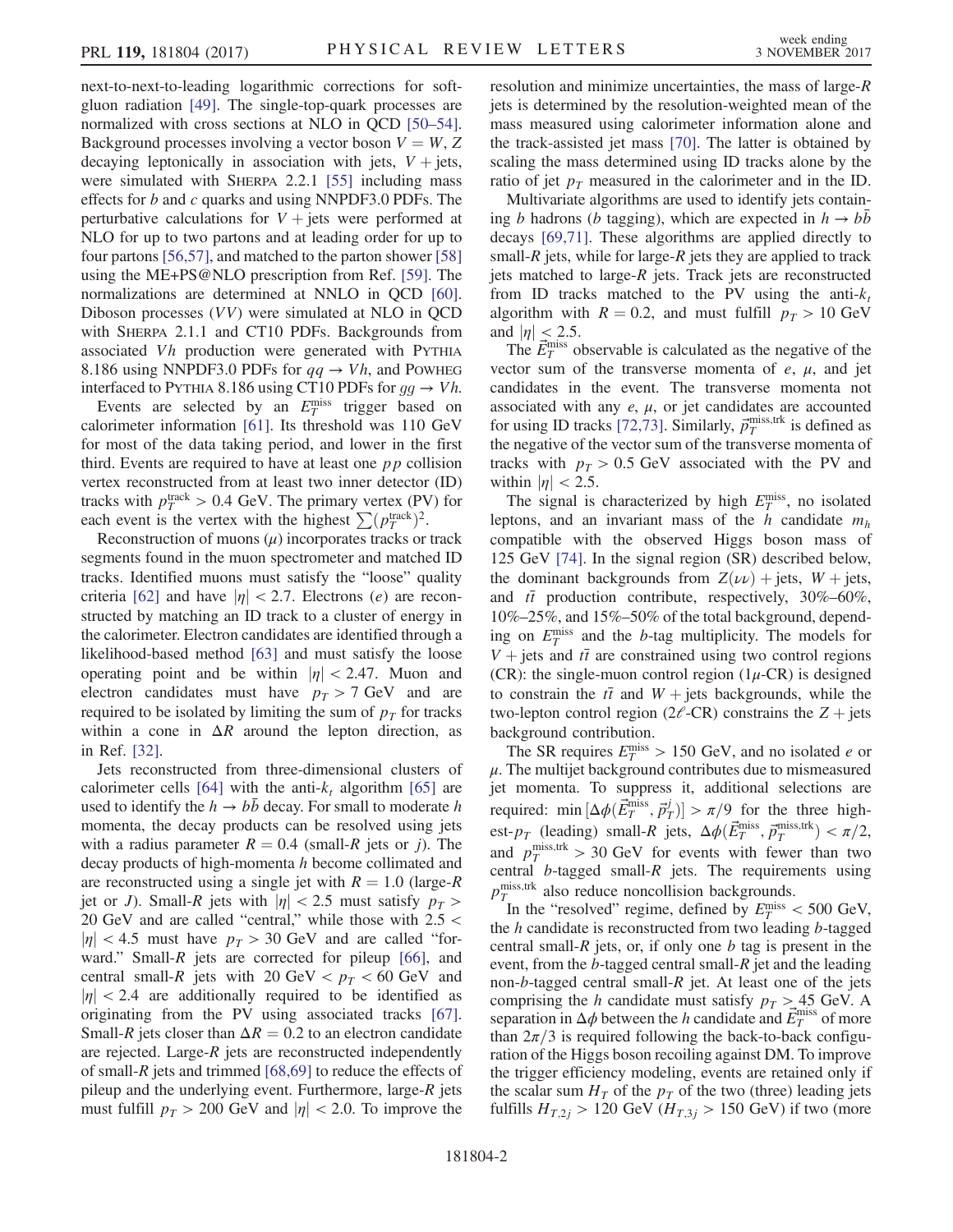than two) central jets are present. Further optimization of the event selection described below provides an additional background reduction of up to 60% relative to Ref. [\[32\]](#page-6-9), for a small signal loss. Events with a hadronic  $\tau$ -lepton candidate, identified either by an algorithm based on a boosted decision tree  $[75]$  or as small- $R$  jets containing one to four tracks within the jet core and  $\Delta \phi(\vec{E}_T^{\text{miss}}, \vec{p}_T^j) < \pi/8$ ,<br>are rejected to reduce the  $t\bar{t}$  background, which can enter are rejected to reduce the  $t\bar{t}$  background, which can enter the SR if at least one top quark decays as  $t \to Wb \to \tau \nu b$ . This background is further reduced by removing events with more than two *b*-tagged central jets, which typically happens for  $t\bar{t}$  events with  $t \to Wb \to \c{c}sb$  decays. Since most of the hadronic activity in a signal event is expected from the  $h \to b\bar{b}$  decay, the scalar sum of the  $p_T$  of the two jets forming the h candidate and, if present, the highest- $p_T$ additional jet must be larger than  $0.63 \times H_{T, \text{all jets}}$ . Finally,  $\Delta R(\vec{p}_h^{j_1}, \vec{p}_h^{j_2}) < 1.8$  is required for the two jets forming the h candidate h candidate.

In the "merged" regime, defined by  $E_T^{\text{miss}} > 500$  GeV,<br>reading large-R jet represents the h candidate Further the leading large- $R$  jet represents the  $h$  candidate. Further selection optimization reduces backgrounds, primarily  $t\bar{t}$ production, by up to 30% relative to Ref. [\[32\]](#page-6-9), for a small signal loss: events containing  $\tau$ -lepton candidates with  $\Delta R(\vec{p}^{\tau}, \vec{p}^{\prime}) > 1.0$  are vetoed; no *b*-tagged central small-<br>*R* jets with  $\Delta R(\vec{p}^{\prime}, b$ -tag  $\vec{p}^{\prime}) > 1.0$  are allowed in the R jets with  $\Delta R(\vec{p}^{j,b\text{-tag}}, \vec{p}^J) > 1.0$  are allowed in the event; and the scalar sum of  $p<sub>T</sub>$  of the small-R jets with  $\Delta R(\vec{p}^j, \vec{p}^J) > 1.0$  is required to be smaller than 0.57 times that sum added to  $p^J$ . that sum added to  $p_T^J$ .<br>The resolution in m

The resolution in  $m_h$  is improved using muons associated with small- $R$  jets in the resolved regime or with track jets matched to large- $R$  jets in the merged regime [\[69,76\]](#page-7-21).

The event selection in the  $1\mu$ -CR is identical to the SR, except that exactly one isolated  $\mu$  candidate with  $p_T^{\mu}$  > 27 GeV is required, and that  $\vec{p}^{\mu}_{T}$  is added to  $\vec{E}^{\text{miss}}_{T}$  to mimic<br>the behavior of events contaminating the SR when the the behavior of events contaminating the SR when the charged lepton is not detected.

Events in the  $2\ell$ -CR are collected using a single-e or single- $\mu$  trigger, and selected by requiring one pair of isolated *e* or  $\mu$ , one of which must have  $p_T^{\ell} > 27$  GeV.<br>Events with a Z boson candidate are retained identified Events with a Z boson candidate are retained, identified as having 83 GeV  $< m_{ee} < 99$  GeV or 71 GeV  $< m_{\mu\mu} < 106$  GeV with an opposite-charge requirement in the  $\mu\mu$ case. In addition, a measure of the  $E_T^{\text{miss}}$  significance given<br>by the ratio of the  $F_T^{\text{miss}}$  to the square root of the scalar sum by the ratio of the  $E_T^{\text{miss}}$  to the square root of the scalar sum of  $n_x$  of all leptons and small-R jets in the event must be of  $p<sub>T</sub>$  of all leptons and small-R jets in the event must be less than 3.5 GeV<sup>1/2</sup>. This requirement separates  $Z(\ell\ell)$  + jets processes from  $t\bar{t}$  production, as  $E_T^{\text{miss}}$  originates from<br>tinite detector resolution for the former and mainly from finite detector resolution for the former and mainly from neutrinos for the latter. To mimic  $Z \rightarrow \nu \nu$  decays in the SR, the  $\vec{E}_T^{\text{miss}}$  is set to the  $\vec{p}_T$  of the dilepton system, which is then ignored in the subsequent analysis. All other selection then ignored in the subsequent analysis. All other selection requirements are identical between the  $2\ell$ -CR and the SR.

Subdominant backgrounds, including diboson,  $Vh$ , single top quark, and multijet production, contribute less than 10% of the total background in the SR. Multijet production is

negligible for  $E_T^{\text{miss}} > 350 \text{ GeV}$ . Its  $m_h$  distribution is deter-<br>mined from data in a dedicated multijet-enriched sideband mined from data in a dedicated multijet-enriched sideband, defined by inverting the min  $[\Delta \phi (\vec{E}_T^{\text{miss}}, \vec{p}_T^i)]$  requirement.<br>Dominant, sources, of experimental systematic, uncer-

Dominant sources of experimental systematic uncertainty arise from the number of background MC events, the calibration of the b-tagging efficiency and integrated luminosity, as well as the scale and resolution of the energy and the mass of jets. Uncertainties associated with the  $\tau$ vetoes are found to be negligible. Dominant sources of theoretical systematic uncertainty originate from the modeling of the signal and background processes such as  $t\bar{t}$ ,  $V +$  jets, *Vh*, diboson, and multijet production. The few relevant changes in the estimation of systematic uncertainties relative to Ref. [\[32\]](#page-6-9) encompass the improved calibrations of the *b*-tagging efficiency using  $t\bar{t}$  events [\[69,71\]](#page-7-21) as well as of the jet energy and mass scales using various in situ methods [\[70,77\]](#page-7-20); the reduced uncertainty from the new jet-mass observable [\[69,70\];](#page-7-21) and the uncertainty of 3.4% on the integrated luminosity of data collected in 2016. Table [I](#page-3-0) quantifies dominant sources of uncertainty after the fit to data assuming three representative  $Z'$ -2HDM scenar-<br>ios This search is statistically limited for  $F_{\rm m}^{\rm miss} > 300$  GeV ios. This search is statistically limited for  $E_T^{\text{miss}} \gtrsim 300 \text{ GeV}$ .<br>A fit to the m, observable based on a binned likelihood

A fit to the  $m_h$  observable based on a binned likelihood approach [\[78,79\]](#page-8-0) is used to search for a signal. Systematic uncertainties are included in the likelihood function as nuisance parameters with Gaussian or log-normal constraints and profiled [\[76\].](#page-7-25) To account for changes in the background composition and to benefit from a higher signal sensitivity with increasing  $E_T^{\text{miss}}$  and b-tag multi-<br>plicity, the data are split into categories that are fit plicity, the data are split into categories that are fit

<span id="page-3-0"></span>TABLE I. Dominant sources of uncertainty for three representative Z'-2HDM scenarios after the fit to data (a) with  $(m_{\text{ex}} m_{\text{ex}}) = (0.603 \text{ TeV})$  (b) with  $(m_{\text{ex}} m_{\text{ex}}) = (1.406 \text{ TeV})$  $(m_{Z'}, m_A) = (0.6, 0.3 \text{ TeV})$ , (b) with  $(m_{Z'}, m_A) = (1.4, 0.6 \text{ TeV})$ , and (c) with  $(m_{Z}, m_A) = (2.6, 0.3 \text{ TeV})$ . The effect is expressed as the fractional uncertainty on the signal yield. The total is the quadrature sum of statistical and total systematic uncertainties. The impact of the luminosity uncertainty, which does not affect backgrounds with free normalizations, varies due to the changing background composition with increasing  $E_T^{\text{miss}}$ .

| Source of uncertainty           | Impact $[\%]$ |     |     |
|---------------------------------|---------------|-----|-----|
|                                 | (a)           | (b) | (c) |
| $V + jets$ modeling             | 5.0           | 5.7 | 8.2 |
| $t\bar{t}$ , single-t modeling  | 3.2           | 3.0 | 3.9 |
| SM $Vh(b\bar{b})$ normalization | 2.2           | 6.9 | 6.9 |
| Signal modeling                 | 3.9           | 2.9 | 2.1 |
| MC statistics                   | 4.9           | 11  | 22  |
| Luminosity                      | 3.2           | 4.5 | 5.4 |
| <i>b</i> tagging, track jets    | 1.4           | 11  | 17  |
| $b$ tagging, calo jets          | 5.0           | 3.4 | 4.7 |
| Jets with $R = 0.4$             | 1.7           | 3.8 | 2.1 |
| Jets with $R = 1.0$             | < 0.1         | 1.2 | 4.7 |
| Total systematic uncertainty    | 10            | 21  | 36  |
| Statistical uncertainty         | 6             | 38  | 62  |
| Total uncertainty               | 12            | 43  | 71  |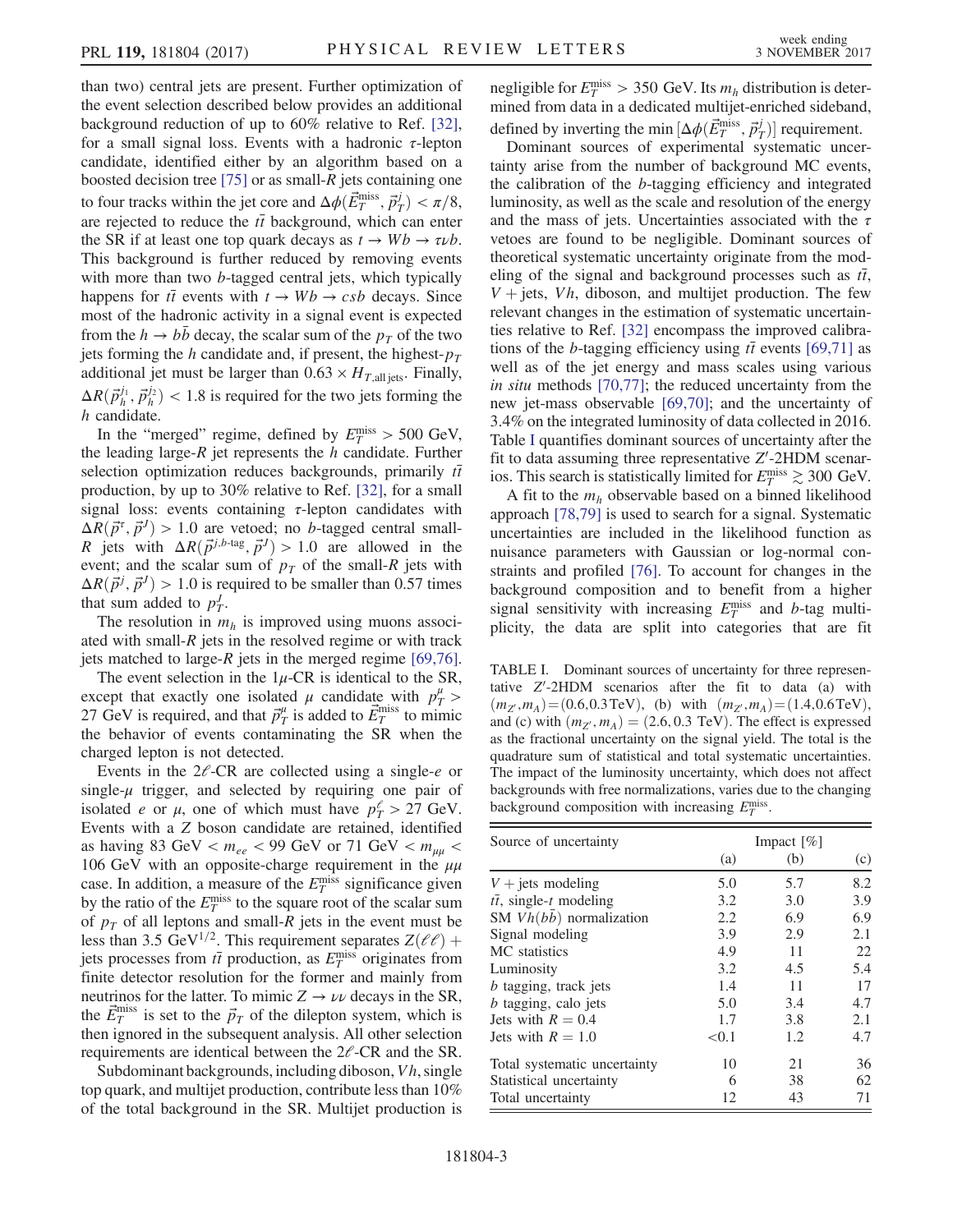<span id="page-4-0"></span>

FIG. 1. Distributions of the invariant mass of the Higgs boson candidates  $m_h = m_{ij}$ ,  $m_j$  with two b tags in the SR for the four  $E_T^{\text{miss}}$ categories that are used as inputs to the fit. The upper panels show a comparison of data to the SM expectation before (dashed lines) and after the fit (solid histograms) with no signal included. The lower panels display the ratio of data to SM expectations after the fit, with its systematic uncertainty considering correlations between individual contributions indicated by the hatched band. The expected signal from a representative  $Z'$ -2HDM model is also shown (long-dashed line).

simultaneously. Eight categories are defined for the SR and each of the two CRs: four ranges in  $E_T^{\text{miss}}/\text{GeV}$  as [150, 200) 1200, 3500 1350, 5000 and [500  $\infty$ ) which are each 200), [200, 350), [350, 500), and  $[500, \infty)$ , which are each split into two subregions with one and two  $b$  tags. In the  $1\mu$ -CR, the electric charge of the μ is used to separate  $t\bar{t}$ from  $V +$  jets since the former provides an equal number of  $\mu^+$  and  $\mu^-$ , while a prevalence of  $\mu^+$  is expected from the latter process due to PDFs [\[80\]](#page-8-1). Only the total event yield is considered in the  $2\ell$ -CR due to limited data statistics. The normalizations of  $t\bar{t}$ ,  $W + HF$ , and  $Z + HF$  processes are free parameters in the fit, where HF represents jets containing  $b$  or  $c$  quarks. In the SR, the contribution from  $Z + jets$  is increased by about 50% by the fit relative to theory predictions, staying within uncertainties, while  $t\bar{t}$  is reduced by up to 30% at high  $E_T^{\text{miss}}$ . The normalizations of other backgrounds modeled using MC simulations are of other backgrounds modeled using MC simulations are constrained to theory predictions within uncertainties, as detailed in Ref. [\[32\].](#page-6-9)

The distributions of  $m_h$  for SR events with two b tags provide the highest signal sensitivity and are shown in the four  $E_T^{\text{miss}}$  regions in Fig. [1.](#page-4-0) No significant deviation from SM predictions is observed SM predictions is observed.

The results are interpreted as exclusion limits at 95% confidence level (C.L.) on the production cross section of  $h + DM$  events  $\sigma_{h+DM}$  times  $\mathcal{B}(h \to b\bar{b})$  with the CL<sub>s</sub> formalism [\[81\]](#page-8-2) using a profile likelihood ratio [\[82\]](#page-8-3) as test statistic. Exclusion contours in the  $(m_{Z}, m_A)$  space in the  $Z'$ -[2](#page-4-1)HDM scenario are presented in Fig. 2, excluding  $m_Z$ <br>up to 2.6 TeV and  $m_L$  up to 0.6 TeV substantially extending up to 2.6 TeV and  $m_A$  up to 0.6 TeV, substantially extending previous limits [30–[34\].](#page-6-8) Furthermore, upper limits on  $\sigma_{h+\text{DM}} \times \mathcal{B}(h \to b\bar{b})$  are provided under the minimal  $h + \text{DM model assumption that a Higgs boson is produced}$  $h + DM$  model assumption that a Higgs boson is produced in a generic back-to-back configuration relative to  $\vec{E}_T^{\text{miss}}$ 

<span id="page-4-1"></span>

FIG. 2. Exclusion contours for the Z'-2HDM scenario in the  $\binom{m}{m}$  m, and  $m = 100 \text{ GeV}$  $(m_{Z'}, m_A)$  plane for tan  $\beta = 1$ ,  $g_{Z'} = 0.8$ , and  $m_{\gamma} = 100$  GeV. The observed limits (solid line) are consistent with the expectation under the SM-only hypothesis (dashed line) within uncertainties (solid band). Observed limits from previous ATLAS results at  $\sqrt{s} = 13$  TeV (dash-dotted line) [\[32\]](#page-6-9) are also shown.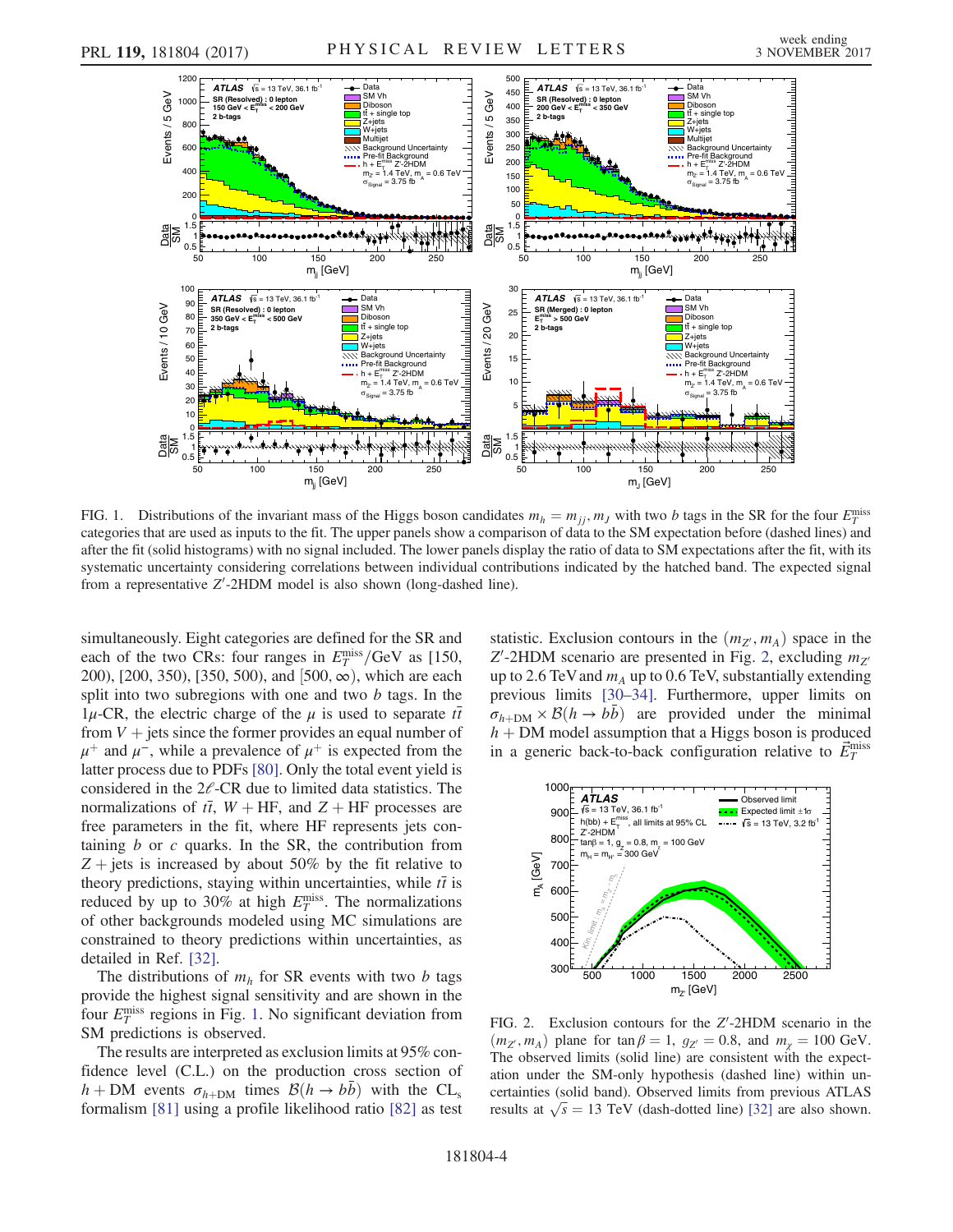<span id="page-5-5"></span>

| Range in<br>$E_T^{\text{miss}}$ [GeV] | $\sigma_{{\rm vis},h(b\bar{b})+{\rm DM}}^{\rm obs}$<br>[fb] | $\sigma_{\text{vis},h(b\bar{b})+{\rm DM}}^{\text{exp}}$<br>[fb] | $A \times \varepsilon$<br>$\lceil \% \rceil$ |
|---------------------------------------|-------------------------------------------------------------|-----------------------------------------------------------------|----------------------------------------------|
| [150, 200)                            | 19.1                                                        | $18.3^{+7.2}_{-5.1}$                                            | 15                                           |
| [200, 350)                            | 13.1                                                        | $10.5^{+4.1}_{-2.9}$                                            | 35                                           |
| [350, 500)                            | 2.4                                                         | $1.7^{+0.7}_{-0.5}$                                             | 40                                           |
| $[500, \infty)$                       | 1.7                                                         | $1.8^{+0.7}_{-0.5}$                                             | 55                                           |
|                                       |                                                             |                                                                 |                                              |

from DM particles. For this, limits are set on  $\sigma_{\text{vis},h(b\bar{b})+DM}$  $\sigma_{h+\text{DM}} \times \mathcal{B}(h \to b\bar{b}) \times \mathcal{A} \times \varepsilon$  of  $h(b\bar{b}) + \text{DM}$  events per<br>*F*<sup>miss</sup> bin at detector level after all SR selections except  $E_T^{\text{miss}}$  bin at detector level, after all SR selections except<br>the requirements on h-tag multiplicity and m, range as used the requirements on  $b$ -tag multiplicity and  $m_h$  range as used in the fit. The  $A \times \varepsilon$  term quantifies the probability for an event to be reconstructed in the same  $E_T^{\text{miss}}$  bin as generated<br>and to pass all  $\sigma_{\text{SUS}}$  are selections where 4 represents and to pass all  $\sigma_{\text{vis},h(b\bar{b})+DM}$  selections, where A represents the kinematic acceptance and  $\varepsilon$  accounts for the experimental efficiency. The results are shown in Table [II](#page-5-5). To minimize the dependence on the  $E_T^{\text{miss}}$  distribution of a<br>potential  $h + DM$  signal, the standard fit approach is potential  $h + DM$  signal, the standard fit approach is modified to analyze one  $E_T^{\text{miss}}$  range at a time in the SR.<br>The  $Z^{\prime}$ -2HDM model is used to evaluate the dependence of The Z'-2HDM model is used to evaluate the dependence of<br>the  $\sigma_{\text{max}}$  and limits and of  $A \times \epsilon$  on the event kinematthe  $\sigma_{\text{vis},h(b\bar{b})+DM}$  limits and of  $A \times \varepsilon$  on the event kinematics within a given  $E_T^{\text{miss}}$  bin. A range of  $(m_{Z'}, m_A)$ <br>parameters that yield a sizable contribution of  $>10\%$  x parameters that yield a sizable contribution of  $\gtrsim 10\%$  ×  $\sigma_{h+\text{DM}} \times \mathcal{B}(h \to b\bar{b})$  in a given  $E_T^{\text{miss}}$  bin is considered.<br>Corresponding variations of 25% (70%) in the expected Corresponding variations of 25% (70%) in the expected limits and of 50% (25%) in  $A \times \varepsilon$  are found in the resolved (merged) regime. Table [II](#page-5-5) quotes the least stringent limit and the lowest  $A \times \varepsilon$  value in a given  $E_T^{\text{miss}}$  bin after rounding. The limits are valid for  $n_{\text{max}} \le 1.5$  TeV rounding. The limits are valid for  $p_{Th} \lesssim 1.5$  TeV.

In summary, a search for DM produced in association with a Higgs boson in final states with  $E_T^{\text{miss}}$  and a  $b\bar{b}$  pair from the  $h \rightarrow b\bar{b}$  decay was conducted using 36.1 fb<sup>-1</sup> of from the  $h \to b\bar{b}$  decay was conducted using 36.1 fb<sup>-1</sup> of pp collisions at  $\sqrt{s} = 13$  TeV recorded by the ATLAS<br>detector at the LHC. The results are in agreement with SM detector at the LHC. The results are in agreement with SM predictions, and a substantial region of the parameter space of a representative  $Z'$ -2HDM model is excluded, signifi-<br>cantly improving upon previous results. Stringent limits are cantly improving upon previous results. Stringent limits are also placed on the production cross section of non-SM events with large  $E_T^{\text{miss}}$  and a Higgs boson without extra model assumptions model assumptions.

We thank CERN for the very successful operation of the LHC, as well as the support staff from our institutions without whom ATLAS could not be operated efficiently. We acknowledge the support of ANPCyT, Argentina; YerPhI, Armenia; ARC, Australia; BMWFW and FWF, Austria; ANAS, Azerbaijan; SSTC, Belarus; CNPq and FAPESP, Brazil; NSERC, NRC and CFI, Canada; CERN; CONICYT, Chile; CAS, MOST and NSFC, China; COLCIENCIAS, Colombia; MSMT CR, MPO CR and VSC CR, Czech Republic; DNRF and DNSRC, Denmark; IN2P3-CNRS, CEA-DSM/IRFU, France; SRNSF, Georgia; BMBF, HGF, and MPG, Germany; GSRT, Greece; RGC, Hong Kong SAR, China; ISF, I-CORE and Benoziyo Center, Israel; INFN, Italy; MEXT and JSPS, Japan; CNRST, Morocco; NWO, Netherlands; RCN, Norway; MNiSW and NCN, Poland; FCT, Portugal; MNE/IFA, Romania; MES of Russia and NRC KI, Russian Federation; JINR; MESTD, Serbia; MSSR, Slovakia; ARRS and MIZŠ, Slovenia; DST/NRF, South Africa; MINECO, Spain; SRC and Wallenberg Foundation, Sweden; SERI, SNSF and Cantons of Bern and Geneva, Switzerland; MOST, Taiwan; TAEK, Turkey; STFC, United Kingdom; DOE and NSF, USA. In addition, individual groups and members have received support from BCKDF, the Canada Council, CANARIE, CRC, Compute Canada, FQRNT, and the Ontario Innovation Trust, Canada; EPLANET, ERC, ERDF, FP7, Horizon 2020 and Marie Skłodowska-Curie Actions, European Union; Investissements d'Avenir Labex and Idex, ANR, Région Auvergne and Fondation Partager le Savoir, France; DFG and AvH Foundation, Germany; Herakleitos, Thales and Aristeia programmes co-financed by EU-ESF and the Greek NSRF; BSF, GIF and Minerva, Israel; BRF, Norway; CERCA Programme Generalitat de Catalunya, Generalitat Valenciana, Spain; the Royal Society and Leverhulme Trust, United Kingdom. The crucial computing support from all WLCG partners is acknowledged gratefully, in particular from CERN, the ATLAS Tier-1 facilities at TRIUMF (Canada), NDGF (Denmark, Norway, Sweden), CC-IN2P3 (France), KIT/GridKA (Germany), INFN-CNAF (Italy), NL-T1 (Netherlands), PIC (Spain), ASGC (Taiwan), RAL (UK) and BNL (USA), the Tier-2 facilities worldwide and large non-WLCG resource providers. Major contributors of computing resources are listed in Ref. [\[83\]](#page-8-4).

- <span id="page-5-0"></span>[1] G. Bertone, D. Hooper, and J. Silk, Particle dark matter: Evidence, candidates and constraints, [Phys. Rep.](https://doi.org/10.1016/j.physrep.2004.08.031) 405, 279 [\(2005\).](https://doi.org/10.1016/j.physrep.2004.08.031)
- <span id="page-5-1"></span>[2] G. Jungman, M. Kamionkowski, and K. Griest, Super-symmetric dark matter, Phys. Rep. 267[, 195 \(1996\).](https://doi.org/10.1016/0370-1573(95)00058-5)
- <span id="page-5-2"></span>[3] G. Steigman and M. S. Turner, Cosmological constraints on the properties of weakly interacting massive particles, [Nucl.](https://doi.org/10.1016/0550-3213(85)90537-1) Phys. B253[, 375 \(1985\).](https://doi.org/10.1016/0550-3213(85)90537-1)
- [4] R. J. Scherrer and M. S. Turner, On the relic, cosmic abundance of stable, weakly interacting massive particles, Phys. Rev. D 33[, 1585 \(1986\);](https://doi.org/10.1103/PhysRevD.33.1585) 34[, 3263E \(1986\)](https://doi.org/10.1103/PhysRevD.34.3263).
- <span id="page-5-3"></span>[5] D. Abercrombie et al., Dark matter benchmark models for early LHC run-2 searches: Report of the ATLAS/CMS Dark Matter Forum, [arXiv:1507.00966.](http://arXiv.org/abs/1507.00966)
- <span id="page-5-4"></span>[6] ATLAS uses a right-handed coordinate system with its origin at the nominal interaction point (IP) in the center of the detector and the z axis along the beam pipe. The x axis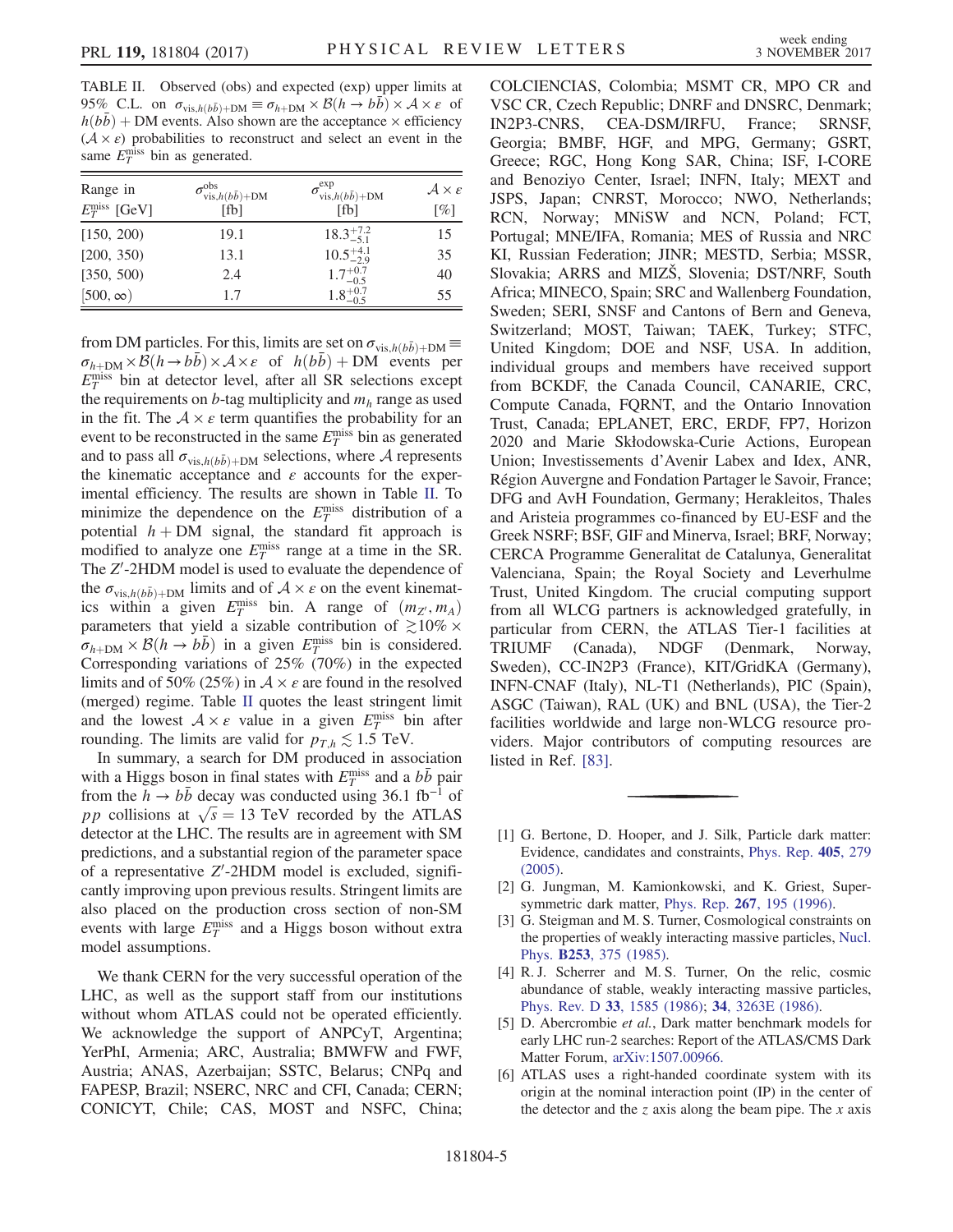points to the center of the LHC ring, and the y axis points upward. Cylindrical coordinates  $(r, \phi)$  are used in the transverse plane,  $\phi$  being the azimuthal angle around the z axis. The pseudorapidity is defined in terms of the polar angle  $\theta$  as  $\eta = -\ln \tan(\theta/2)$ . The distance between two objects in  $\eta-\phi$  space is  $\Delta R = \sqrt{(\Delta \eta)^2 + (\Delta \phi)^2}$ . Transverse momentum is defined by  $p_x = p \sin \theta$ momentum is defined by  $p_T = p \sin \theta$ .

- <span id="page-6-0"></span>[7] ATLAS Collaboration, Search for new phenomena in final states with an energetic jet and large missing transverse momentum in pp collisions at  $\sqrt{s} = 8$  TeV with the ATLAS<br>detector Fur, Phys. J. C. 75, 299 (2015) detector, [Eur. Phys. J. C](https://doi.org/10.1140/epjc/s10052-015-3517-3) 75, 299 (2015).
- [8] CMS Collaboration, Search for dark matter, extra dimensions, and unparticles in monojet events in proton-proton collisions at  $\sqrt{s} = 8$  TeV, [Eur. Phys. J. C](https://doi.org/10.1140/epjc/s10052-015-3451-4) 75, 235 (2015) [\(2015\).](https://doi.org/10.1140/epjc/s10052-015-3451-4)
- [9] ATLAS Collaboration, Search for new phenomena in final states with an energetic jet and large missing transverse momentum in pp collisions at  $\sqrt{s} = 8 \text{ TeV}$  using the ATI AS detector Phys. Bey D 94, 032005 (2016) ATLAS detector, Phys. Rev. D 94[, 032005 \(2016\).](https://doi.org/10.1103/PhysRevD.94.032005)
- <span id="page-6-1"></span>[10] ATLAS Collaboration, Search for dark matter in events with heavy quarks and missing transverse momentum in pp collisions with the ATLAS detector, [Eur. Phys. J. C](https://doi.org/10.1140/epjc/s10052-015-3306-z) 75, 92 [\(2015\).](https://doi.org/10.1140/epjc/s10052-015-3306-z)
- [11] CMS Collaboration, Search for Monotop Signatures in Proton-Proton Collisions at  $\sqrt{s} = 8$  TeV, [Phys. Rev. Lett.](https://doi.org/10.1103/PhysRevLett.114.101801)<br>114, 101801 (2015) 114[, 101801 \(2015\).](https://doi.org/10.1103/PhysRevLett.114.101801)
- [12] CMS Collaboration, Search for the production of dark matter in association with top-quark pairs in the singlelepton final state in proton-proton collisions at  $\sqrt{s} = 8$  TeV,<br>L High Epergy Phys 06 (2015) 121 [J. High Energy Phys. 06 \(2015\) 121.](https://doi.org/10.1007/JHEP06(2015)121)
- <span id="page-6-2"></span>[13] ATLAS Collaboration, Search for new phenomena in events with a photon and missing transverse momentum in pp collisions at  $\sqrt{s} = 8$  TeV with the ATLAS detector, [Phys.](https://doi.org/10.1103/PhysRevD.91.012008)<br>Rev. D. 91, 012008 (2015) Rev. D 91[, 012008 \(2015\)](https://doi.org/10.1103/PhysRevD.91.012008).
- [14] CMS Collaboration, Search for Dark Matter and Large Extra Dimensions in pp Collisions Yielding a Photon and Missing Transverse Energy, [Phys. Rev. Lett.](https://doi.org/10.1103/PhysRevLett.108.261803) 108, 261803 [\(2012\).](https://doi.org/10.1103/PhysRevLett.108.261803)
- [15] CMS Collaboration, Search for new phenomena in monophoton final states in proton-proton collisions at  $\sqrt{s}$  = 8 TeV, [Phys. Lett. B](https://doi.org/10.1016/j.physletb.2016.01.057) 755, 102 (2016).<br>CMS Collaboration. Search for physics beyong
- [16] CMS Collaboration, Search for physics beyond the standard model in final states with a lepton and missing transverse energy in proton-proton collisions at  $\sqrt{s} = 8$  TeV, [Phys.](https://doi.org/10.1103/PhysRevD.91.092005)<br>Rev. D. 91, 092005 (2015) Rev. D 91[, 092005 \(2015\)](https://doi.org/10.1103/PhysRevD.91.092005).
- [17] ATLAS Collaboration, Search for new phenomena in events with a photon and missing transverse momentum in pp collisions at  $\sqrt{s}$  = 13 TeV with the ATLAS detector,<br>I High Energy Phys 06 (2016) 059 [J. High Energy Phys. 06 \(2016\) 059.](https://doi.org/10.1007/JHEP06(2016)059)
- <span id="page-6-3"></span>[18] ATLAS Collaboration, Search for new particles in events with one lepton and missing transverse momentum in pp collisions at  $\sqrt{(s)} = 8$  TeV with the ATLAS detector I High Energy Phys 09 (2014) 037 tor, [J. High Energy Phys. 09 \(2014\) 037.](https://doi.org/10.1007/JHEP09(2014)037)
- [19] ATLAS Collaboration, Search for dark matter in events with a Z boson and missing transverse momentum in pp collisions at  $\sqrt{s}$  TeV with the ATLAS detector, [Phys.](https://doi.org/10.1103/PhysRevD.90.012004)<br>Rev. D. 90, 012004 (2014) Rev. D 90[, 012004 \(2014\)](https://doi.org/10.1103/PhysRevD.90.012004).
- [20] ATLAS Collaboration, Search for Dark Matter in Events with a Hadronically Decaying W or Z Boson and Missing Transverse Momentum in *pp* Collisions at  $\sqrt{s} = 8$  TeV

with the ATLAS Detector, [Phys. Rev. Lett.](https://doi.org/10.1103/PhysRevLett.112.041802) 112, 041802 [\(2014\).](https://doi.org/10.1103/PhysRevLett.112.041802)

- [21] CMS Collaboration, Search for dark matter and unparticles produced in association with a Z boson in proton-proton collisions at  $\sqrt{s} = 8$  TeV, Phys. Rev. D 93[, 052011 \(2016\).](https://doi.org/10.1103/PhysRevD.93.052011)<br>ATLAS Collaboration Observation of a new particle in the
- <span id="page-6-4"></span>[22] ATLAS Collaboration, Observation of a new particle in the search for the Standard Model Higgs boson with the ATLAS detector at the LHC, [Phys. Lett. B](https://doi.org/10.1016/j.physletb.2012.08.020) 716, 1 (2012).
- [23] CMS Collaboration, Observation of a new boson at a mass of 125 GeV with the CMS experiment at the LHC, [Phys.](https://doi.org/10.1016/j.physletb.2012.08.021) Lett. B 716[, 30 \(2012\)](https://doi.org/10.1016/j.physletb.2012.08.021).
- <span id="page-6-5"></span>[24] A. A. Petrov and W. Shepherd, Searching for dark matter at LHC with Mono-Higgs production, [Phys. Lett. B](https://doi.org/10.1016/j.physletb.2014.01.051) 730, 178 [\(2014\).](https://doi.org/10.1016/j.physletb.2014.01.051)
- [25] L. Carpenter, A. DiFranzo, M. Mulhearn, C. Shimmin, S. Tulin, and D. Whiteson, Mono-Higgs-boson: A new collider probe of dark matter, Phys. Rev. D 89[, 075017 \(2014\).](https://doi.org/10.1103/PhysRevD.89.075017)
- <span id="page-6-10"></span>[26] A. Berlin, T. Lin, and L.-T. Wang, Mono-Higgs detection of dark matter at the LHC, [J. High Energy Phys. 06 \(2014\) 078.](https://doi.org/10.1007/JHEP06(2014)078)
- <span id="page-6-6"></span>[27] D. de Florian et al., Handbook of LHC Higgs Cross Sections: 4. Deciphering the Nature of the Higgs Sector, [arXiv:1610.07922.](http://arXiv.org/abs/1610.07922)
- <span id="page-6-7"></span>[28] ATLAS Collaboration, The ATLAS Experiment at the CERN Large Hadron Collider, [J. Instrum.](https://doi.org/10.1088/1748-0221/3/08/S08003) 3, S08003 [\(2008\).](https://doi.org/10.1088/1748-0221/3/08/S08003)
- [29] ATLAS Collaboration, ATLAS Insertable B-Layer Technical Design Report, Report No. ATLAS-TDR-19, 2010, [http://cds.cern.ch/record/1291633;](http://cds.cern.ch/record/1291633) ATLAS Insertable B-Layer Technical Design Report Addendum, Report No. ATLAS-TDR-19-ADD-1, 2012, [http://cds.cern.ch/](http://cds.cern.ch/record/1451888) [record/1451888.](http://cds.cern.ch/record/1451888)
- <span id="page-6-8"></span>[30] ATLAS Collaboration, Search for dark matter produced in association with a Higgs boson decaying to two bottom quarks in pp collisions at  $\sqrt{s} = 8$  TeV with the ATLAS detector Phys. Rev. D. 93, 072007 (2016) detector, Phys. Rev. D 93[, 072007 \(2016\)](https://doi.org/10.1103/PhysRevD.93.072007).
- [31] ATLAS Collaboration, Search for Dark Matter in Events with Missing Transverse Momentum and a Higgs Boson Decaying to Two Photons in pp Collisions at  $\sqrt{s} = 8$  TeV with the ATI AS Detector Phys. Bey Lett 115, 131801 with the ATLAS Detector, [Phys. Rev. Lett.](https://doi.org/10.1103/PhysRevLett.115.131801) 115, 131801 [\(2015\).](https://doi.org/10.1103/PhysRevLett.115.131801)
- <span id="page-6-9"></span>[32] ATLAS Collaboration, Search for dark matter in association with a Higgs boson decaying to *b*-quarks in *pp* collisions at  $\sqrt{s} = 13$  TeV with the ATLAS detector, [Phys. Lett. B](https://doi.org/10.1016/j.physletb.2016.11.035) **765**, 11 (2017) [11 \(2017\).](https://doi.org/10.1016/j.physletb.2016.11.035)
- [33] ATLAS Collaboration, Search for dark matter in association with a Higgs boson decaying to two photons at  $\sqrt{s} = 13$  TeV with the ATI AS detector arXiv:1706.03948 13 TeV with the ATLAS detector, [arXiv:1706.03948.](http://arXiv.org/abs/1706.03948)
- [34] CMS Collaboration, Search for associated production of dark matter with a Higgs boson decaying to γγ or  $\sqrt{s}$  = 13 TeV, [arXiv:1703.05236.](http://arXiv.org/abs/1703.05236)<br>G C Branco P M Ferreira I
- <span id="page-6-11"></span>[35] G. C. Branco, P. M. Ferreira, L. Lavoura, M. N. Rebelo, M. Sher, and J. P. Silva, Theory and phenomenology of two-Higgs-doublet models, [Phys. Rep.](https://doi.org/10.1016/j.physrep.2012.02.002) 516, 1 (2012).
- <span id="page-6-13"></span><span id="page-6-12"></span>[36] ATLAS Collaboration, The ATLAS Simulation Infrastructure, [Eur. Phys. J. C](https://doi.org/10.1140/epjc/s10052-010-1429-9) 70, 823 (2010).
- <span id="page-6-14"></span>[37] S. Agostinelli et al., GEANT4—a simulation toolkit, [Nucl.](https://doi.org/10.1016/S0168-9002(03)01368-8) [Instrum. Methods Phys. Res., Sect. A](https://doi.org/10.1016/S0168-9002(03)01368-8) 506, 250 (2003).
- [38] T. Sjöstrand, S. Mrenna, and P.Z. Skands, A brief introduction to PYTHIA 8.1, [Comput. Phys. Commun.](https://doi.org/10.1016/j.cpc.2008.01.036) 178, 852 [\(2008\).](https://doi.org/10.1016/j.cpc.2008.01.036)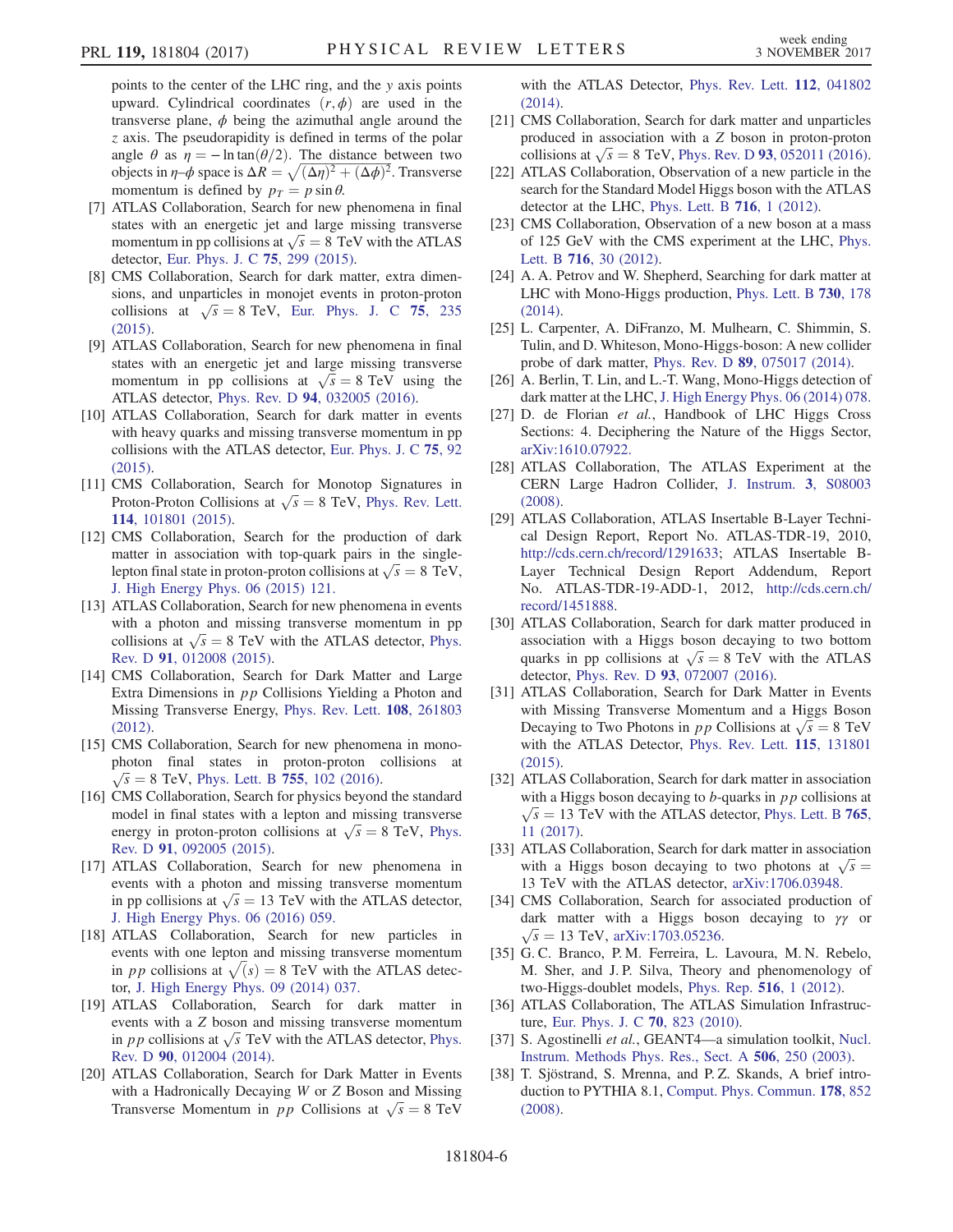- <span id="page-7-0"></span>[39] G. Watt and R. Thorne, Study of Monte Carlo approach to experimental uncertainty propagation with MSTW 2008 PDFs, [J. High Energy Phys. 08 \(2012\) 052.](https://doi.org/10.1007/JHEP08(2012)052)
- [40] J. Alwall, R. Frederix, S. Frixione, V. Hirschi, F. Maltoni, O. Mattelaer, H.-S. Shao, T. Stelzer, P. Torrielli, and M. Zaro, The automated computation of tree-level and next-to-leading order differential cross sections, and their matching to parton shower simulations, [J. High Energy Phys. 07 \(2014\) 079.](https://doi.org/10.1007/JHEP07(2014)079)
- <span id="page-7-1"></span>[41] R. D. Ball et al., Parton distributions for the LHC Run II, [J. High Energy Phys. 04 \(2015\) 040.](https://doi.org/10.1007/JHEP04(2015)040)
- <span id="page-7-2"></span>[42] P. Nason, A new method for combining NLO QCD with shower Monte Carlo algorithms, [J. High Energy Phys. 11](https://doi.org/10.1088/1126-6708/2004/11/040) [\(2004\) 040.](https://doi.org/10.1088/1126-6708/2004/11/040)
- [43] S. Frixione, P. Nason, and C. Oleari, Matching NLO QCD computations with Parton Shower simulations: The POW-HEG method, [J. High Energy Phys. 11 \(2007\) 070.](https://doi.org/10.1088/1126-6708/2007/11/070)
- [44] S. Alioli, P. Nason, C. Oleari, and E. Re, A general framework for implementing NLO calculations in shower Monte Carlo programs: the POWHEG BOX, [J. High Energy](https://doi.org/10.1007/JHEP06(2010)043) [Phys. 06 \(2010\) 043.](https://doi.org/10.1007/JHEP06(2010)043)
- [45] S. Alioli, P. Nason, C. Oleari, and E. Re, NLO single-top production matched with shower in POWHEG: s and t channel contributions, [J. High Energy Phys. 09 \(2009\) 111;](https://doi.org/10.1088/1126-6708/2009/09/111) [02 \(2010\) 011E.](https://doi.org/10.1007/JHEP02(2010)011)
- [46] E. Re, Single-top Wt-channel production matched with parton showers using the POWHEG method, [Eur. Phys.](https://doi.org/10.1140/epjc/s10052-011-1547-z) J. C 71[, 1547 \(2011\)](https://doi.org/10.1140/epjc/s10052-011-1547-z).
- <span id="page-7-3"></span>[47] J. Gao, M. Guzzi, J. Huston, H.-L. Lai, Z. Li, P. Nadolsky, J. Pumplin, D. Stump, and C.-P. Yuan, CT10 next-to-next-toleading order global analysis of QCD, [Phys. Rev. D](https://doi.org/10.1103/PhysRevD.89.033009) 89, [033009 \(2014\).](https://doi.org/10.1103/PhysRevD.89.033009)
- <span id="page-7-4"></span>[48] T. Sjöstrand, S. Mrenna, and P. Z. Skands, PYTHIA 6.4 physics and manual, [J. High Energy Phys. 05 \(2006\) 026.](https://doi.org/10.1088/1126-6708/2006/05/026)
- <span id="page-7-5"></span>[49] M. Czakon, P. Fiedler, and A. Mitov, The Total Top Quark Pair Production Cross-Section at Hadron Colliders through  $O(a_5^4)$ , Phys. Rev. Lett. **110**[, 252004 \(2013\).](https://doi.org/10.1103/PhysRevLett.110.252004)<br>G Bordes and B van Fijk. Calculating OCD
- <span id="page-7-6"></span>[50] G. Bordes and B. van Eijk, Calculating QCD corrections to single top production in hadronic interactions, [Nucl. Phys.](https://doi.org/10.1016/0550-3213(94)00460-V) B435[, 23 \(1995\)](https://doi.org/10.1016/0550-3213(94)00460-V).
- [51] T. Stelzer, Z. Sullivan, and S. Willenbrock, Single-top-quark production via W-gluon fusion at next-to-leading order, Phys. Rev. D 56[, 5919 \(1997\).](https://doi.org/10.1103/PhysRevD.56.5919)
- [52] T. Stelzer, Z. Sullivan, and S. Willenbrock, Single top quark production at hadron colliders, [Phys. Rev. D](https://doi.org/10.1103/PhysRevD.58.094021) 58, 094021 [\(1998\).](https://doi.org/10.1103/PhysRevD.58.094021)
- [53] M. C. Smith and S. Willenbrock, QCD and Yukawa corrections to single top quark production via  $q\bar{q} \rightarrow t\bar{b}$ , [Phys.](https://doi.org/10.1103/PhysRevD.54.6696) Rev. D 54[, 6696 \(1996\).](https://doi.org/10.1103/PhysRevD.54.6696)
- <span id="page-7-7"></span>[54] N. Kidonakis, Top Quark Production, [arXiv:1311.0283.](http://arXiv.org/abs/1311.0283)
- [55] T. Gleisberg, S. Höche, F. Krauss, M. Schönherr, S. Schumann, F. Siegert, and J. Winter, Event generation with SHERPA 1.1, [J. High Energy Phys. 02 \(2009\) 007.](https://doi.org/10.1088/1126-6708/2009/02/007)
- <span id="page-7-8"></span>[56] T. Gleisberg and S. Höche, Comix, a new matrix element generator, [J. High Energy Phys. 12 \(2008\) 039.](https://doi.org/10.1088/1126-6708/2008/12/039)
- [57] F. Cascioli, P. Maierhofer, and S. Pozzorini, Scattering Amplitudes with Open Loops, [Phys. Rev. Lett.](https://doi.org/10.1103/PhysRevLett.108.111601) 108, 111601 [\(2012\).](https://doi.org/10.1103/PhysRevLett.108.111601)
- <span id="page-7-9"></span>[58] S. Schumann and F. Krauss, A Parton shower algorithm based on Catani-Seymour dipole factorisation, [J. High](https://doi.org/10.1088/1126-6708/2008/03/038) [Energy Phys. 03 \(2008\) 038.](https://doi.org/10.1088/1126-6708/2008/03/038)
- <span id="page-7-10"></span>[59] S. Höche, F. Krauss, M. Schönherr, and F. Siegert, QCD matrix elements  $+$  parton showers: The NLO case, [J. High](https://doi.org/10.1007/JHEP04(2013)027) [Energy Phys. 04 \(2013\) 027.](https://doi.org/10.1007/JHEP04(2013)027)
- <span id="page-7-11"></span>[60] K. Melnikov and F. Petriello, Electroweak gauge boson production at hadron colliders through  $O(\mathcal{O}(\alpha_s^2))$ , [Phys.](https://doi.org/10.1103/PhysRevD.74.114017)<br>Pay, D.74, 114017.(2006) Rev. D 74[, 114017 \(2006\)](https://doi.org/10.1103/PhysRevD.74.114017).
- <span id="page-7-12"></span>[61] ATLAS Collaboration, Performance of the ATLAS Trigger System in 2015, [Eur. Phys. J. C](https://doi.org/10.1140/epjc/s10052-017-4852-3) 77, 317 (2017).
- <span id="page-7-13"></span>[62] ATLAS Collaboration, Muon reconstruction performance of the ATLAS detector in proton-proton collision data at  $\sqrt{s}$  = 13 TeV, [Eur. Phys. J. C](https://doi.org/10.1140/epjc/s10052-016-4120-y) 76, 292 (2016).<br>ATLAS Collaboration. Electron efficiency me
- <span id="page-7-14"></span>[63] ATLAS Collaboration, Electron effciency measurements with the ATLAS detector using 2012 LHC proton-proton collision data, [Eur. Phys. J. C](https://doi.org/10.1140/epjc/s10052-017-4756-2) 77, 195 (2017).
- <span id="page-7-15"></span>[64] ATLAS Collaboration, Topological cell clustering in the ATLAS calorimeters and its performance in LHC Run 1, [Eur. Phys. J. C](https://doi.org/10.1140/epjc/s10052-017-5004-5) 77, 490 (2017).
- <span id="page-7-16"></span>[65] M. Cacciari, G. P. Salam, and G. Soyez, The anti- $k_t$  jet clustering algorithm, [J. High Energy Phys. 04 \(2008\)](https://doi.org/10.1088/1126-6708/2008/04/063) [063.](https://doi.org/10.1088/1126-6708/2008/04/063)
- <span id="page-7-17"></span>[66] M. Cacciari, G. P. Salam, and G. Soyez, The catchment area of jets, [J. High Energy Phys. 04 \(2008\) 005.](https://doi.org/10.1088/1126-6708/2008/04/005)
- <span id="page-7-18"></span>[67] ATLAS Collaboration, Tagging and suppression of pileup jets with the ATLAS detector, Report No. ATLAS-CONF-2014-018 (2014), <https://cds.cern.ch/record/1700870>.
- <span id="page-7-19"></span>[68] D. Krohn, J. Thaler, and L.-T. Wang, Jet trimming, [J. High](https://doi.org/10.1007/JHEP02(2010)084) [Energy Phys. 02 \(2010\) 084.](https://doi.org/10.1007/JHEP02(2010)084)
- <span id="page-7-21"></span>[69] ATLAS Collaboration, Boosted Higgs ( $\rightarrow b\bar{b}$ ) Boson Identification with the ATLAS Detector at  $\sqrt{s} = 13$  TeV, Reort<br>No. ATLAS CONE 2016 039 (2016) https://cds.cern.ch/ No. ATLAS-CONF-2016-039 (2016), [https://cds.cern.ch/](https://cds.cern.ch/record/2206038) [record/2206038.](https://cds.cern.ch/record/2206038)
- <span id="page-7-20"></span>[70] ATLAS Collaboration, Jet mass reconstruction with the ATLAS Detector in early Run 2 data, Report No. ATLAS-CONF-2016-035 (2016), [https://cds.cern.ch/](https://cds.cern.ch/record/2200211) [record/2200211.](https://cds.cern.ch/record/2200211)
- [71] ATLAS Collaboration, Optimisation of the ATLAS b-tagging performance for the 2016 LHC Run, Report No. ATL-PHYS-PUB-2016-012 (2016), [https://cds.cern](https://cds.cern.ch/record/2160731) [.ch/record/2160731](https://cds.cern.ch/record/2160731).
- <span id="page-7-22"></span>[72] ATLAS Collaboration, Expected performance of missing transverse momentum reconstruction for the ATLAS detector at  $\sqrt{s}$  = 13 TeV, Report No. ATL-PHYS-PUB-2015-<br>023 2015, https://cds.cerp.ch/record/2037700 023, 2015, <https://cds.cern.ch/record/2037700>.
- [73] ATLAS Collaboration, Performance of missing transverse momentum reconstruction in proton-proton collisions at 7 TeV with ATLAS, [Eur. Phys. J. C](https://doi.org/10.1140/epjc/s10052-011-1844-6) 72, 1844 (2012).
- <span id="page-7-23"></span>[74] ATLAS and CMS Collaborations, Combined Measurement of the Higgs Boson Mass in pp Collisions at  $\sqrt{s} = 7$  and  $\sqrt{s} = 7$  and  $\sqrt{s} = 8$  TeV with the ATI AS and CMS Experiments. Phys. Rev. 8 TeV with the ATLAS and CMS Experiments, [Phys. Rev.](https://doi.org/10.1103/PhysRevLett.114.191803) Lett. 114[, 191803 \(2015\)](https://doi.org/10.1103/PhysRevLett.114.191803).
- <span id="page-7-24"></span>[75] ATLAS Collaboration, Reconstruction of hadronic decay products of tau leptons with the ATLAS experiment, [Eur.](https://doi.org/10.1140/epjc/s10052-016-4110-0) Phys. J. C 76[, 295 \(2016\).](https://doi.org/10.1140/epjc/s10052-016-4110-0)
- <span id="page-7-25"></span>[76] ATLAS Collaboration, Search for the  $b\bar{b}$  decay of the Standard Model Higgs boson in associated  $(W/Z)$ H production with the ATLAS detector, [J. High Energy Phys. 01](https://doi.org/10.1007/JHEP01(2015)069) [\(2015\) 069.](https://doi.org/10.1007/JHEP01(2015)069)
- [77] ATLAS Collaboration, Jet energy scale measurements and their systematic uncertainties in proton-proton collisions at  $\sqrt{s}$  = 13 TeV with the ATLAS detector, [arXiv:1703.09665.](http://arXiv.org/abs/1703.09665)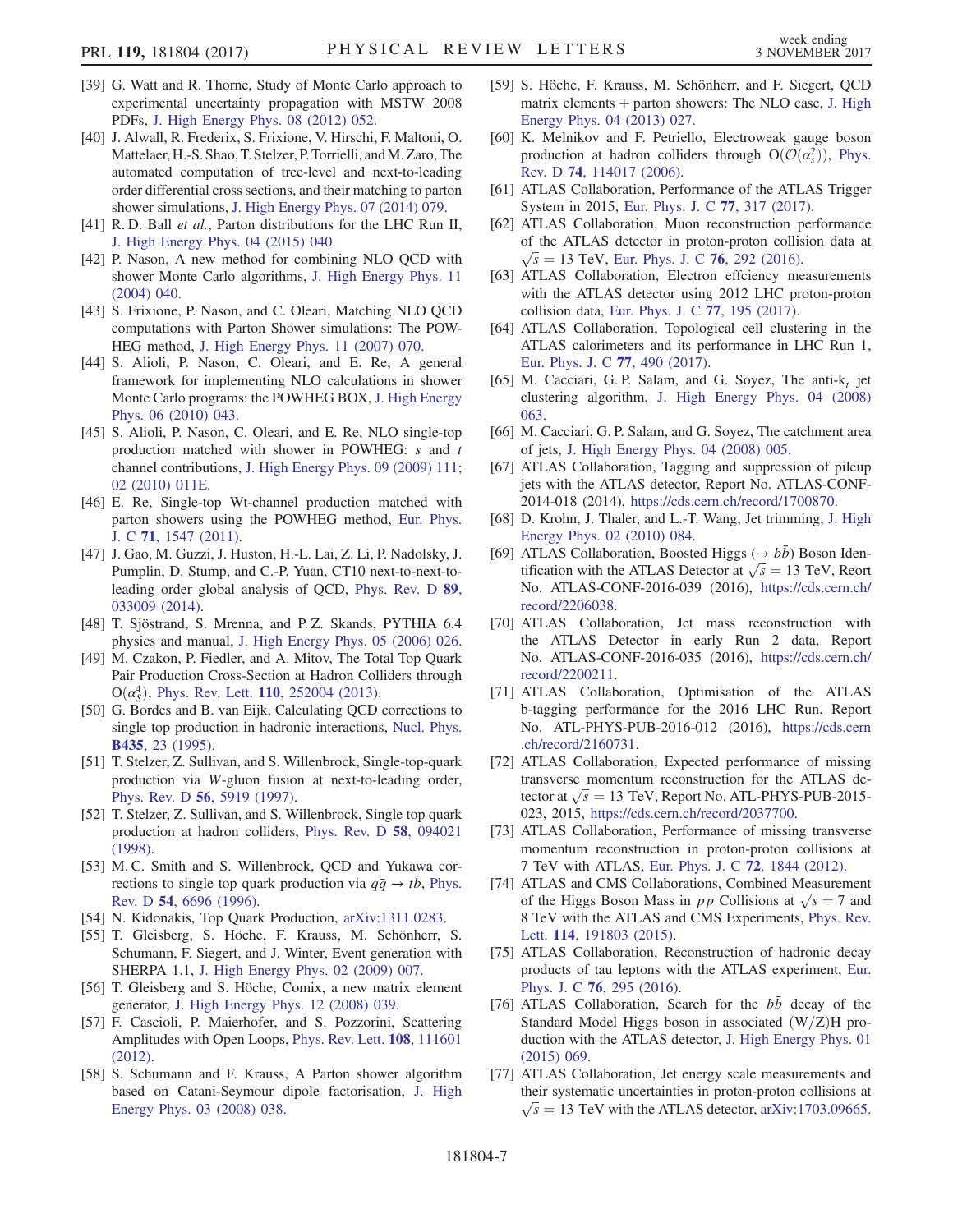- <span id="page-8-0"></span>[78] L. Moneta et al., The RooStats Project, Proc. Sci., ACAT2010 (2010) 057.
- [79] W. Verkerke and D. P. Kirkby, The RooFit toolkit for data modeling, [arXiv:physics/0306116.](http://arXiv.org/abs/physics/0306116)
- <span id="page-8-1"></span>[80] C.-H. Kom and W. J. Stirling, Charge asymmetry in  $W +$ jets production at the LHC, [Eur. Phys. J. C](https://doi.org/10.1140/epjc/s10052-010-1353-z) 69, 67 (2010).
- <span id="page-8-2"></span>[81] A. L. Read, Presentation of search results: the  $CL<sub>s</sub>$  technique, J. Phys. G 28[, 2693 \(2002\).](https://doi.org/10.1088/0954-3899/28/10/313)
- <span id="page-8-3"></span>[82] G. Cowan, K. Cranmer, E. Gross, and O. Vitells, Asymptotic formulae for likelihood-based tests of new physics, [Eur. Phys. J. C](https://doi.org/10.1140/epjc/s10052-011-1554-0) 71, 1554 (2011); 73[, 2501](https://doi.org/10.1140/epjc/s10052-013-2501-z) [\(2013\).](https://doi.org/10.1140/epjc/s10052-013-2501-z)
- <span id="page-8-4"></span>[83] ATLAS Collaboration, ATLAS Computing Acknowledgements 2016-2017, Report No. ATL-GEN-PUB-2016-002, 2016, <https://cds.cern.ch/record/2202407>.

<span id="page-8-13"></span><span id="page-8-12"></span><span id="page-8-11"></span><span id="page-8-10"></span><span id="page-8-9"></span><span id="page-8-8"></span><span id="page-8-7"></span><span id="page-8-6"></span><span id="page-8-5"></span>M. Aaboud, <sup>137d</sup> G. Aad, <sup>88</sup> B. Abbott, <sup>115</sup> O. Abdinov, <sup>12[,a](#page-20-0)</sup> B. Abeloos, <sup>119</sup> S. H. Abidi, <sup>161</sup> O. S. AbouZeid, <sup>139</sup> N. L. Abraham, <sup>151</sup> H. Abramowicz,<sup>155</sup> H. Abreu,<sup>154</sup> R. Abreu,<sup>118</sup> Y. Abulaiti,<sup>148a,148b</sup> B. S. Acharya,<sup>167a,167b[,b](#page-20-1)</sup> S. Adachi,<sup>157</sup> L. Adamczyk,<sup>41a</sup> J. Adelman,<sup>110</sup> M. Adersberger,<sup>102</sup> T. Adye,<sup>133</sup> A. A. Affolder,<sup>139</sup> T. Agatonovic-Jovin,<sup>14</sup> C. Agheorghiesei,<sup>28c</sup> J. A. Aguilar-Saavedra,<sup>128a,128f</sup> S. P. Ahlen,<sup>24</sup> F. Ahmadov,<sup>6[8,c](#page-20-2)</sup> G. Aielli,<sup>135a,135b</sup> S. Akatsuka,<sup>71</sup> H. Akerstedt,<sup>148a,148b</sup> T. P. A. Åkesson, <sup>84</sup> E. Akilli, <sup>52</sup> A. V. Akimov, <sup>98</sup> G. L. Alberghi, <sup>22a, 22b</sup> J. Albert, <sup>172</sup> P. Albicocco, <sup>50</sup> M. J. Alconada Verzini, <sup>74</sup> S. C. Alderweireldt,<sup>108</sup> M. Aleksa,<sup>32</sup> I. N. Aleksandrov,<sup>68</sup> C. Alexa,<sup>28b</sup> G. Alexander,<sup>155</sup> T. Alexopoulos,<sup>10</sup> M. Alhroob,<sup>115</sup> B. Ali,<sup>130</sup> M. Aliev,<sup>76a,76b</sup> G. Alimonti,<sup>94a</sup> J. Alison,<sup>33</sup> S. P. Alkire,<sup>38</sup> B. M. M. Allbrooke,<sup>151</sup> B. W. Allen,<sup>118</sup> P. P. Allport,<sup>19</sup> A. Aloisio,<sup>106a,106b</sup> A. Alonso,<sup>39</sup> F. Alonso,<sup>74</sup> C. Alpigiani,<sup>140</sup> A. A. Alshehri,<sup>56</sup> M. I. Alstaty,<sup>88</sup> B. Alvarez Gonzalez,<sup>32</sup> D. Álvarez Piqueras,<sup>170</sup> M. G. Alviggi,<sup>106a,106b</sup> B. T. Amadio,<sup>16</sup> Y. Amaral Coutinho,<sup>26a</sup> C. Amelung,<sup>25</sup> D. Amidei,<sup>92</sup> S. P. Amor Dos Santos,<sup>128a,128c</sup> A. Amorim,<sup>128a,128b</sup> S. Amoroso,<sup>32</sup> G. Amundsen,<sup>25</sup> C. Anastopoulos,<sup>141</sup> L. S. Ancu,<sup>52</sup> N. Andari,<sup>19</sup> T. Andeen,<sup>11</sup> C. F. Anders,<sup>60b</sup> J. K. Anders,<sup>77</sup> K. J. Anderson,<sup>33</sup> A. Andreazza,<sup>94a,94b</sup> V. Andrei,<sup>60a</sup> S. Angelidakis,<sup>9</sup> I. Angelozzi,<sup>109</sup> A. Angerami,<sup>38</sup> A. V. Anisenkov,<sup>111[,d](#page-20-3)</sup> N. Anjos,<sup>13</sup> A. Annovi,<sup>126a,126b</sup> C. Antel,<sup>60a</sup> M. Antonelli,<sup>50</sup> A. Antonov,<sup>100[,a](#page-20-0)</sup> D. J. Antrim,<sup>166</sup> F. Anulli,<sup>134a</sup> M. Aoki,<sup>69</sup> L. Aperio Bella,<sup>32</sup> G. Arabidze,<sup>93</sup> Y. Arai,<sup>69</sup> J. P. Araque,<sup>128a</sup> V. Araujo Ferraz,<sup>26a</sup> A. T. H. Arce,<sup>48</sup> R. E. Ardell,<sup>80</sup> F. A. Arduh,<sup>74</sup> J-F. Arguin,<sup>97</sup> S. Argyropoulos,<sup>66</sup> M. Arik,<sup>20a</sup> A. J. Armbruster,<sup>32</sup> L. J. Armitage,<sup>79</sup> O. Arnaez,<sup>161</sup> H. Arnold,<sup>51</sup> M. Arratia,<sup>30</sup> O. Arslan,<sup>23</sup> A. Artamonov,<sup>99</sup> G. Artoni,<sup>122</sup> S. Artz,<sup>86</sup> S. Asai,<sup>157</sup> N. Asbah,<sup>45</sup> A. Ashkenazi,<sup>155</sup> L. Asquith,<sup>151</sup> K. Assamagan,<sup>27</sup> R. Astalos,<sup>146a</sup> M. Atkinson,<sup>169</sup> N. B. Atlay,<sup>143</sup> K. Augsten,<sup>130</sup> G. Avolio,<sup>32</sup> B. Axen,<sup>16</sup> M. K. Ayoub,<sup>119</sup> G. Azuelos,<sup>97[,e](#page-20-4)</sup> A. E. Baas,<sup>60a</sup> M. J. Baca,<sup>19</sup> H. Bachacou,<sup>138</sup> K. Bachas,<sup>76a,76b</sup> M. Backes,<sup>122</sup> M. Backhaus,<sup>32</sup> P. Bagnaia,<sup>134a,134b</sup> M. Bahmani,<sup>42</sup> H. Bahrasemani,  $^{144}$  J. T. Baines,  $^{133}$  M. Bajic,  $^{39}$  O. K. Baker,  $^{179}$  E. M. Baldin,  $^{111,d}$  $^{111,d}$  $^{111,d}$  P. Balek,  $^{175}$  F. Balli,  $^{138}$  W. K. Balunas,  $^{124}$ E. Banas,<sup>42</sup> A. Bandyopadhyay,<sup>23</sup> Sw. Banerjee,<sup>17[6,f](#page-20-5)</sup> A. A. E. Bannoura,<sup>178</sup> L. Barak,<sup>32</sup> E. L. Barberio,<sup>91</sup> D. Barberis,<sup>53a,53b</sup> M. Barbero,  $^{88}$  T. Barillari,  $^{103}$  M-S Barisits,  $^{32}$  J. T. Barkeloo,  $^{118}$  T. Barklow,  $^{145}$  N. Barlow,  $^{30}$  S. L. Barnes,  $^{36c}$  B. M. Barnett,  $^{133}$ R. M. Barnett,<sup>16</sup> Z. Barnovska-Blenessy,<sup>36a</sup> A. Baroncelli,<sup>136a</sup> G. Barone,<sup>25</sup> A. J. Barr,<sup>122</sup> L. Barranco Navarro,<sup>170</sup> F. Barreiro, <sup>85</sup> J. Barreiro Guimarães da Costa, <sup>35a</sup> R. Bartoldus, <sup>145</sup> A. E. Barton, <sup>75</sup> P. Bartos, <sup>146a</sup> A. Basalaev, <sup>125</sup> A. Bassalat,  $^{119,g}$  $^{119,g}$  $^{119,g}$  R. L. Bates,  $^{56}$  S. J. Batista,  $^{161}$  J. R. Batley,  $^{30}$  M. Battaglia,  $^{139}$  M. Bauce,  $^{134a,134b}$  F. Bauer,  $^{138}$  H. S. Bawa,  $^{145,h}$  $^{145,h}$  $^{145,h}$ J. B. Beacham,<sup>113</sup> M. D. Beattie,<sup>75</sup> T. Beau,<sup>83</sup> P. H. Beauchemin,<sup>165</sup> P. Bechtle,<sup>23</sup> H. P. Beck,<sup>18[,i](#page-20-8)</sup> H. C. Beck,<sup>57</sup> K. Becker,<sup>122</sup> M. Becker,<sup>86</sup> M. Beckingham,<sup>173</sup> C. Becot,<sup>112</sup> A. J. Beddall,<sup>20e</sup> A. Beddall,<sup>20b</sup> V. A. Bednyakov,<sup>68</sup> M. Bedognetti,<sup>109</sup> C. P. Bee, <sup>150</sup> T. A. Beermann,<sup>32</sup> M. Begalli,<sup>26a</sup> M. Begel,<sup>27</sup> J. K. Behr,<sup>45</sup> A. S. Bell,<sup>81</sup> G. Bella,<sup>155</sup> L. Bellagamba,<sup>22a</sup> A. Bellerive,<sup>31</sup> M. Bellomo,<sup>154</sup> K. Belotskiy,<sup>100</sup> O. Beltramello,<sup>32</sup> N. L. Belyaev,<sup>100</sup> O. Benary,<sup>15[5,a](#page-20-0)</sup> D. Benchekroun,<sup>137a</sup> M. Bender, <sup>102</sup> K. Bendtz, <sup>148a, 148b</sup> N. Benekos, <sup>10</sup> Y. Benhammou, <sup>155</sup> E. Benhar Noccioli, <sup>179</sup> J. Benitez, <sup>66</sup> D. P. Benjamin, <sup>48</sup> M. Benoit,<sup>52</sup> J. R. Bensinger,<sup>25</sup> S. Bentvelsen,<sup>109</sup> L. Beresford,<sup>122</sup> M. Beretta,<sup>50</sup> D. Berge,<sup>109</sup> E. Bergeaas Kuutmann,<sup>168</sup> N. Berger,<sup>5</sup> J. Beringer,<sup>16</sup> S. Berlendis,<sup>58</sup> N. R. Bernard,<sup>89</sup> G. Bernardi,<sup>83</sup> C. Bernius,<sup>145</sup> F. U. Bernlochner,<sup>23</sup> T. Berry,<sup>80</sup> P. Berta,<sup>131</sup> C. Bertella,<sup>35a</sup> G. Bertoli,<sup>148a,148b</sup> F. Bertolucci,<sup>126a,126b</sup> I. A. Bertram,<sup>75</sup> C. Bertsche,<sup>45</sup> D. Bertsche,<sup>115</sup> G. J. Besjes,<sup>39</sup> O. Bessidskaia Bylund,<sup>148a,148b</sup> M. Bessner,<sup>45</sup> N. Besson,<sup>138</sup> C. Betancourt,<sup>51</sup> A. Bethani,<sup>87</sup> S. Bethke,<sup>103</sup> A. J. Bevan,<sup>79</sup> J. Beyer,<sup>103</sup> R. M. Bianchi,<sup>127</sup> O. Biebel,<sup>102</sup> D. Biedermann,<sup>17</sup> R. Bielski,<sup>87</sup> K. Bierwagen,<sup>86</sup> N. V. Biesuz,<sup>126a,126b</sup> M. Biglietti,<sup>136a</sup> T. R. V. Billoud,<sup>97</sup> H. Bilokon,<sup>50</sup> M. Bindi,<sup>57</sup> A. Bingul,<sup>20b</sup> C. Bini,<sup>134a,134b</sup> S. Biondi,<sup>22a,22b</sup> T. Bisanz,<sup>57</sup> C. Bittrich,<sup>47</sup> D. M. Bjergaard,<sup>48</sup> C. W. Black,<sup>152</sup> J. E. Black,<sup>145</sup> K. M. Black,<sup>24</sup> R. E. Blair,<sup>6</sup> T. Blazek,<sup>146a</sup> I. Bloch,<sup>45</sup> C. Blocker,<sup>25</sup> A. Blue,<sup>56</sup> W. Blum,<sup>8[6,a](#page-20-0)</sup> U. Blumenschein,<sup>79</sup> S. Blunier,<sup>34a</sup> G. J. Bobbink,<sup>109</sup> V. S. Bobrovnikov, <sup>111[,d](#page-20-3)</sup> S. S. Bocchetta, <sup>84</sup> A. Bocci, <sup>48</sup> C. Bock, <sup>102</sup> M. Boehler, <sup>51</sup> D. Boerner, <sup>178</sup> D. Bogavac, <sup>102</sup> A. G. Bogdanchikov,<sup>111</sup> C. Bohm,<sup>148a</sup> V. Boisvert,<sup>80</sup> P. Bokan,<sup>168[,j](#page-20-9)</sup> T. Bold,<sup>41a</sup> A. S. Boldyrev,<sup>101</sup> A. E. Bolz,<sup>60b</sup>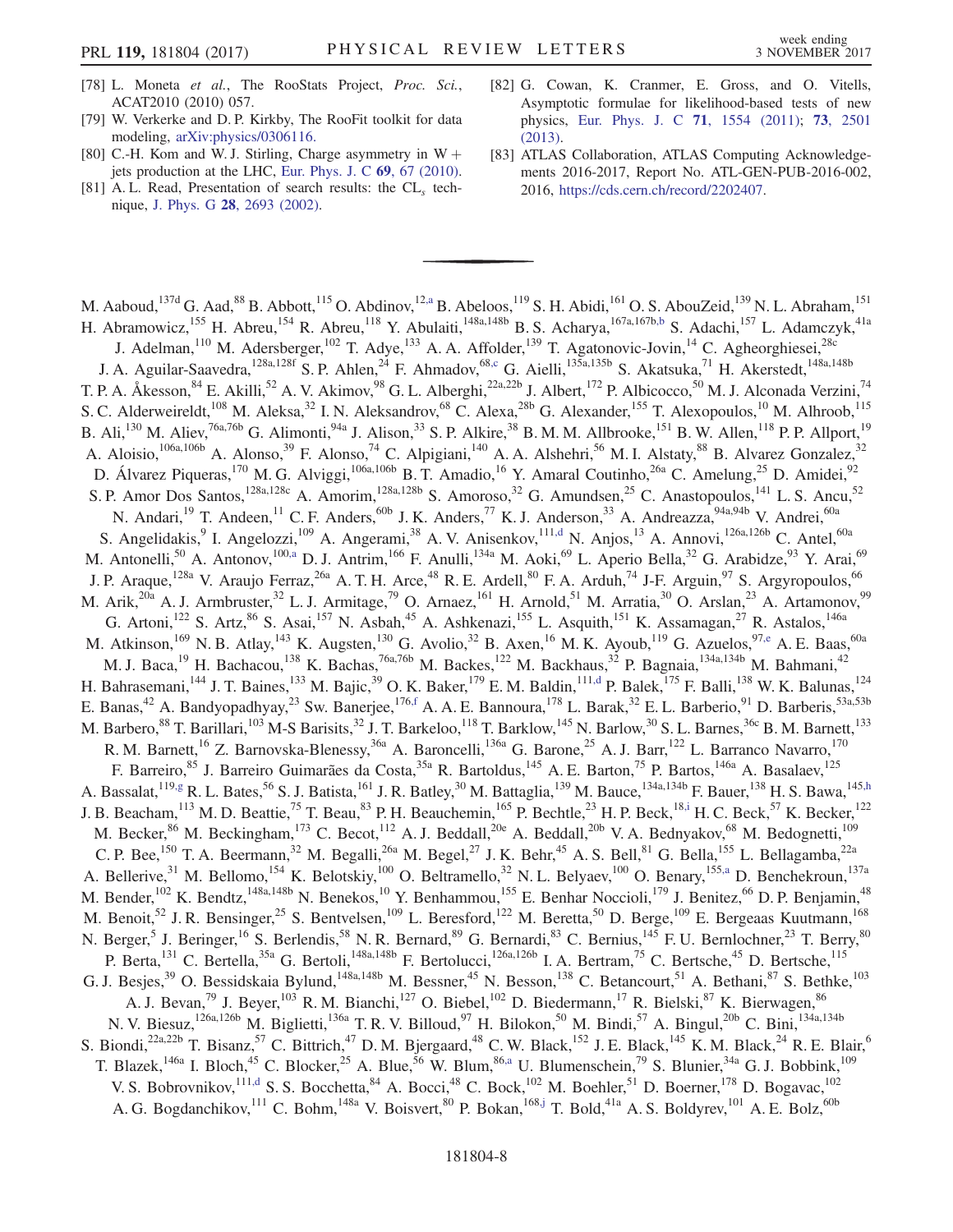<span id="page-9-4"></span><span id="page-9-3"></span><span id="page-9-2"></span><span id="page-9-1"></span><span id="page-9-0"></span>M. Bomben,<sup>83</sup> M. Bona,<sup>79</sup> M. Boonekamp,<sup>138</sup> A. Borisov,<sup>132</sup> G. Borissov,<sup>75</sup> J. Bortfeldt,<sup>32</sup> D. Bortoletto,<sup>122</sup> V. Bortolotto,  $62a,62b,62c$  D. Boscherini,  $22a$  M. Bosman,  $13$  J. D. Bossio Sola,  $29$  J. Boudreau,  $127$  J. Bouffard,  $2$ E. V. Bouhova-Thacker,<sup>75</sup> D. Boumediene,<sup>37</sup> C. Bourdarios,<sup>119</sup> S. K. Boutle,<sup>56</sup> A. Boveia,<sup>113</sup> J. Boyd,<sup>32</sup> I. R. Boyko,<sup>68</sup> J. Bracinik,<sup>19</sup> A. Brandt,<sup>8</sup> G. Brandt,<sup>57</sup> O. Brandt,<sup>60a</sup> U. Bratzler,<sup>158</sup> B. Brau,<sup>89</sup> J. E. Brau,<sup>118</sup> W. D. Breaden Madden,<sup>56</sup> K. Brendlinger,<sup>45</sup> A. J. Brennan,<sup>91</sup> L. Brenner,<sup>109</sup> R. Brenner,<sup>168</sup> S. Bressler,<sup>175</sup> D. L. Briglin,<sup>19</sup> T. M. Bristow,<sup>49</sup> D. Britton,<sup>56</sup> D. Britzger,<sup>45</sup> F. M. Brochu,<sup>30</sup> I. Brock,<sup>23</sup> R. Brock,<sup>93</sup> G. Brooijmans,<sup>38</sup> T. Brooks,<sup>80</sup> W. K. Brooks,<sup>34b</sup> J. Brosamer,<sup>16</sup> E. Brost,<sup>110</sup> J. H Broughton,<sup>19</sup> P. A. Bruckman de Renstrom,<sup>42</sup> D. Bruncko,<sup>146b</sup> A. Bruni,<sup>22a</sup> G. Bruni,<sup>22a</sup> L. S. Bruni,<sup>109</sup> BH Brunt,<sup>30</sup> M. Bruschi,<sup>22a</sup> N. Bruscino,<sup>23</sup> P. Bryant,<sup>33</sup> L. Bryngemark,<sup>45</sup> T. Buanes,<sup>15</sup> Q. Buat,<sup>144</sup> P. Buchholz,<sup>143</sup> A. G. Buckley, <sup>56</sup> I. A. Budagov, <sup>68</sup> F. Buehrer, <sup>51</sup> M. K. Bugge, <sup>121</sup> O. Bulekov, <sup>100</sup> D. Bullock,  $8$  T. J. Burch,  $110$  S. Burdin,  $77$ C. D. Burgard,<sup>51</sup> A. M. Burger,<sup>5</sup> B. Burghgrave,<sup>110</sup> K. Burka,<sup>42</sup> S. Burke,<sup>133</sup> I. Burmeister,<sup>46</sup> J. T. P. Burr,<sup>122</sup> E. Busato,<sup>37</sup> D. Büscher,<sup>51</sup> V. Büscher,<sup>86</sup> P. Bussey,<sup>56</sup> J. M. Butler,<sup>24</sup> C. M. Buttar,<sup>56</sup> J. M. Butterworth,<sup>81</sup> P. Butti,<sup>32</sup> W. Buttinger,<sup>27</sup> A. Buzatu,<sup>35c</sup> A. R. Buzykaev,<sup>11[1,d](#page-20-3)</sup> S. Cabrera Urbán,<sup>170</sup> D. Caforio,<sup>130</sup> V. M. Cairo,<sup>40a,40b</sup> O. Cakir,<sup>4a</sup> N. Calace,<sup>52</sup> P. Calafiura, <sup>16</sup> A. Calandri, <sup>88</sup> G. Calderini, <sup>83</sup> P. Calfayan, <sup>64</sup> G. Callea, <sup>40a, 40b</sup> L. P. Caloba, <sup>26a</sup> S. Calvente Lopez, <sup>85</sup> D. Calvet, <sup>37</sup> S. Calvet,  $37$  T. P. Calvet,  $88$  R. Camacho Toro,  $33$  S. Camarda,  $32$  P. Camarri,  $155a,135b$  D. Cameron,  $121$  R. Caminal Armadans,  $169$ C. Camincher,<sup>58</sup> S. Campana,<sup>32</sup> M. Campanelli,<sup>81</sup> A. Camplani,<sup>94a,94b</sup> A. Campoverde,<sup>143</sup> V. Canale,<sup>106a,106b</sup> M. Cano Bret,<sup>36c</sup> J. Cantero,<sup>116</sup> T. Cao,<sup>155</sup> M. D. M. Capeans Garrido,<sup>32</sup> I. Caprini,<sup>28b</sup> M. Caprini,<sup>28b</sup> M. Capua,<sup>40a,40b</sup> R. M. Carbone,<sup>38</sup> R. Cardarelli,<sup>135a</sup> F. Cardillo,<sup>51</sup> I. Carli,<sup>131</sup> T. Carli,<sup>32</sup> G. Carlino,<sup>106a</sup> B. T. Carlson,<sup>127</sup> L. Carminati,<sup>94a,94b</sup> R. M. D. Carney, <sup>148a, 148b</sup> S. Caron, <sup>108</sup> E. Carquin, <sup>34b</sup> S. Carrá, <sup>94a, 94b</sup> G. D. Carrillo-Montoya, <sup>32</sup> J. Carvalho, <sup>128a, 128c</sup> D. Casadei,<sup>19</sup> M. P. Casado,<sup>1[3,k](#page-20-10)</sup> M. Casolino,<sup>13</sup> D. W. Casper,<sup>166</sup> R. Castelijn,<sup>109</sup> V. Castillo Gimenez,<sup>170</sup> N. F. Castro,<sup>128[a,l](#page-20-11)</sup> A. Catinaccio,<sup>32</sup> J. R. Catmore,<sup>121</sup> A. Cattai,<sup>32</sup> J. Caudron,<sup>23</sup> V. Cavaliere,<sup>169</sup> E. Cavallaro,<sup>13</sup> D. Cavalli,<sup>94a</sup> M. Cavalli-Sforza,<sup>13</sup> V. Cavasinni,<sup>126a,126b</sup> E. Celebi,<sup>20d</sup> F. Ceradini,<sup>136a,136b</sup> L. Cerda Alberich,<sup>170</sup> A. S. Cerqueira,<sup>26b</sup> A. Cerri,<sup>151</sup> L. Cerrito,<sup>135a,135b</sup> F. Cerutti,<sup>16</sup> A. Cervelli,<sup>18</sup> S. A. Cetin,<sup>20d</sup> A. Chafaq,<sup>137a</sup> D. Chakraborty,<sup>110</sup> S. K. Chan,<sup>59</sup> W. S. Chan,  $^{109}$  Y. L. Chan,  $^{62a}$  P. Chang,  $^{169}$  J. D. Chapman,  $^{30}$  D. G. Charlton,  $^{19}$  C. C. Chau,  $^{31}$  C. A. Chavez Barajas,  $^{151}$ S. Che,  $^{113}$  S. Cheatham,  $^{167a,167c}$  A. Chegwidden,  $^{93}$  S. Chekanov,  $^{6}$  S. V. Chekulaev,  $^{163a}$  G. A. Chelkov,  $^{68,m}$  $^{68,m}$  $^{68,m}$ M. A. Chelstowska,<sup>32</sup> C. Chen,<sup>67</sup> H. Chen,<sup>27</sup> J. Chen,<sup>36a</sup> S. Chen,<sup>35b</sup> S. Chen,<sup>157</sup> X. Chen,<sup>35[c,n](#page-20-13)</sup> Y. Chen,<sup>70</sup> H. C. Cheng,<sup>92</sup> H. J. Cheng,<sup>35a</sup> A. Cheplakov,<sup>68</sup> E. Cheremushkina,<sup>132</sup> R. Cherkaoui El Moursli,<sup>137e</sup> E. Cheu,<sup>7</sup> K. Cheung,<sup>63</sup> L. Chevalier,<sup>138</sup> V. Chiarella,<sup>50</sup> G. Chiarelli,<sup>126a,126b</sup> G. Chiodini,<sup>76a</sup> A. S. Chisholm,<sup>32</sup> A. Chitan,<sup>28b</sup> Y. H. Chiu,<sup>172</sup> M. V. Chizhov,<sup>68</sup> K. Choi,<sup>64</sup> A. R. Chomont,<sup>37</sup> Y. Chou,<sup>63</sup> S. Chouridou,<sup>156</sup> Y. S. Chow,<sup>62a</sup> V. Christodoulou,<sup>81</sup> M. C. Chu,<sup>62a</sup> J. Chudoba,<sup>129</sup> A. J. Chuinard,  $90$  J. J. Chwastowski,  $42$  L. Chytka,  $^{117}$  A. K. Ciftci,  $^{4a}$  D. Cinca,  $^{46}$  V. Cindro,  $^{78}$  I. A. Cioara,  $^{23}$  C. Ciocca,  $^{22a,22b}$ A. Ciocio,<sup>16</sup> F. Cirotto,<sup>106a,106b</sup> Z. H. Citron,<sup>175</sup> M. Citterio,<sup>94a</sup> M. Ciubancan,<sup>28b</sup> A. Clark,<sup>52</sup> B. L. Clark,<sup>59</sup> M. R. Clark,<sup>38</sup> P. J. Clark,<sup>49</sup> R. N. Clarke,<sup>16</sup> C. Clement,<sup>148a,148b</sup> Y. Coadou,<sup>88</sup> M. Cobal,<sup>167a,167c</sup> A. Coccaro,<sup>52</sup> J. Cochran,<sup>67</sup> L. Colasurdo,<sup>108</sup> B. Cole,<sup>38</sup> A. P. Colijn,<sup>109</sup> J. Collot,<sup>58</sup> T. Colombo,<sup>166</sup> P. Conde Muiño,<sup>128a,128b</sup> E. Coniavitis,<sup>51</sup> S. H. Connell,<sup>147b</sup> I. A. Connelly, <sup>87</sup> S. Constantinescu, <sup>28b</sup> G. Conti, <sup>32</sup> F. Conventi, <sup>106a[,o](#page-20-14)</sup> M. Cooke, <sup>16</sup> A. M. Cooper-Sarkar, <sup>122</sup> F. Cormier, <sup>171</sup> K. J. R. Cormier,<sup>161</sup> M. Corradi,<sup>134a,134b</sup> F. Corriveau,<sup>90[,p](#page-20-15)</sup> A. Cortes-Gonzalez,<sup>32</sup> G. Cortiana,<sup>103</sup> G. Costa,<sup>94a</sup> M. J. Costa,<sup>170</sup> D. Costanzo,<sup>141</sup> G. Cottin,<sup>30</sup> G. Cowan,<sup>80</sup> B. E. Cox,<sup>87</sup> K. Cranmer,<sup>112</sup> S. J. Crawley,<sup>56</sup> R. A. Creager,<sup>124</sup> G. Cree,<sup>31</sup> S. Crépé-Renaudin,<sup>58</sup> F. Crescioli,<sup>83</sup> W. A. Cribbs,<sup>148a,148b</sup> M. Cristinziani,<sup>23</sup> V. Croft,<sup>108</sup> G. Crosetti,<sup>40a,40b</sup> A. Cueto,<sup>85</sup> T. Cuhadar Donszelmann, <sup>141</sup> A. R. Cukierman, <sup>145</sup> J. Cummings, <sup>179</sup> M. Curatolo, <sup>50</sup> J. Cúth, <sup>86</sup> S. Czekierda, <sup>42</sup> P. Czodrowski,<sup>32</sup> G. D'amen,<sup>22a,22b</sup> S. D'Auria,<sup>56</sup> L. D'eramo,<sup>83</sup> M. D'Onofrio,<sup>77</sup> M. J. Da Cunha Sargedas De Sousa,<sup>128a,128b</sup> C. Da Via,  $87$  W. Dabrowski,  $4^{1a}$  T. Dado,  $146a$  T. Dai,  $92$  O. Dale,  $15$  F. Dallaire,  $97$  C. Dallapiccola,  $89$  M. Dam,  $39$  J. R. Dandoy,  $124$ M. F. Daneri,<sup>29</sup> N. P. Dang,<sup>176</sup> A. C. Daniells,<sup>19</sup> N. S. Dann,<sup>87</sup> M. Danninger,<sup>171</sup> M. Dano Hoffmann,<sup>138</sup> V. Dao,<sup>150</sup> G. Darbo,<sup>53a</sup> S. Darmora, <sup>8</sup> J. Dassoulas, <sup>3</sup> A. Dattagupta, <sup>118</sup> T. Daubney, <sup>45</sup> W. Davey, <sup>23</sup> C. David, <sup>45</sup> T. Davidek, <sup>131</sup> D. R. Davis,<sup>48</sup> P. Davison,<sup>81</sup> E. Dawe,<sup>91</sup> I. Dawson,<sup>141</sup> K. De,<sup>8</sup> R. de Asmundis,<sup>106a</sup> A. De Benedetti,<sup>115</sup> S. De Castro,<sup>22a,22b</sup> S. De Cecco,<sup>83</sup> N. De Groot,<sup>108</sup> P. de Jong,<sup>109</sup> H. De la Torre,<sup>93</sup> F. De Lorenzi,<sup>67</sup> A. De Maria,<sup>57</sup> D. De Pedis,<sup>134a</sup> A. De Salvo,<sup>134a</sup> U. De Sanctis,<sup>135a,135b</sup> A. De Santo,<sup>151</sup> K. De Vasconcelos Corga,<sup>88</sup> J. B. De Vivie De Regie,<sup>119</sup> W. J. Dearnaley,<sup>75</sup> R. Debbe,<sup>27</sup> C. Debenedetti,<sup>139</sup> D. V. Dedovich,<sup>68</sup> N. Dehghanian,<sup>3</sup> I. Deigaard,<sup>109</sup> M. Del Gaudio,<sup>40a,40b</sup> J. Del Peso,<sup>85</sup> D. Delgove,<sup>119</sup> F. Deliot,<sup>138</sup> C. M. Delitzsch,<sup>7</sup> A. Dell'Acqua,<sup>32</sup> L. Dell'Asta,<sup>24</sup> M. Dell'Orso,<sup>126a,126b</sup> M. Della Pietra,<sup>106a,106b</sup> D. della Volpe,<sup>52</sup> M. Delmastro,<sup>5</sup> C. Delporte,<sup>119</sup> P. A. Delsart,<sup>58</sup> D. A. DeMarco,<sup>161</sup> S. Demers,<sup>179</sup> M. Demichev, <sup>68</sup> A. Demilly, <sup>83</sup> S. P. Denisov, <sup>132</sup> D. Denysiuk, <sup>138</sup> D. Derendarz, <sup>42</sup> J. E. Derkaoui, <sup>137d</sup> F. Derue, <sup>83</sup> P. Dervan, <sup>77</sup> K. Desch,<sup>23</sup> C. Deterre,<sup>45</sup> K. Dette,<sup>46</sup> M. R. Devesa,<sup>29</sup> P. O. Deviveiros,<sup>32</sup> A. Dewhurst,<sup>133</sup> S. Dhaliwal,<sup>25</sup> F. A. Di Bello,<sup>52</sup>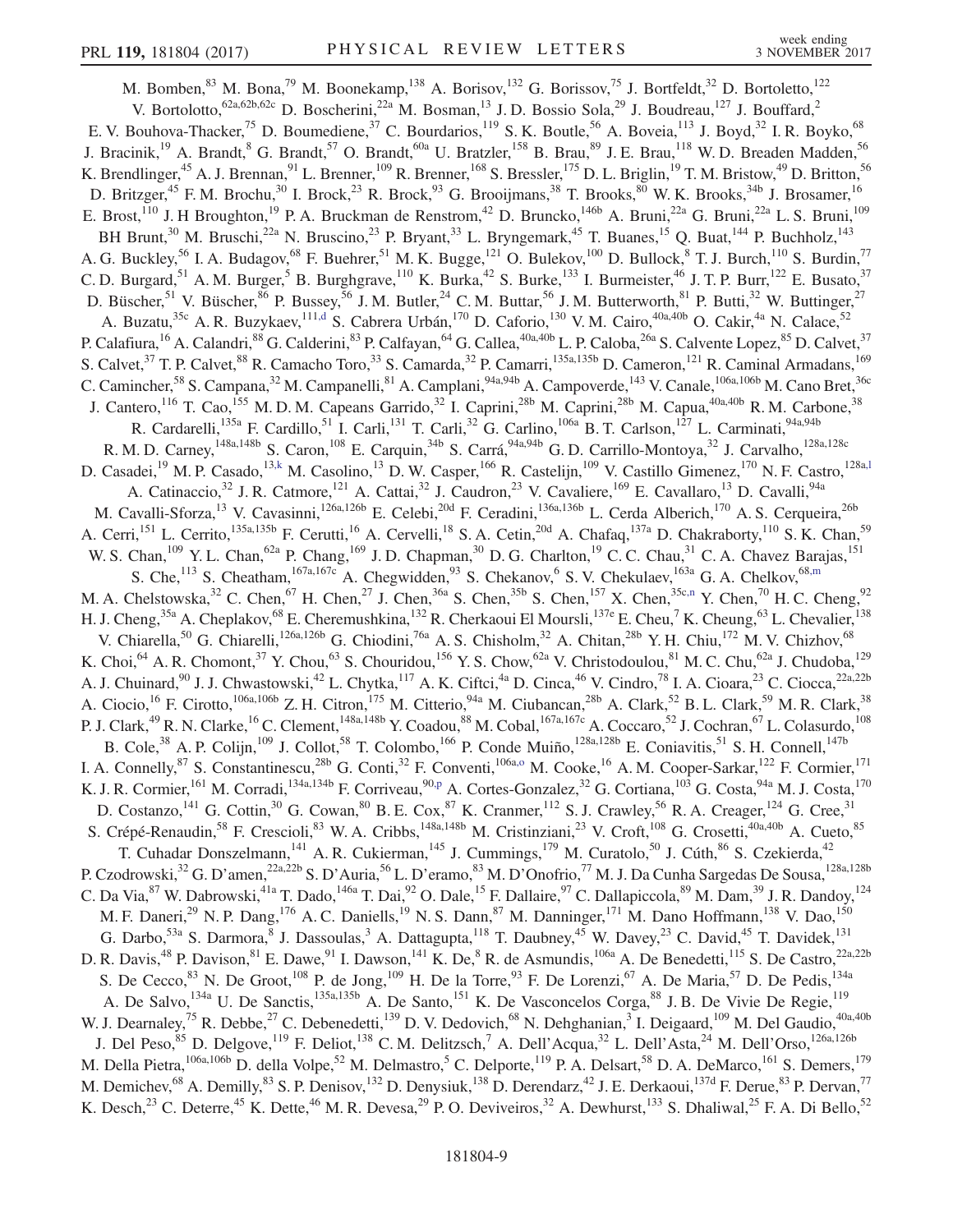<span id="page-10-6"></span><span id="page-10-5"></span><span id="page-10-4"></span><span id="page-10-3"></span><span id="page-10-2"></span><span id="page-10-1"></span><span id="page-10-0"></span>A. Di Ciaccio,<sup>135a,135b</sup> L. Di Ciaccio,<sup>5</sup> W. K. Di Clemente,<sup>124</sup> C. Di Donato,<sup>106a,106b</sup> A. Di Girolamo,<sup>32</sup> B. Di Girolamo,<sup>32</sup> B. Di Micco,<sup>136a,136b</sup> R. Di Nardo,<sup>32</sup> K. F. Di Petrillo,<sup>59</sup> A. Di Simone,<sup>51</sup> R. Di Sipio,<sup>161</sup> D. Di Valentino,<sup>31</sup> C. Diaconu,<sup>88</sup> M. Diamond, <sup>161</sup> F. A. Dias, <sup>39</sup> M. A. Diaz, <sup>34a</sup> E. B. Diehl, <sup>92</sup> J. Dietrich, <sup>17</sup> S. Díez Cornell, <sup>45</sup> A. Dimitrievska, <sup>14</sup> J. Dingfelder,<sup>23</sup> P. Dita,<sup>28b</sup> S. Dita,<sup>28b</sup> F. Dittus,<sup>32</sup> F. Djama,<sup>88</sup> T. Djobava,<sup>54b</sup> J. I. Djuvsland,<sup>60a</sup> M. A. B. do Vale,<sup>26c</sup> D. Dobos,<sup>32</sup> M. Dobre,<sup>28b</sup> C. Doglioni,<sup>84</sup> J. Dolejsi,<sup>131</sup> Z. Dolezal,<sup>131</sup> M. Donadelli,<sup>26d</sup> S. Donati,<sup>126a,126b</sup> P. Dondero,<sup>123a,123b</sup> J. Donini,<sup>37</sup> J. Dopke,<sup>133</sup> A. Doria,<sup>106a</sup> M. T. Dova,<sup>74</sup> A. T. Doyle,<sup>56</sup> E. Drechsler,<sup>57</sup> M. Dris,<sup>10</sup> Y. Du,<sup>36b</sup> J. Duarte-Campderros,<sup>155</sup> A. Dubreuil,<sup>52</sup> E. Duchovni,<sup>175</sup> G. Duckeck,<sup>102</sup> A. Ducourthial,<sup>83</sup> O. A. Ducu,<sup>9[7,q](#page-20-16)</sup> D. Duda,<sup>109</sup> A. Dudarev,<sup>32</sup> A. Chr. Dudder,<sup>86</sup> E. M. Duffield,<sup>16</sup> L. Duflot,<sup>119</sup> M. Dührssen,<sup>32</sup> M. Dumancic,<sup>175</sup> A. E. Dumitriu,<sup>28b</sup> A. K. Duncan, <sup>56</sup> M. Dunford, <sup>60a</sup> H. Duran Yildiz, <sup>4a</sup> M. Düren, <sup>55</sup> A. Durglishvili, <sup>54b</sup> D. Duschinger, <sup>47</sup> B. Dutta, <sup>45</sup> D. Duvnjak,<sup>1</sup> M. Dyndal,<sup>45</sup> B. S. Dziedzic,<sup>42</sup> C. Eckardt,<sup>45</sup> K. M. Ecker,<sup>103</sup> R. C. Edgar,<sup>92</sup> T. Eifert,<sup>32</sup> G. Eigen,<sup>15</sup> K. Einsweiler,<sup>16</sup> T. Ekelof,<sup>168</sup> M. El Kacimi,<sup>137c</sup> R. El Kosseifi,<sup>88</sup> V. Ellajosyula,<sup>88</sup> M. Ellert,<sup>168</sup> S. Elles,<sup>5</sup> F. Ellinghaus,<sup>178</sup> A. A. Elliot,<sup>172</sup> N. Ellis,<sup>32</sup> J. Elmsheuser,<sup>27</sup> M. Elsing,<sup>32</sup> D. Emeliyanov,<sup>133</sup> Y. Enari,<sup>157</sup> O. C. Endner,<sup>86</sup> J. S. Ennis,<sup>173</sup> J. Erdmann,<sup>46</sup> A. Ereditato,<sup>18</sup> M. Ernst,<sup>27</sup> S. Errede,<sup>169</sup> M. Escalier,<sup>119</sup> C. Escobar,<sup>170</sup> B. Esposito,<sup>50</sup> O. Estrada Pastor,<sup>170</sup> A. I. Etienvre,<sup>138</sup> E. Etzion,<sup>155</sup> H. Evans,<sup>64</sup> A. Ezhilov,<sup>125</sup> M. Ezzi,<sup>137e</sup> F. Fabbri,<sup>22a,22b</sup> L. Fabbri,<sup>22a,22b</sup> V. Fabiani,<sup>108</sup> G. Facini,  $81$  R. M. Fakhrutdinov,  $132$  S. Falciano,  $134a$  R. J. Falla,  $81$  J. Faltova,  $32$  Y. Fang,  $35a$  M. Fanti,  $94a,94b$  A. Farbin,  $8$ A. Farilla, <sup>136a</sup> C. Farina, <sup>127</sup> E. M. Farina, <sup>123a,123b</sup> T. Farooque, <sup>93</sup> S. Farrell, <sup>16</sup> S. M. Farrington, <sup>173</sup> P. Farthouat, <sup>32</sup> F. Fassi, <sup>137e</sup> P. Fassnacht,<sup>32</sup> D. Fassouliotis,<sup>9</sup> M. Faucci Giannelli,<sup>80</sup> A. Favareto,<sup>53a,53b</sup> W. J. Fawcett,<sup>122</sup> L. Fayard,<sup>119</sup> O. L. Fedin,<sup>125[,r](#page-20-17)</sup> W. Fedorko, <sup>171</sup> S. Feigl, <sup>121</sup> L. Feligioni, <sup>88</sup> C. Feng, <sup>36b</sup> E. J. Feng, <sup>32</sup> H. Feng, <sup>92</sup> M. J. Fenton, <sup>56</sup> A. B. Fenyuk, <sup>132</sup> L. Feremenga, <sup>8</sup> P. Fernandez Martinez, <sup>170</sup> S. Fernandez Perez, <sup>13</sup> J. Ferrando, <sup>45</sup> A. Ferrari, <sup>168</sup> P. Ferrari, <sup>109</sup> R. Ferrari, <sup>123a</sup> D. E. Ferreira de Lima,<sup>60b</sup> A. Ferrer,<sup>170</sup> D. Ferrere,<sup>52</sup> C. Ferretti,<sup>92</sup> F. Fiedler,<sup>86</sup> A. Filipčič,<sup>78</sup> M. Filipuzzi,<sup>45</sup> F. Filthaut,<sup>108</sup> M. Fincke-Keeler,<sup>172</sup> K. D. Finelli,<sup>152</sup> M. C. N. Fiolhais,<sup>128a,128c[,s](#page-20-18)</sup> L. Fiorini,<sup>170</sup> A. Fischer,<sup>2</sup> C. Fischer,<sup>13</sup> J. Fischer,<sup>178</sup> W. C. Fisher,  $93$  N. Flaschel,  $45$  I. Fleck,  $143$  P. Fleischmann,  $92$  R. R. M. Fletcher,  $124$  T. Flick,  $178$  B. M. Flierl,  $102$ L. R. Flores Castillo,<sup>62a</sup> M. J. Flowerdew,<sup>103</sup> G. T. Forcolin,<sup>87</sup> A. Formica,<sup>138</sup> F. A. Förster,<sup>13</sup> A. Forti,<sup>87</sup> A. G. Foster,<sup>19</sup> D. Fournier, <sup>119</sup> H. Fox, <sup>75</sup> S. Fracchia, <sup>141</sup> P. Francavilla, <sup>83</sup> M. Franchini, <sup>22a, 22b</sup> S. Franchino, <sup>60a</sup> D. Francis, <sup>32</sup> L. Franconi, <sup>121</sup> M. Franklin,<sup>59</sup> M. Frate,<sup>166</sup> M. Fraternali,<sup>123a,123b</sup> D. Freeborn,<sup>81</sup> S. M. Fressard-Batraneanu,<sup>32</sup> B. Freund,<sup>97</sup> D. Froidevaux,<sup>32</sup> J. A. Frost,<sup>122</sup> C. Fukunaga,<sup>158</sup> T. Fusayasu,<sup>104</sup> J. Fuster,<sup>170</sup> C. Gabaldon,<sup>58</sup> O. Gabizon,<sup>154</sup> A. Gabrielli,<sup>22a,22b</sup> A. Gabrielli,<sup>16</sup> G. P. Gach,<sup>41a</sup> S. Gadatsch,<sup>32</sup> S. Gadomski,<sup>80</sup> G. Gagliardi,<sup>53a,53b</sup> L. G. Gagnon,<sup>97</sup> C. Galea,<sup>108</sup> B. Galhardo,<sup>128a,128c</sup> E. J. Gallas,<sup>122</sup> B. J. Gallop,<sup>133</sup> P. Gallus,<sup>130</sup> G. Galster,<sup>39</sup> K. K. Gan,<sup>113</sup> S. Ganguly,<sup>37</sup> Y. Gao,<sup>77</sup> Y. S. Gao,<sup>14[5,h](#page-20-7)</sup> F. M. Garay Walls,<sup>49</sup> C. García,<sup>170</sup> J. E. García Navarro,<sup>170</sup> J. A. García Pascual,<sup>35a</sup> M. Garcia-Sciveres,<sup>16</sup> R. W. Gardner,<sup>33</sup> N. Garelli,<sup>145</sup> V. Garonne,<sup>121</sup> A. Gascon Bravo,<sup>45</sup> K. Gasnikova,<sup>45</sup> C. Gatti,<sup>50</sup> A. Gaudiello,<sup>53a,53b</sup> G. Gaudio,<sup>123a</sup> I. L. Gavrilenko,  $98$  C. Gay,  $^{171}$  G. Gaycken,  $^{23}$  E. N. Gazis,  $^{10}$  C. N. P. Gee,  $^{133}$  J. Geisen,  $^{57}$  M. Geisen,  $^{86}$  M. P. Geisler,  $^{60a}$ K. Gellerstedt,  $^{148a,148b}$  C. Gemme,  $^{53a}$  M. H. Genest,  $^{58}$  C. Geng,  $^{92}$  S. Gentile,  $^{134a,134b}$  C. Gentsos,  $^{156}$  S. George,  $^{80}$ D. Gerbaudo,<sup>13</sup> A. Gershon,<sup>155</sup> G. Geßner,<sup>46</sup> S. Ghasemi,<sup>143</sup> M. Ghneimat,<sup>23</sup> B. Giacobbe,<sup>22a</sup> S. Giagu,<sup>134a,134b</sup> N. Giangiacomi,<sup>22a,22b</sup> P. Giannetti,<sup>126a,126b</sup> S.M. Gibson,<sup>80</sup> M. Gignac,<sup>171</sup> M. Gilchriese,<sup>16</sup> D. Gillberg,<sup>31</sup> G. Gilles,<sup>178</sup> D. M. Gingrich,<sup>[3,e](#page-20-4)</sup> N. Giokaris,<sup>9[,a](#page-20-0)</sup> M. P. Giordani,<sup>167a,167c</sup> F. M. Giorgi,<sup>22a</sup> P. F. Giraud,<sup>138</sup> P. Giromini,<sup>59</sup> G. Giugliarelli,<sup>167a,167c</sup> D. Giugni,<sup>94a</sup> F. Giuli,<sup>122</sup> C. Giuliani,<sup>103</sup> M. Giulini,<sup>60b</sup> B. K. Gjelsten,<sup>121</sup> S. Gkaitatzis,<sup>156</sup> I. Gkialas,<sup>[9,t](#page-20-19)</sup> E. L. Gkougkousis,<sup>139</sup> P. Gkountoumis,<sup>10</sup> L. K. Gladilin,<sup>101</sup> C. Glasman,<sup>85</sup> J. Glatzer,<sup>13</sup> P. C. F. Glaysher,<sup>45</sup> A. Glazov,<sup>45</sup> M. Goblirsch-Kolb,<sup>25</sup> J. Godlewski,<sup>42</sup> S. Goldfarb,<sup>91</sup> T. Golling,<sup>52</sup> D. Golubkov,<sup>132</sup> A. Gomes,<sup>128a,128b,128d</sup> R. Gonçalo,<sup>128a</sup> R. Goncalves Gama,<sup>26a</sup> J. Goncalves Pinto Firmino Da Costa,<sup>138</sup> G. Gonella,<sup>51</sup> L. Gonella,<sup>19</sup> A. Gongadze,<sup>68</sup> S. González de la Hoz,<sup>170</sup> S. Gonzalez-Sevilla,<sup>52</sup> L. Goossens,<sup>32</sup> P. A. Gorbounov,<sup>99</sup> H. A. Gordon,<sup>27</sup> I. Gorelov,<sup>107</sup> B. Gorini,<sup>32</sup> E. Gorini,<sup>76a,76b</sup> A. Gorišek,<sup>78</sup> A. T. Goshaw,<sup>48</sup> C. Gössling,<sup>46</sup> M. I. Gostkin,<sup>68</sup> C. A. Gottardo,<sup>23</sup> C. R. Goudet,<sup>119</sup> D. Goujdami,<sup>137c</sup> A. G. Goussiou,<sup>140</sup> N. Govender,<sup>147[b,u](#page-20-20)</sup> E. Gozani,<sup>154</sup> L. Graber,<sup>57</sup> I. Grabowska-Bold,<sup>41a</sup> P. O. J. Gradin,<sup>168</sup> J. Gramling,<sup>166</sup> E. Gramstad,<sup>121</sup> S. Grancagnolo,<sup>17</sup> V. Gratchev,<sup>125</sup> P.M. Gravila,<sup>28f</sup> C. Gray,<sup>56</sup> H.M. Gray,<sup>16</sup> Z. D. Greenwood,  $82, v$  C. Grefe,  $23$  K. Gregersen,  $81$  I. M. Gregor,  $45$  P. Grenier,  $145$  K. Grevtsov,  $5$  J. Griffiths,  $8$  A. A. Grillo,  $139$ K. Grimm,<sup>75</sup> S. Grinstein,<sup>1[3,w](#page-20-22)</sup> Ph. Gris,<sup>37</sup> J.-F. Grivaz,<sup>119</sup> S. Groh,<sup>86</sup> E. Gross,<sup>175</sup> J. Grosse-Knetter,<sup>57</sup> G. C. Grossi,<sup>82</sup> Z. J. Grout, <sup>81</sup> A. Grummer, <sup>107</sup> L. Guan, <sup>92</sup> W. Guan, <sup>176</sup> J. Guenther, <sup>65</sup> F. Guescini, <sup>163a</sup> D. Guest, <sup>166</sup> O. Gueta, <sup>155</sup> B. Gui, <sup>113</sup> E. Guido,  $53a,53b$  T. Guillemin,  $5$  S. Guindon,  $^2$  U. Gul,  $^{56}$  C. Gumpert,  $^{32}$  J. Guo,  $^{36c}$  W. Guo,  $^{92}$  Y. Guo,  $^{36a}$  R. Gupta,  $^{43}$  S. Gupta,  $^{122}$ G. Gustavino,  $^{115}$  P. Gutierrez,  $^{115}$  N. G. Gutierrez Ortiz,  $^{81}$  C. Gutschow,  $^{81}$  C. Guyot,  $^{138}$  M. P. Guzik,  $^{41a}$  C. Gwenlan,  $^{122}$ C. B. Gwilliam,<sup>77</sup> A. Haas,<sup>112</sup> C. Haber,<sup>16</sup> H. K. Hadavand,<sup>8</sup> N. Haddad,<sup>137e</sup> A. Hadef,<sup>88</sup> S. Hageböck,<sup>23</sup> M. Hagihara,<sup>164</sup>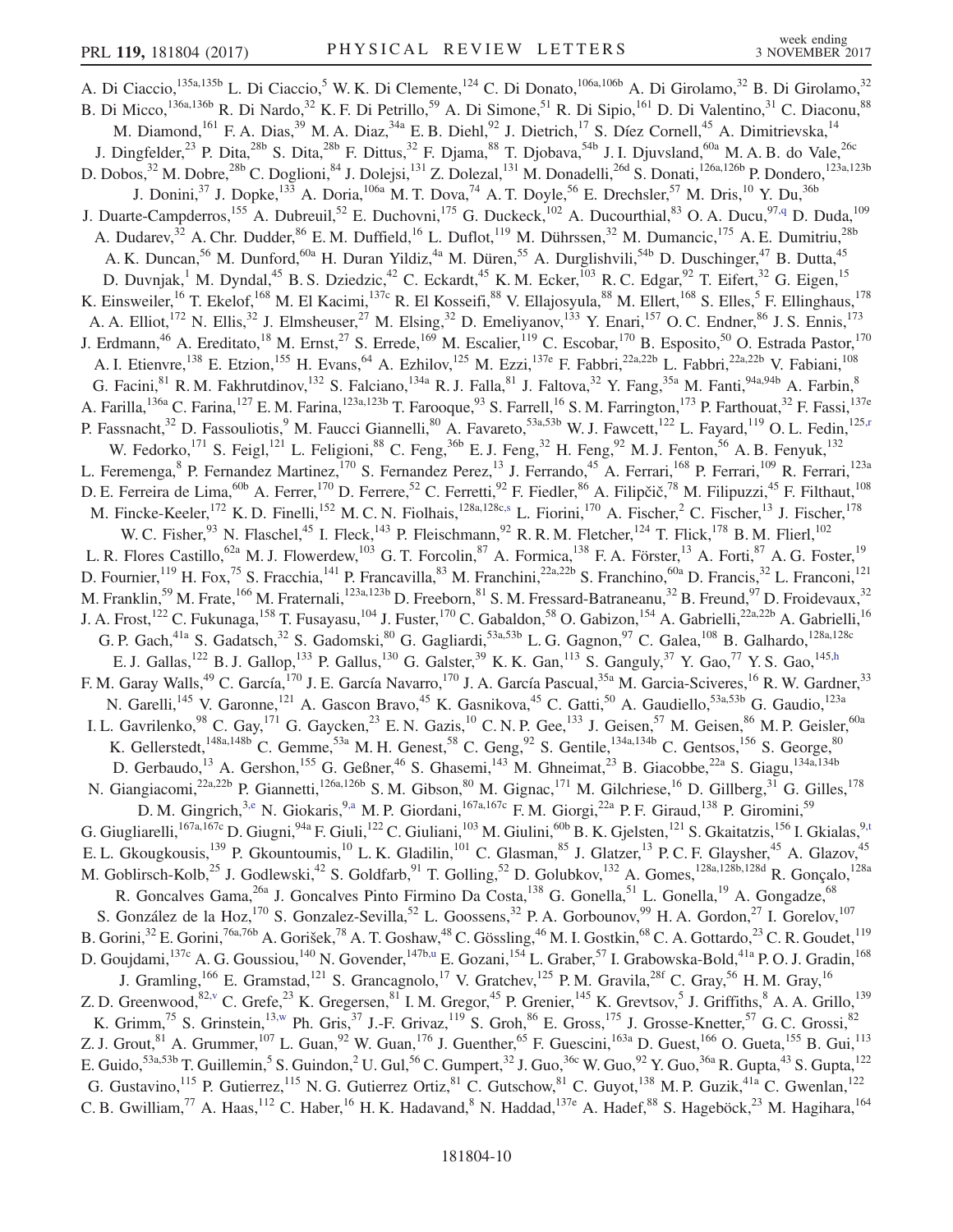<span id="page-11-7"></span><span id="page-11-6"></span><span id="page-11-5"></span><span id="page-11-4"></span><span id="page-11-3"></span><span id="page-11-2"></span><span id="page-11-1"></span><span id="page-11-0"></span>H. Hakobyan,<sup>18[0,a](#page-20-0)</sup> M. Haleem,<sup>45</sup> J. Haley,<sup>116</sup> G. Halladjian,<sup>93</sup> G.D. Hallewell,<sup>88</sup> K. Hamacher,<sup>178</sup> P. Hamal,<sup>117</sup> K. Hamano, <sup>172</sup> A. Hamilton, <sup>147a</sup> G. N. Hamity, <sup>141</sup> P. G. Hamnett, <sup>45</sup> L. Han, <sup>36a</sup> S. Han, <sup>35a</sup> K. Hanagaki, <sup>6[9,x](#page-20-23)</sup> K. Hanawa, <sup>157</sup> M. Hance,<sup>139</sup> B. Haney,<sup>124</sup> P. Hanke,<sup>60a</sup> J. B. Hansen,<sup>39</sup> J. D. Hansen,<sup>39</sup> M. C. Hansen,<sup>23</sup> P. H. Hansen,<sup>39</sup> K. Hara,<sup>164</sup> A. S. Hard, <sup>176</sup> T. Harenberg, <sup>178</sup> F. Hariri, <sup>119</sup> S. Harkusha, <sup>95</sup> R. D. Harrington, <sup>49</sup> P. F. Harrison, <sup>173</sup> N. M. Hartmann, <sup>102</sup> M. Hasegawa,<sup>70</sup> Y. Hasegawa,<sup>142</sup> A. Hasib,<sup>49</sup> S. Hassani,<sup>138</sup> S. Haug,<sup>18</sup> R. Hauser,<sup>93</sup> L. Hauswald,<sup>47</sup> L. B. Havener,<sup>38</sup> M. Havranek,<sup>130</sup> C. M. Hawkes,<sup>19</sup> R. J. Hawkings,<sup>32</sup> D. Hayakawa,<sup>159</sup> D. Hayden,<sup>93</sup> C. P. Hays,<sup>122</sup> J. M. Hays,<sup>79</sup> H. S. Hayward,<sup>77</sup> S. J. Haywood,<sup>133</sup> S. J. Head,<sup>19</sup> T. Heck,<sup>86</sup> V. Hedberg,<sup>84</sup> L. Heelan,<sup>8</sup> S. Heer,<sup>23</sup> K. K. Heidegger,<sup>51</sup> S. Heim,<sup>45</sup> T. Heim,<sup>16</sup> B. Heinemann,<sup>45[,y](#page-20-24)</sup> J. J. Heinrich,<sup>102</sup> L. Heinrich,<sup>112</sup> C. Heinz,<sup>55</sup> J. Hejbal,<sup>129</sup> L. Helary,<sup>32</sup> A. Held,<sup>171</sup> S. Hellman,  $148a,148b$  C. Helsens,  $32$  R. C. W. Henderson,  $75$  Y. Heng,  $176$  S. Henkelmann,  $171$  A. M. Henriques Correia,  $32$ S. Henrot-Versille,<sup>119</sup> G. H. Herbert,<sup>17</sup> H. Herde,<sup>25</sup> V. Herget,<sup>177</sup> Y. Hernández Jiménez,<sup>147c</sup> H. Herr,<sup>86</sup> G. Herten,<sup>51</sup> R. Hertenberger,<sup>102</sup> L. Hervas,<sup>32</sup> T. C. Herwig,<sup>124</sup> G. G. Hesketh,<sup>81</sup> N. P. Hessey,<sup>163a</sup> J. W. Hetherly,<sup>43</sup> S. Higashino,<sup>69</sup> E. Higón-Rodriguez,<sup>170</sup> K. Hildebrand,<sup>33</sup> E. Hill,<sup>172</sup> J. C. Hill,<sup>30</sup> K. H. Hiller,<sup>45</sup> S. J. Hillier,<sup>19</sup> M. Hils,<sup>47</sup> I. Hinchliffe,<sup>16</sup> M. Hirose,<sup>51</sup> D. Hirschbuehl,<sup>178</sup> B. Hiti,<sup>78</sup> O. Hladik,<sup>129</sup> X. Hoad,<sup>49</sup> J. Hobbs,<sup>150</sup> N. Hod,<sup>163a</sup> M. C. Hodgkinson,<sup>141</sup> P. Hodgson,<sup>141</sup> A. Hoecker,<sup>32</sup> M. R. Hoeferkamp,<sup>107</sup> F. Hoenig,<sup>102</sup> D. Hohn,<sup>23</sup> T. R. Holmes,<sup>33</sup> M. Homann,<sup>46</sup> S. Honda,<sup>164</sup> T. Honda,<sup>69</sup> T. M. Hong,<sup>127</sup> B. H. Hooberman,<sup>169</sup> W. H. Hopkins,<sup>118</sup> Y. Horii,<sup>105</sup> A. J. Horton,<sup>144</sup> J-Y. Hostachy,<sup>58</sup> S. Hou,<sup>153</sup> A. Hoummada,<sup>137a</sup> J. Howarth,<sup>87</sup> J. Hoya,<sup>74</sup> M. Hrabovsky,<sup>117</sup> J. Hrdinka,<sup>32</sup> I. Hristova,<sup>17</sup> J. Hrivnac,<sup>119</sup> T. Hryn'ova,<sup>5</sup> A. Hrynevich,  $96$  P. J. Hsu,  $63$  S.-C. Hsu,  $140$  Q. Hu,  $36a$  S. Hu,  $36c$  Y. Huang,  $35a$  Z. Hubacek,  $130$  F. Hubaut,  $88$  F. Huegging,  $23$ T. B. Huffman,<sup>122</sup> E. W. Hughes,<sup>38</sup> G. Hughes,<sup>75</sup> M. Huhtinen,<sup>32</sup> P. Huo,<sup>150</sup> N. Huseynov,<sup>68[,c](#page-20-2)</sup> J. Huston,<sup>93</sup> J. Huth,<sup>59</sup> G. Iacobucci,<sup>52</sup> G. Iakovidis,<sup>27</sup> I. Ibragimov,<sup>143</sup> L. Iconomidou-Fayard,<sup>119</sup> Z. Idrissi,<sup>137e</sup> P. Iengo,<sup>32</sup> O. Igonkina,<sup>109[,z](#page-20-25)</sup> T. Iizawa, <sup>174</sup> Y. Ikegami, <sup>69</sup> M. Ikeno, <sup>69</sup> Y. Ilchenko, <sup>1[1,aa](#page-20-26)</sup> D. Iliadis, <sup>156</sup> N. Ilic, <sup>145</sup> G. Introzzi, <sup>123a, 123b</sup> P. Ioannou, <sup>[9,a](#page-20-0)</sup> M. Iodice,<sup>136a</sup> K. Iordanidou,<sup>38</sup> V. Ippolito,<sup>59</sup> M. F. Isacson,<sup>168</sup> N. Ishijima,<sup>120</sup> M. Ishino,<sup>157</sup> M. Ishitsuka,<sup>159</sup> C. Issever,<sup>122</sup> S. Istin,<sup>20a</sup> F. Ito,<sup>164</sup> J. M. Iturbe Ponce,<sup>62a</sup> R. Iuppa,<sup>162a,162b</sup> H. Iwasaki,<sup>69</sup> J. M. Izen,<sup>44</sup> V. Izzo,<sup>106a</sup> S. Jabbar,<sup>3</sup> P. Jackson,<sup>1</sup> R. M. Jacobs,<sup>23</sup> V. Jain,<sup>2</sup> K. B. Jakobi,<sup>86</sup> K. Jakobs,<sup>51</sup> S. Jakobsen,<sup>65</sup> T. Jakoubek,<sup>129</sup> D. O. Jamin,<sup>116</sup> D. K. Jana,<sup>82</sup> R. Jansky,<sup>52</sup> J. Janssen,<sup>23</sup> M. Janus,<sup>57</sup> P. A. Janus,<sup>41a</sup> G. Jarlskog,<sup>84</sup> N. Javadov,<sup>68[,c](#page-20-2)</sup> T. Javůrek,<sup>51</sup> M. Javurkova,<sup>51</sup> F. Jeanneau,<sup>138</sup> L. Jeanty,<sup>16</sup> J. Jejelava,<sup>54[a,bb](#page-20-27)</sup> A. Jelinskas,<sup>173</sup> P. Jenni,<sup>51[,cc](#page-20-28)</sup> C. Jeske,<sup>173</sup> S. Jézéquel,<sup>5</sup> H. Ji,<sup>176</sup> J. Jia,<sup>150</sup> H. Jiang,  $^{67}$  Y. Jiang,  $^{36a}$  Z. Jiang,  $^{145}$  S. Jiggins,  $^{81}$  J. Jimenez Pena,  $^{170}$  S. Jin,  $^{35a}$  A. Jinaru,  $^{28b}$  O. Jinnouchi,  $^{159}$  H. Jivan,  $^{147c}$ P. Johansson,<sup>141</sup> K. A. Johns,<sup>7</sup> C. A. Johnson,<sup>64</sup> W. J. Johnson,<sup>140</sup> K. Jon-And,<sup>148a,148b</sup> R. W. L. Jones,<sup>75</sup> S. D. Jones,<sup>151</sup> S. Jones,<sup>7</sup> T. J. Jones,<sup>77</sup> J. Jongmanns,<sup>60a</sup> P. M. Jorge,<sup>128a,128b</sup> J. Jovicevic,<sup>163a</sup> X. Ju,<sup>176</sup> A. Juste Rozas,<sup>13[,w](#page-20-22)</sup> M. K. Köhler,<sup>175</sup> A. Kaczmarska,<sup>42</sup> M. Kado,<sup>119</sup> H. Kagan,<sup>113</sup> M. Kagan,<sup>145</sup> S. J. Kahn,<sup>88</sup> T. Kaji,<sup>174</sup> E. Kajomovitz,<sup>48</sup> C. W. Kalderon,<sup>84</sup> A. Kaluza, <sup>86</sup> S. Kama, <sup>43</sup> A. Kamenshchikov, <sup>132</sup> N. Kanaya, <sup>157</sup> L. Kanjir, <sup>78</sup> V. A. Kantserov, <sup>100</sup> J. Kanzaki, <sup>69</sup> B. Kaplan, <sup>112</sup> L. S. Kaplan,<sup>176</sup> D. Kar,<sup>147c</sup> K. Karakostas,<sup>10</sup> N. Karastathis,<sup>10</sup> M. J. Kareem,<sup>57</sup> E. Karentzos,<sup>10</sup> S. N. Karpov,<sup>68</sup> Z. M. Karpova,<sup>68</sup> K. Karthik,<sup>112</sup> V. Kartvelishvili,<sup>75</sup> A. N. Karyukhin,<sup>132</sup> K. Kasahara,<sup>164</sup> L. Kashif,<sup>176</sup> R. D. Kass,<sup>113</sup> A. Kastanas,<sup>149</sup> Y. Kataoka,<sup>157</sup> C. Kato,<sup>157</sup> A. Katre,<sup>52</sup> J. Katzy,<sup>45</sup> K. Kawade,<sup>70</sup> K. Kawagoe,<sup>73</sup> T. Kawamoto,<sup>157</sup> G. Kawamura,<sup>57</sup> E. F. Kay,<sup>77</sup> V. F. Kazanin,<sup>111[,d](#page-20-3)</sup> R. Keeler,<sup>172</sup> R. Kehoe,<sup>43</sup> J. S. Keller,<sup>31</sup> E. Kellermann,<sup>84</sup> J. J. Kempster,<sup>80</sup> J Kendrick,<sup>19</sup> H. Keoshkerian,<sup>161</sup> O. Kepka,<sup>129</sup> B. P. Kerševan,<sup>78</sup> S. Kersten,<sup>178</sup> R. A. Keyes,<sup>90</sup> M. Khader,<sup>169</sup> F. Khalil-zada,<sup>12</sup> A. Khanov,<sup>116</sup> A. G. Kharlamov,<sup>11[1,d](#page-20-3)</sup> T. Kharlamova,<sup>111,d</sup> A. Khodinov,<sup>160</sup> T. J. Khoo,<sup>52</sup> V. Khovanskiy,<sup>9[9,a](#page-20-0)</sup> E. Khramov,<sup>68</sup> J. Khubua,<sup>54b[,dd](#page-20-29)</sup> S. Kido,<sup>70</sup> C. R. Kilby,<sup>80</sup> H. Y. Kim,<sup>8</sup> S. H. Kim,<sup>164</sup> Y. K. Kim,<sup>33</sup> N. Kimura,<sup>156</sup> O. M. Kind,<sup>17</sup> B. T. King,<sup>77</sup> D. Kirchmeier,<sup>47</sup> J. Kirk,<sup>133</sup> A. E. Kiryunin,<sup>103</sup> T. Kishimoto,<sup>157</sup> D. Kisielewska,<sup>41a</sup> V. Kitali,<sup>45</sup> K. Kiuchi,<sup>164</sup><br>B. T. King,<sup>77</sup> D. Kirchmeier,<sup>47</sup> J. Kirk,<sup>133</sup> A. E. Kiryunin,<sup>103</sup> T. Kishimo O. Kivernyk,<sup>5</sup> E. Kladiva,<sup>146b</sup> T. Klapdor-Kleingrothaus,<sup>51</sup> M. H. Klein,<sup>38</sup> M. Klein,<sup>77</sup> U. Klein,<sup>77</sup> K. Kleinknecht,<sup>86</sup> P. Klimek,<sup>110</sup> A. Klimentov,<sup>27</sup> R. Klingenberg,<sup>46</sup> T. Klingl,<sup>23</sup> T. Klioutchnikova,<sup>32</sup> E.-E. Kluge,<sup>60a</sup> P. Kluit,<sup>109</sup> S. Kluth,<sup>103</sup> E. Kneringer,<sup>65</sup> E. B. F. G. Knoops,<sup>88</sup> A. Knue,<sup>103</sup> A. Kobayashi,<sup>157</sup> D. Kobayashi,<sup>159</sup> T. Kobayashi,<sup>157</sup> M. Kobel,<sup>47</sup> M. Kocian, <sup>145</sup> P. Kodys, <sup>131</sup> T. Koffas, <sup>31</sup> E. Koffeman, <sup>109</sup> N. M. Köhler, <sup>103</sup> T. Koi, <sup>145</sup> M. Kolb, <sup>60b</sup> I. Koletsou, <sup>5</sup> A. A. Komar, <sup>9[8,a](#page-20-0)</sup> Y. Komori, <sup>157</sup> T. Kondo, <sup>69</sup> N. Kondrashova, <sup>36c</sup> K. Köneke, <sup>51</sup> A. C. König, <sup>108</sup> T. Kono, <sup>69[,ee](#page-20-30)</sup> R. Konoplich,<sup>11[2,ff](#page-20-31)</sup> N. Konstantinidis,<sup>81</sup> R. Kopeliansky,<sup>64</sup> S. Koperny,<sup>41a</sup> A. K. Kopp,<sup>51</sup> K. Korcyl,<sup>42</sup> K. Kordas,<sup>156</sup> A. Korn,<sup>81</sup> A. A. Korol,<sup>111[,d](#page-20-3)</sup> I. Korolkov,<sup>13</sup> E. V. Korolkova,<sup>141</sup> O. Kortner,<sup>103</sup> S. Kortner,<sup>103</sup> T. Kosek,<sup>131</sup> V. V. Kostyukhin,<sup>23</sup> A. Kotwal,<sup>48</sup> A. Koulouris,<sup>10</sup> A. Kourkoumeli-Charalampidi,<sup>123a,123b</sup> C. Kourkoumelis,<sup>9</sup> E. Kourlitis,<sup>141</sup> V. Kouskoura,<sup>27</sup> A. B. Kowalewska,<sup>42</sup> R. Kowalewski,<sup>172</sup> T. Z. Kowalski,<sup>41a</sup> C. Kozakai,<sup>157</sup> W. Kozanecki,<sup>138</sup> A. S. Kozhin,<sup>132</sup> V. A. Kramarenko,<sup>101</sup> G. Kramberger,<sup>78</sup> D. Krasnopevtsev,<sup>100</sup> M. W. Krasny,<sup>83</sup> A. Krasznahorkay,<sup>32</sup> D. Krauss,<sup>103</sup> J. A. Kremer,<sup>41a</sup> J. Kretzschmar,<sup>77</sup> K. Kreutzfeldt,<sup>55</sup> P. Krieger,<sup>161</sup> K. Krizka,<sup>33</sup> K. Kroeninger,<sup>46</sup> H. Kroha,<sup>103</sup> J. Kroll,<sup>129</sup>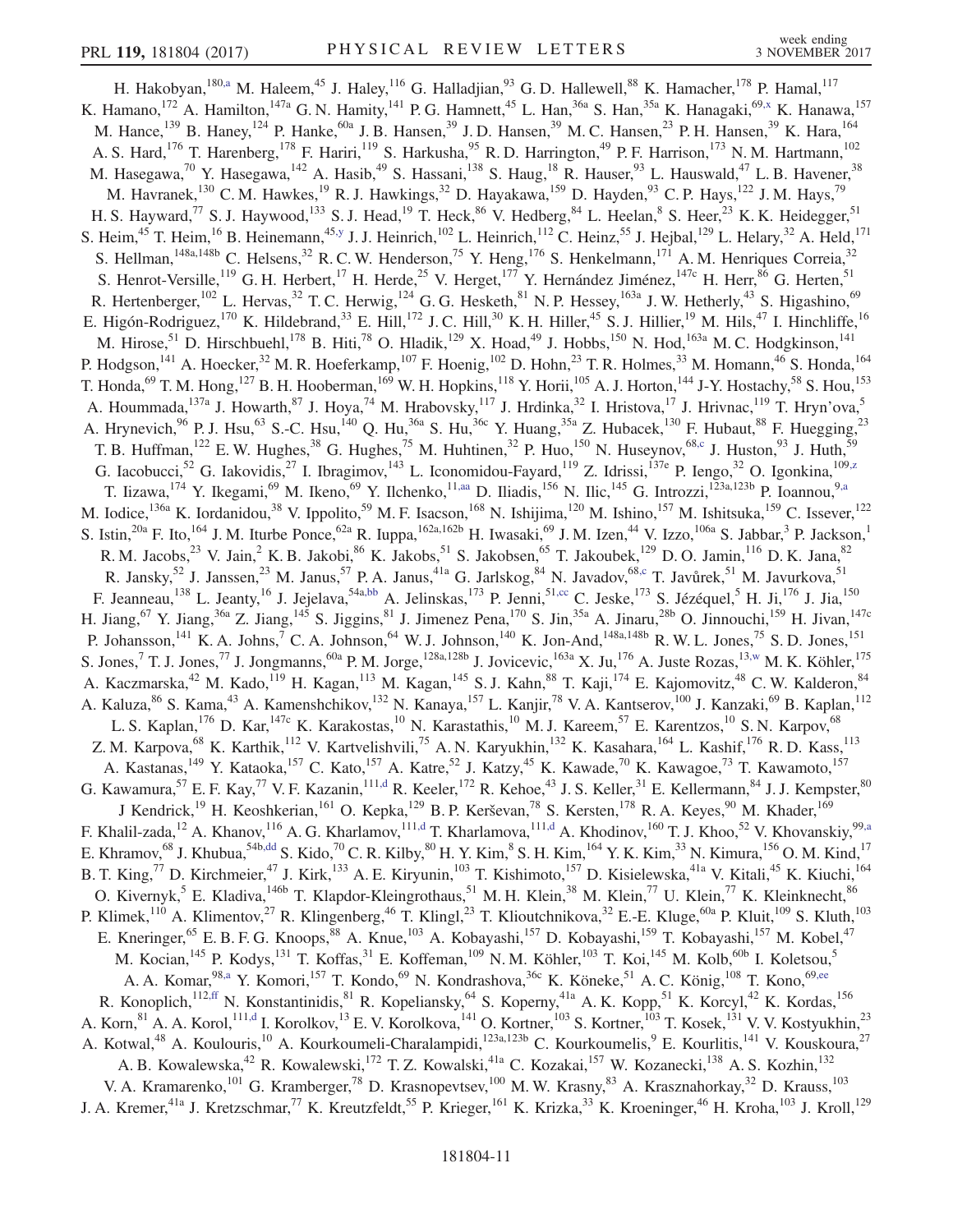<span id="page-12-3"></span><span id="page-12-2"></span><span id="page-12-1"></span><span id="page-12-0"></span>J. Kroll,<sup>124</sup> J. Kroseberg,<sup>23</sup> J. Krstic,<sup>14</sup> U. Kruchonak,<sup>68</sup> H. Krüger,<sup>23</sup> N. Krumnack,<sup>67</sup> M. C. Kruse,<sup>48</sup> T. Kubota,<sup>91</sup> H. Kucuk,<sup>81</sup> S. Kuday,<sup>4b</sup> J. T. Kuechler,<sup>178</sup> S. Kuehn,<sup>32</sup> A. Kugel,<sup>60a</sup> F. Kuger,<sup>177</sup> T. Kuhl,<sup>45</sup> V. Kukhtin,<sup>68</sup> R. Kukla,<sup>88</sup> Y. Kulchitsky,<sup>95</sup> S. Kuleshov,<sup>34b</sup> Y. P. Kulinich,<sup>169</sup> M. Kuna,<sup>134a,134b</sup> T. Kunigo,<sup>71</sup> A. Kupco,<sup>129</sup> T. Kupfer,<sup>46</sup> O. Kuprash,<sup>155</sup> H. Kurashige,<sup>70</sup> L. L. Kurchaninov,<sup>163a</sup> Y. A. Kurochkin,<sup>95</sup> M. G. Kurth,<sup>35a</sup> V. Kus,<sup>129</sup> E. S. Kuwertz,<sup>172</sup> M. Kuze,<sup>159</sup> J. Kvita,<sup>117</sup> T. Kwan,<sup>172</sup> D. Kyriazopoulos,<sup>141</sup> A. La Rosa,<sup>103</sup> J. L. La Rosa Navarro,<sup>26d</sup> L. La Rotonda,<sup>40a,40b</sup> F. La Ruffa,<sup>40a,40b</sup> C. Lacasta,<sup>170</sup> F. Lacava,<sup>134a,134b</sup> J. Lacey,<sup>45</sup> H. Lacker,<sup>17</sup> D. Lacour,<sup>83</sup> E. Ladygin,<sup>68</sup> R. Lafaye,<sup>5</sup> B. Laforge,  $83$  T. Lagouri,  $^{179}$  S. Lai,  $^{57}$  S. Lammers,  $^{64}$  W. Lampl,  $^7$  E. Lançon,  $^{27}$  U. Landgraf,  $^{51}$  M. P. J. Landon,  $^{79}$ M. C. Lanfermann,<sup>52</sup> V. S. Lang,<sup>60a</sup> J. C. Lange,<sup>13</sup> R. J. Langenberg,<sup>32</sup> A. J. Lankford,<sup>166</sup> F. Lanni,<sup>27</sup> K. Lantzsch,<sup>23</sup> A. Lanza,<sup>123a</sup> A. Lapertosa,<sup>53a,53b</sup> S. Laplace,<sup>83</sup> J. F. Laporte,<sup>138</sup> T. Lari,<sup>94a</sup> F. Lasagni Manghi,<sup>22a,22b</sup> M. Lassnig,<sup>32</sup> P. Laurelli,<sup>50</sup> W. Lavrijsen,<sup>16</sup> A. T. Law,<sup>139</sup> P. Laycock,<sup>77</sup> T. Lazovich,<sup>59</sup> M. Lazzaroni,<sup>94a,94b</sup> B. Le,<sup>91</sup> O. Le Dortz,<sup>83</sup> E. Le Guirriec,  $88$  E. P. Le Quilleuc,  $^{138}$  M. LeBlanc,  $^{172}$  T. LeCompte,  $^6$  F. Ledroit-Guillon,  $^{58}$  C. A. Lee,  $^{27}$  G. R. Lee,  $^{133,gg}$  $^{133,gg}$  $^{133,gg}$ S. C. Lee,<sup>153</sup> L. Lee,<sup>59</sup> B. Lefebvre,<sup>90</sup> G. Lefebvre,<sup>83</sup> M. Lefebvre,<sup>172</sup> F. Legger,<sup>102</sup> C. Leggett,<sup>16</sup> G. Lehmann Miotto,<sup>32</sup> X. Lei,<sup>7</sup> W. A. Leight,<sup>45</sup> M. A. L. Leite,<sup>26d</sup> R. Leitner,<sup>131</sup> D. Lellouch,<sup>175</sup> B. Lemmer,<sup>57</sup> K. J. C. Leney,<sup>81</sup> T. Lenz,<sup>23</sup> B. Lenzi,<sup>32</sup> R. Leone,<sup>7</sup> S. Leone,<sup>126a,126b</sup> C. Leonidopoulos,<sup>49</sup> G. Lerner,<sup>151</sup> C. Leroy,<sup>97</sup> A. A. J. Lesage,<sup>138</sup> C. G. Lester,<sup>30</sup> M. Levchenko, <sup>125</sup> J. Levêque, <sup>5</sup> D. Levin, <sup>92</sup> L. J. Levinson, <sup>175</sup> M. Levy, <sup>19</sup> D. Lewis, <sup>79</sup> B. Li, <sup>36[a,hh](#page-20-33)</sup> Changqiao Li, <sup>36a</sup> H. Li, <sup>150</sup> L. Li,<sup>36c</sup> Q. Li,<sup>35a</sup> S. Li,<sup>48</sup> X. Li,<sup>36c</sup> Y. Li,<sup>143</sup> Z. Liang,<sup>35a</sup> B. Liberti,<sup>135a</sup> A. Liblong,<sup>161</sup> K. Lie,<sup>62c</sup> J. Liebal,<sup>23</sup> W. Liebig,<sup>15</sup> A. Limosani,<sup>152</sup> S. C. Lin,<sup>182</sup> T. H. Lin,<sup>86</sup> R. A. Linck,<sup>64</sup> B. E. Lindquist,<sup>150</sup> A. E. Lionti,<sup>52</sup> E. Lipeles,<sup>124</sup> A. Lipniacka,<sup>15</sup> M. Lisovyi,<sup>60b</sup> T. M. Liss,<sup>16[9,ii](#page-20-34)</sup> A. Lister,<sup>171</sup> A. M. Litke,<sup>139</sup> B. Liu,<sup>153[,jj](#page-20-35)</sup> H. Liu,<sup>92</sup> H. Liu,<sup>27</sup> J. K. K. Liu,<sup>122</sup> J. Liu,<sup>36b</sup> J. B. Liu,<sup>36a</sup> K. Liu,<sup>88</sup> L. Liu,<sup>169</sup> M. Liu,<sup>36a</sup> Y. L. Liu,<sup>36a</sup> Y. Liu,<sup>36a</sup> M. Livan,<sup>123a,123b</sup> A. Lleres,<sup>58</sup> J. Llorente Merino,<sup>35a</sup> S. L. Lloyd,<sup>79</sup> C. Y. Lo,<sup>62b</sup> F. Lo Sterzo,<sup>153</sup> E. M. Lobodzinska,<sup>45</sup> P. Loch,<sup>7</sup> F. K. Loebinger,<sup>87</sup> A. Loesle,<sup>51</sup> K. M. Loew,<sup>25</sup> A. Loginov, <sup>17[9,a](#page-20-0)</sup> T. Lohse, <sup>17</sup> K. Lohwasser, <sup>141</sup> M. Lokajicek, <sup>129</sup> B. A. Long, <sup>24</sup> J. D. Long, <sup>169</sup> R. E. Long, <sup>75</sup> L. Longo, <sup>76a, 76b</sup> K. A. Looper, <sup>113</sup> J. A. Lopez, <sup>34b</sup> D. Lopez Mateos, <sup>59</sup> I. Lopez Paz, <sup>13</sup> A. Lopez Solis, <sup>83</sup> J. Lorenz, <sup>102</sup> N. Lorenzo Martinez, 5 M. Losada,  $^{21}$  P. J. Lösel,  $^{102}$  X. Lou,  $^{35a}$  A. Lounis,  $^{119}$  J. Love,  $^6$  P. A. Love,  $^{75}$  H. Lu,  $^{62}$  N. Lu,  $^{92}$  Y. J. Lu,  $^{63}$  H. J. Lubatti,  $^{140}$ C. Luci,<sup>134a,134b</sup> A. Lucotte,<sup>58</sup> C. Luedtke,<sup>51</sup> F. Luehring,<sup>64</sup> W. Lukas,<sup>65</sup> L. Luminari,<sup>134a</sup> O. Lundberg,<sup>148a,148b</sup> B. Lund-Jensen,<sup>149</sup> M. S. Lutz,<sup>89</sup> P. M. Luzi,<sup>83</sup> D. Lynn,<sup>27</sup> R. Lysak,<sup>129</sup> E. Lytken,<sup>84</sup> F. Lyu,<sup>35a</sup> V. Lyubushkin,<sup>68</sup> H. Ma,<sup>27</sup> L. L. Ma,<sup>36b</sup> Y. Ma,<sup>36b</sup> G. Maccarrone,<sup>50</sup> A. Macchiolo,<sup>103</sup> C. M. Macdonald,<sup>141</sup> B. Maček,<sup>78</sup> J. Machado Miguens,<sup>124,128b</sup> D. Madaffari,<sup>170</sup> R. Madar,<sup>37</sup> W. F. Mader,<sup>47</sup> A. Madsen,<sup>45</sup> J. Maeda,<sup>70</sup> S. Maeland,<sup>15</sup> T. Maeno,<sup>27</sup> A. S. Maevskiy,<sup>101</sup> V. Magerl,<sup>51</sup> J. Mahlstedt,<sup>109</sup> C. Maiani,<sup>119</sup> C. Maidantchik,<sup>26a</sup> A. A. Maier,<sup>103</sup> T. Maier,<sup>102</sup> A. Maio,<sup>128a,128b,128d</sup> O. Majersky,<sup>146a</sup> S. Majewski,<sup>118</sup> Y. Makida,<sup>69</sup> N. Makovec,<sup>119</sup> B. Malaescu,<sup>83</sup> Pa. Malecki,<sup>42</sup> V. P. Maleev,<sup>125</sup> F. Malek,<sup>58</sup> U. Mallik, <sup>66</sup> D. Malon, <sup>6</sup> C. Malone, <sup>30</sup> S. Maltezos, <sup>10</sup> S. Malyukov, <sup>32</sup> J. Mamuzic, <sup>170</sup> G. Mancini, <sup>50</sup> I. Mandić, <sup>78</sup> J. Maneira,<sup>128a,128b</sup> L. Manhaes de Andrade Filho,<sup>26b</sup> J. Manjarres Ramos,<sup>47</sup> K. H. Mankinen,<sup>84</sup> A. Mann,<sup>102</sup> A. Manousos,<sup>32</sup> B. Mansoulie, <sup>138</sup> J. D. Mansour, <sup>35a</sup> R. Mantifel, <sup>90</sup> M. Mantoani, <sup>57</sup> S. Manzoni, <sup>94a, 94b</sup> L. Mapelli, <sup>32</sup> G. Marceca, <sup>29</sup> L. March, <sup>52</sup> L. Marchese,<sup>122</sup> G. Marchiori,<sup>83</sup> M. Marcisovsky,<sup>129</sup> M. Marjanovic,<sup>37</sup> D. E. Marley,<sup>92</sup> F. Marroquim,<sup>26a</sup> S. P. Marsden,<sup>87</sup> Z. Marshall,<sup>16</sup> M. U. F Martensson,<sup>168</sup> S. Marti-Garcia,<sup>170</sup> C. B. Martin,<sup>113</sup> T. A. Martin,<sup>173</sup> V. J. Martin,<sup>49</sup> B. Martin dit Latour,<sup>15</sup> M. Martinez,<sup>13[,w](#page-20-22)</sup> V. I. Martinez Outschoorn,<sup>169</sup> S. Martin-Haugh,<sup>133</sup> V. S. Martoiu,<sup>28b</sup> A. C. Martyniuk, <sup>81</sup> A. Marzin, <sup>32</sup> L. Masetti, <sup>86</sup> T. Mashimo, <sup>157</sup> R. Mashinistov, <sup>98</sup> J. Masik, <sup>87</sup> A. L. Maslennikov, <sup>11[1,d](#page-20-3)</sup> L. Massa,<sup>135a,135b</sup> P. Mastrandrea,<sup>5</sup> A. Mastroberardino,<sup>40a,40b</sup> T. Masubuchi,<sup>157</sup> P. Mättig,<sup>178</sup> J. Maurer,<sup>28b</sup> S. J. Maxfield,<sup>77</sup> D. A. Maximov, $^{111,d}$  $^{111,d}$  $^{111,d}$  R. Mazini, $^{153}$  I. Maznas, $^{156}$  S. M. Mazza, $^{94a,94b}$  N. C. Mc Fadden, $^{107}$  G. Mc Goldrick, $^{161}$  S. P. Mc Kee, $^{92}$ A. McCarn, <sup>92</sup> R. L. McCarthy, <sup>150</sup> T. G. McCarthy, <sup>103</sup> L. I. McClymont, <sup>81</sup> E. F. McDonald, <sup>91</sup> J. A. Mcfayden, <sup>81</sup> G. Mchedlidze,<sup>57</sup> S. J. McMahon,<sup>133</sup> P. C. McNamara,<sup>91</sup> R. A. McPherson,<sup>17[2,p](#page-20-15)</sup> S. Meehan,<sup>140</sup> T. J. Megy,<sup>51</sup> S. Mehlhase,<sup>102</sup> A. Mehta,<sup>77</sup> T. Meideck,<sup>58</sup> K. Meier,<sup>60a</sup> B. Meirose,<sup>44</sup> D. Melini,<sup>17[0,kk](#page-20-36)</sup> B. R. Mellado Garcia,<sup>147c</sup> J. D. Mellenthin,<sup>57</sup> M. Melo,<sup>146a</sup> F. Meloni,<sup>18</sup> A. Melzer,<sup>23</sup> S. B. Menary,<sup>87</sup> L. Meng,<sup>77</sup> X. T. Meng,<sup>92</sup> A. Mengarelli,<sup>22a,22b</sup> S. Menke,<sup>103</sup> E. Meoni,<sup>40a,40b</sup> S. Mergelmeyer,<sup>17</sup> P. Mermod,<sup>52</sup> L. Merola,<sup>106a,106b</sup> C. Meroni,<sup>94a</sup> F. S. Merritt,<sup>33</sup> A. Messina,<sup>134a,134b</sup> J. Metcalfe, <sup>6</sup> A. S. Mete,<sup>166</sup> C. Meyer,<sup>124</sup> J-P. Meyer,<sup>138</sup> J. Meyer,<sup>109</sup> H. Meyer Zu Theenhausen, <sup>60a</sup> F. Miano, <sup>151</sup> R. P. Middleton, <sup>133</sup> S. Miglioranzi, <sup>53a, 53b</sup> L. Mijović, <sup>49</sup> G. Mikenberg, <sup>175</sup> M. Mikestikova, <sup>129</sup> M. Mikuž, <sup>78</sup> M. Milesi, <sup>91</sup> A. Milic,<sup>161</sup> D. W. Miller,<sup>33</sup> C. Mills,<sup>49</sup> A. Milov,<sup>175</sup> D. A. Milstead,<sup>148a,148b</sup> A. A. Minaenko,<sup>132</sup> Y. Minami,<sup>157</sup> I. A. Minashvili,<sup>68</sup> A. I. Mincer,<sup>112</sup> B. Mindur,<sup>41a</sup> M. Mineev,<sup>68</sup> Y. Minegishi,<sup>157</sup> Y. Ming,<sup>176</sup> L. M. Mir,<sup>13</sup> K. P. Mistry,<sup>124</sup> T. Mitani,<sup>174</sup> J. Mitrevski,<sup>102</sup> V. A. Mitsou,<sup>170</sup> A. Miucci,<sup>18</sup> P. S. Miyagawa,<sup>141</sup> A. Mizukami,<sup>69</sup> J. U. Mjörnmark,<sup>84</sup> T. Mkrtchyan,<sup>180</sup> M. Mlynarikova,<sup>131</sup> T. Moa,<sup>148a,148b</sup> K. Mochizuki,<sup>97</sup> P. Mogg,<sup>51</sup> S. Mohapatra,<sup>38</sup> S. Molander,<sup>148a,148b</sup>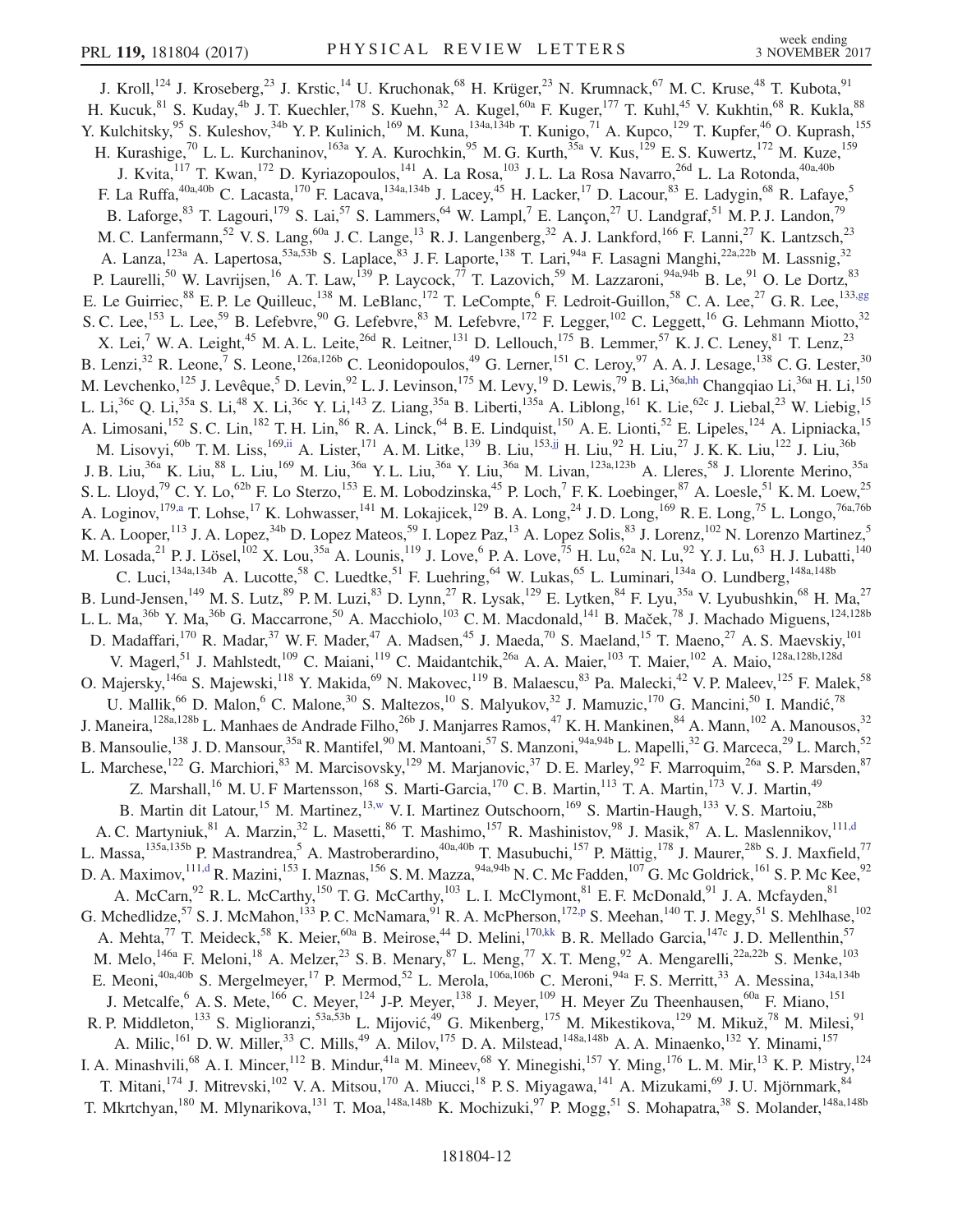<span id="page-13-2"></span><span id="page-13-1"></span><span id="page-13-0"></span>R. Moles-Valls,<sup>23</sup> R. Monden,<sup>71</sup> M. C. Mondragon,<sup>93</sup> K. Mönig,<sup>45</sup> J. Monk,<sup>39</sup> E. Monnier,<sup>88</sup> A. Montalbano,<sup>150</sup> J. Montejo Berlingen,<sup>32</sup> F. Monticelli,<sup>74</sup> S. Monzani,<sup>94a,94b</sup> R. W. Moore,<sup>3</sup> N. Morange,<sup>119</sup> D. Moreno,<sup>21</sup> M. Moreno Llácer,<sup>32</sup> P. Morettini,<sup>53a</sup> S. Morgenstern,<sup>32</sup> D. Mori,<sup>144</sup> T. Mori,<sup>157</sup> M. Morii,<sup>59</sup> M. Morinaga,<sup>157</sup> V. Morisbak,<sup>121</sup> A. K. Morley,<sup>32</sup> G. Mornacchi,<sup>32</sup> J. D. Morris,<sup>79</sup> L. Morvaj,<sup>150</sup> P. Moschovakos,<sup>10</sup> M. Mosidze,<sup>54b</sup> H. J. Moss,<sup>141</sup> J. Moss,<sup>145,11</sup> K. Motohashi,<sup>159</sup> R. Mount,<sup>145</sup> E. Mountricha,<sup>27</sup> E. J. W. Moyse,<sup>89</sup> S. Muanza,<sup>88</sup> F. Mueller,<sup>103</sup> J. Mueller,<sup>127</sup> R. S. P. Mueller,  $102$  D. Muenstermann,  $75$  P. Mullen,  $56$  G. A. Mullier,  $18$  F. J. Munoz Sanchez,  $87$  W. J. Murray,  $173,133$ H. Musheghyan,<sup>32</sup> M. Muškinja,<sup>78</sup> A. G. Myagkov,<sup>13[2,mm](#page-20-38)</sup> M. Myska,<sup>130</sup> B. P. Nachman,<sup>16</sup> O. Nackenhorst,<sup>52</sup> K. Nagai,<sup>122</sup> R. Nagai,<sup>6[9,ee](#page-20-30)</sup> K. Nagano,<sup>69</sup> Y. Nagasaka,<sup>61</sup> K. Nagata, <sup>164</sup> M. Nagel,<sup>51</sup> E. Nagy,<sup>88</sup> A. M. Nairz,<sup>32</sup> Y. Nakahama, <sup>105</sup> K. Nakamura,<sup>69</sup> T. Nakamura,<sup>157</sup> I. Nakano,<sup>114</sup> R. F. Naranjo Garcia,<sup>45</sup> R. Narayan,<sup>11</sup> D. I. Narrias Villar,<sup>60a</sup> I. Naryshkin,<sup>125</sup> T. Naumann,<sup>45</sup> G. Navarro,<sup>21</sup> R. Nayyar,<sup>7</sup> H. A. Neal,<sup>92</sup> P. Yu. Nechaeva,<sup>98</sup> T. J. Neep,<sup>138</sup> A. Negri,<sup>123a,123b</sup> M. Negrini,<sup>22a</sup> S. Nektarijevic,<sup>108</sup> C. Nellist,<sup>119</sup> A. Nelson,<sup>166</sup> M. E. Nelson,<sup>122</sup> S. Nemecek,<sup>129</sup> P. Nemethy,<sup>112</sup> M. Nessi,<sup>32[,nn](#page-20-39)</sup> M. S. Neubauer,<sup>169</sup> M. Neumann,<sup>178</sup> P. R. Newman,<sup>19</sup> T. Y. Ng,<sup>62c</sup> T. Nguyen Manh,<sup>97</sup> R. B. Nickerson,<sup>122</sup> R. Nicolaidou,<sup>138</sup> J. Nielsen,<sup>139</sup> V. Nikolaenko,<sup>132[,mm](#page-20-38)</sup> I. Nikolic-Audit,<sup>83</sup> K. Nikolopoulos,<sup>19</sup> J. K. Nilsen,<sup>121</sup> P. Nilsson,<sup>27</sup> Y. Ninomiya,<sup>157</sup> A. Nisati,<sup>134a</sup> N. Nishu,<sup>35c</sup> R. Nisius,<sup>103</sup> I. Nitsche,<sup>46</sup> T. Nitta,<sup>174</sup> T. Nobe,<sup>157</sup> Y. Noguchi,<sup>71</sup> M. Nomachi,<sup>120</sup> I. Nomidis,<sup>31</sup> M. A. Nomura,<sup>27</sup> T. Nooney,<sup>79</sup> M. Nordberg,<sup>32</sup> N. Norjoharuddeen,<sup>122</sup> O. Novgorodova,<sup>47</sup> S. Nowak,<sup>103</sup> M. Nozaki,<sup>69</sup> L. Nozka,  $^{117}$  K. Ntekas,  $^{166}$  E. Nurse,  $^{81}$  F. Nuti,  $^{91}$  K. O'connor,  $^{25}$  D. C. O'Neil,  $^{144}$  A. A. O'Rourke,  $^{45}$  V. O'Shea,  $^{56}$ F. G. Oakham,  $31,e$  $31,e$  H. Oberlack,  $103$  T. Obermann,  $23$  J. Ocariz,  $83$  A. Ochi,  $70$  I. Ochoa,  $38$  J. P. Ochoa-Ricoux,  $34a$  S. Oda,  $73$ S. Odaka,  $^{69}$  A. Oh,  $^{87}$  S. H. Oh,  $^{48}$  C. C. Ohm,  $^{16}$  H. Ohman,  $^{168}$  H. Oide,  $^{53a,53b}$  H. Okawa,  $^{164}$  Y. Okumura,  $^{157}$  T. Okuyama,  $^{69}$ A. Olariu,<sup>28b</sup> L. F. Oleiro Seabra,<sup>128a</sup> S. A. Olivares Pino,<sup>34a</sup> D. Oliveira Damazio,<sup>27</sup> A. Olszewski,<sup>42</sup> J. Olszowska,<sup>42</sup> A. Onofre,<sup>128a,128e</sup> K. Onogi,<sup>105</sup> P. U. E. Onyisi,<sup>1[1,aa](#page-20-26)</sup> H. Oppen,<sup>121</sup> M. J. Oreglia,<sup>33</sup> Y. Oren,<sup>155</sup> D. Orestano,<sup>136a,136b</sup> N. Orlando, <sup>62b</sup> R. S. Orr, <sup>161</sup> B. Osculati, <sup>53a, 53b, a</sup> R. Ospanov, <sup>36a</sup> G. Otero y Garzon, <sup>29</sup> H. Otono, <sup>73</sup> M. Ouchrif, <sup>137d</sup> F. Ould-Saada, <sup>121</sup> A. Ouraou, <sup>138</sup> K. P. Oussoren, <sup>109</sup> Q. Ouyang, <sup>35a</sup> M. Owen, <sup>56</sup> R. E. Owen, <sup>19</sup> V. E. Ozcan, <sup>20a</sup> N. Ozturk, <sup>8</sup> K. Pachal,<sup>144</sup> A. Pacheco Pages,<sup>13</sup> L. Pacheco Rodriguez,<sup>138</sup> C. Padilla Aranda,<sup>13</sup> S. Pagan Griso,<sup>16</sup> M. Paganini,<sup>179</sup> F. Paige,<sup>27</sup> G. Palacino,<sup>64</sup> S. Palazzo,<sup>40a,40b</sup> S. Palestini,<sup>32</sup> M. Palka,<sup>41b</sup> D. Pallin,<sup>37</sup> E. St. Panagiotopoulou,<sup>10</sup> I. Panagoulias,<sup>10</sup> C. E. Pandini,<sup>126a,126b</sup> J. G. Panduro Vazquez, <sup>80</sup> P. Pani,<sup>32</sup> S. Panitkin,<sup>27</sup> D. Pantea,<sup>28b</sup> L. Paolozzi,<sup>52</sup> Th. D. Papadopoulou,<sup>10</sup> K. Papageorgiou,<sup>9[,t](#page-20-19)</sup> A. Paramonov,<sup>6</sup> D. Paredes Hernandez,<sup>179</sup> A. J. Parker,<sup>75</sup> M. A. Parker,<sup>30</sup> K. A. Parker,<sup>45</sup> F. Parodi,<sup>53a,53b</sup> J. A. Parsons,<sup>38</sup> U. Parzefall,<sup>51</sup> V. R. Pascuzzi,<sup>161</sup> J. M. Pasner,<sup>139</sup> E. Pasqualucci,<sup>134a</sup> S. Passaggio,<sup>53a</sup> Fr. Pastore,<sup>80</sup> S. Pataraia, <sup>86</sup> J. R. Pater, <sup>87</sup> T. Pauly, <sup>32</sup> B. Pearson, <sup>103</sup> S. Pedraza Lopez, <sup>170</sup> R. Pedro, <sup>128a, 128b</sup> S. V. Peleganchuk, <sup>11[1,d](#page-20-3)</sup> O. Penc,<sup>129</sup> C. Peng,<sup>35a</sup> H. Peng,<sup>36a</sup> J. Penwell,<sup>64</sup> B. S. Peralva,<sup>26b</sup> M. M. Perego,<sup>138</sup> D. V. Perepelitsa,<sup>27</sup> F. Peri,<sup>17</sup> L. Perini,<sup>94a,94b</sup> H. Pernegger,<sup>32</sup> S. Perrella,<sup>106a,106b</sup> R. Peschke,<sup>45</sup> V.D. Peshekhonov,<sup>68[,a](#page-20-0)</sup> K. Peters,<sup>45</sup> R. F. Y. Peters,<sup>87</sup> B. A. Petersen,<sup>32</sup> T. C. Petersen,<sup>39</sup> E. Petit,<sup>58</sup> A. Petridis,<sup>1</sup> C. Petridou,<sup>156</sup> P. Petroff,<sup>119</sup> E. Petrolo,<sup>134a</sup> M. Petrov,<sup>122</sup> F. Petrucci,<sup>136a,136b</sup> N. E. Pettersson,<sup>89</sup> A. Peyaud,<sup>138</sup> R. Pezoa,<sup>34b</sup> F. H. Phillips,<sup>93</sup> P. W. Phillips,<sup>133</sup> G. Piacquadio,<sup>150</sup> E. Pianori,<sup>173</sup> A. Picazio,<sup>89</sup> E. Piccaro,<sup>79</sup> M. A. Pickering,<sup>122</sup> R. Piegaia,<sup>29</sup> J. E. Pilcher,<sup>33</sup> A. D. Pilkington,<sup>87</sup> A. W. J. Pin,<sup>87</sup> M. Pinamonti, <sup>135a,135b</sup> J. L. Pinfold,<sup>3</sup> H. Pirumov,<sup>45</sup> M. Pitt,<sup>175</sup> L. Plazak,<sup>146a</sup> M.-A. Pleier,<sup>27</sup> V. Pleskot,<sup>86</sup> E. Plotnikova,<sup>68</sup> D. Pluth, <sup>67</sup> P. Podberezko, <sup>111</sup> R. Poettgen, <sup>84</sup> R. Poggi, <sup>123a, 123b</sup> L. Poggioli, <sup>119</sup> D. Pohl, <sup>23</sup> G. Polesello, <sup>123a</sup> A. Poley, <sup>45</sup> A. Policicchio,<sup>40a,40b</sup> R. Polifka,<sup>32</sup> A. Polini,<sup>22a</sup> C. S. Pollard,<sup>56</sup> V. Polychronakos,<sup>27</sup> K. Pommès,<sup>32</sup> D. Ponomarenko,<sup>100</sup> L. Pontecorvo,<sup>134a</sup> G. A. Popeneciu,<sup>28d</sup> D. M. Portillo Quintero,<sup>83</sup> S. Pospisil,<sup>130</sup> K. Potamianos,<sup>16</sup> I. N. Potrap,<sup>68</sup> C. J. Potter,<sup>30</sup> T. Poulsen,<sup>84</sup> J. Poveda,<sup>32</sup> M. E. Pozo Astigarraga,<sup>32</sup> P. Pralavorio,<sup>88</sup> A. Pranko,<sup>16</sup> S. Prell,<sup>67</sup> D. Price,<sup>87</sup> M. Primavera,<sup>76a</sup> S. Prince,<sup>90</sup> N. Proklova,<sup>100</sup> K. Prokofiev,<sup>62c</sup> F. Prokoshin,<sup>34b</sup> S. Protopopescu,<sup>27</sup> J. Proudfoot,<sup>6</sup> M. Przybycien,<sup>41a</sup> A. Puri,<sup>169</sup> P. Puzo,<sup>119</sup> J. Qian,<sup>92</sup> G. Qin,<sup>56</sup> Y. Qin,<sup>87</sup> A. Quadt,<sup>57</sup> M. Queitsch-Maitland,<sup>45</sup> D. Quilty,<sup>56</sup> S. Raddum,  $^{121}$  V. Radeka,  $^{27}$  V. Radescu,  $^{122}$  S. K. Radhakrishnan,  $^{150}$  P. Radloff,  $^{118}$  P. Rados,  $^{91}$  F. Ragusa,  $^{94a,94b}$  G. Rahal,  $^{181}$ J. A. Raine, <sup>87</sup> S. Rajagopalan, <sup>27</sup> C. Rangel-Smith, <sup>168</sup> T. Rashid, <sup>119</sup> S. Raspopov, 5 M. G. Ratti, <sup>94a, 94b</sup> D. M. Rauch, <sup>45</sup> F. Rauscher,  $^{102}$  S. Rave,  $^{86}$  I. Ravinovich,  $^{175}$  J. H. Rawling,  $^{87}$  M. Raymond,  $^{32}$  A. L. Read,  $^{121}$  N. P. Readioff,  $^{58}$  M. Reale,  $^{76a,76b}$ D. M. Rebuzzi,<sup>123a,123b</sup> A. Redelbach,<sup>177</sup> G. Redlinger,<sup>27</sup> R. Reece,<sup>139</sup> R. G. Reed,<sup>147c</sup> K. Reeves,<sup>44</sup> L. Rehnisch,<sup>17</sup> J. Reichert,<sup>124</sup> A. Reiss,<sup>86</sup> C. Rembser,<sup>32</sup> H. Ren,<sup>35a</sup> M. Rescigno,<sup>134a</sup> S. Resconi,<sup>94a</sup> E. D. Resseguie,<sup>124</sup> S. Rettie,<sup>171</sup> E. Reynolds,<sup>19</sup> O. L. Rezanova,<sup>111[,d](#page-20-3)</sup> P. Reznicek,<sup>131</sup> R. Rezvani,<sup>97</sup> R. Richter,<sup>103</sup> S. Richter,<sup>81</sup> E. Richter-Was,<sup>41b</sup> O. Ricken,<sup>23</sup> M. Ridel,<sup>83</sup> P. Rieck,<sup>103</sup> C. J. Riegel,<sup>178</sup> J. Rieger,<sup>57</sup> O. Rifki,<sup>115</sup> M. Rijssenbeek,<sup>150</sup> A. Rimoldi,<sup>123a,123b</sup> M. Rimoldi,<sup>18</sup> L. Rinaldi,<sup>22a</sup> G. Ripellino,<sup>149</sup> B. Ristić,<sup>32</sup> E. Ritsch,<sup>32</sup> I. Riu,<sup>13</sup> F. Rizatdinova,<sup>116</sup> E. Rizvi,<sup>79</sup> C. Rizzi,<sup>13</sup> R. T. Roberts,<sup>87</sup> S. H. Robertson,<sup>90[,p](#page-20-15)</sup> A. Robichaud-Veronneau,<sup>90</sup> D. Robinson,<sup>30</sup> J. E. M. Robinson,<sup>45</sup> A. Robson,<sup>56</sup> E. Rocco,<sup>86</sup>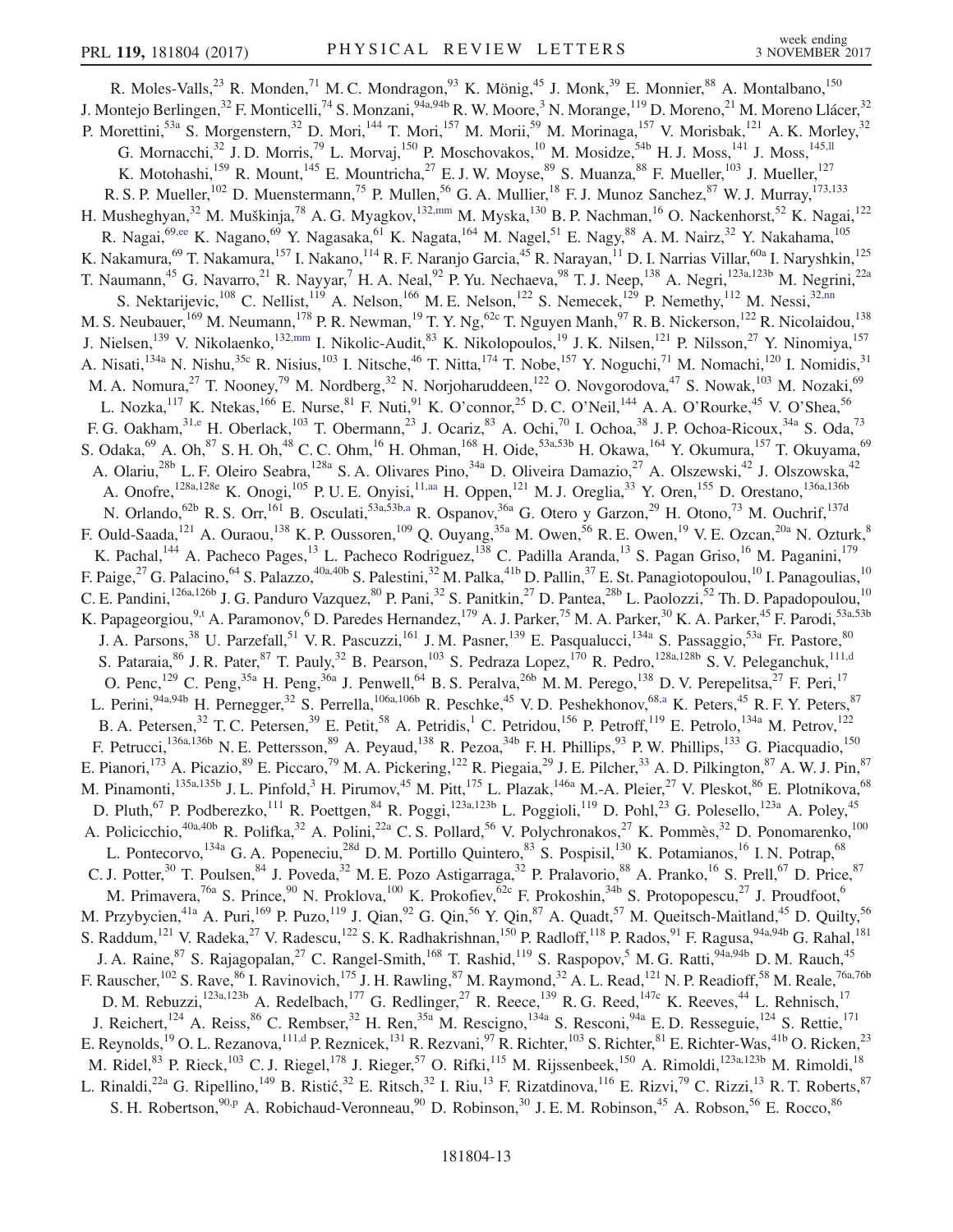<span id="page-14-3"></span><span id="page-14-2"></span><span id="page-14-1"></span><span id="page-14-0"></span>C. Roda, $^{126a,126b}$  Y. Rodina, $^{88,00}$  S. Rodriguez Bosca, $^{170}$  A. Rodriguez Perez, $^{13}$  D. Rodriguez Rodriguez, $^{170}$  S. Roe, $^{32}$ C. S. Rogan,<sup>59</sup> O. Røhne,<sup>121</sup> J. Roloff,<sup>59</sup> A. Romaniouk,<sup>100</sup> M. Romano,<sup>22a,22b</sup> S. M. Romano Saez,<sup>37</sup> E. Romero Adam,<sup>170</sup> N. Rompotis,<sup>77</sup> M. Ronzani,<sup>51</sup> L. Roos,<sup>83</sup> S. Rosati,<sup>134a</sup> K. Rosbach,<sup>51</sup> P. Rose,<sup>139</sup> N.-A. Rosien,<sup>57</sup> E. Rossi,<sup>106a,106b</sup> L. P. Rossi,<sup>53a</sup> J. H. N. Rosten,<sup>30</sup> R. Rosten,<sup>140</sup> M. Rotaru,<sup>28b</sup> J. Rothberg,<sup>140</sup> D. Rousseau,<sup>119</sup> A. Rozanov,<sup>88</sup> Y. Rozen,<sup>154</sup> X. Ruan,  $147c$  F. Rubbo,  $145$  F. Rühr,  $51$  A. Ruiz-Martinez,  $31$  Z. Rurikova,  $51$  N. A. Rusakovich,  $68$  H. L. Russell,  $90$ J. P. Rutherfoord,<sup>7</sup> N. Ruthmann,<sup>32</sup> Y. F. Ryabov,<sup>125</sup> M. Rybar,<sup>169</sup> G. Rybkin,<sup>119</sup> S. Ryu,<sup>6</sup> A. Ryzhov,<sup>132</sup> G. F. Rzehorz,<sup>57</sup> A. F. Saavedra,<sup>152</sup> G. Sabato,<sup>109</sup> S. Sacerdoti,<sup>29</sup> H. F-W. Sadrozinski,<sup>139</sup> R. Sadykov,<sup>68</sup> F. Safai Tehrani,<sup>134a</sup> P. Saha,<sup>110</sup> M. Sahinsoy,<sup>60a</sup> M. Saimpert,<sup>45</sup> M. Saito,<sup>157</sup> T. Saito,<sup>157</sup> H. Sakamoto,<sup>157</sup> Y. Sakurai,<sup>174</sup> G. Salamanna,<sup>136a,136b</sup> J. E. Salazar Loyola,<sup>34b</sup> D. Salek,<sup>109</sup> P. H. Sales De Bruin,<sup>168</sup> D. Salihagic,<sup>103</sup> A. Salnikov,<sup>145</sup> J. Salt,<sup>170</sup> D. Salvatore,<sup>40a,40b</sup> F. Salvatore,<sup>151</sup> A. Salvucci,<sup>62a,62b,62c</sup> A. Salzburger,<sup>32</sup> D. Sammel,<sup>51</sup> D. Sampsonidis,<sup>156</sup> D. Sampsonidou,<sup>156</sup> J. Sánchez,<sup>170</sup> V. Sanchez Martinez,<sup>170</sup> A. Sanchez Pineda,<sup>167a,167c</sup> H. Sandaker,<sup>121</sup> R. L. Sandbach,<sup>79</sup> C. O. Sander,<sup>45</sup> M. Sandhoff,<sup>178</sup> C. Sandoval,<sup>21</sup> D. P. C. Sankey,<sup>133</sup> M. Sannino,<sup>53a,53b</sup> Y. Sano,<sup>105</sup> A. Sansoni,<sup>50</sup> C. Santoni,<sup>37</sup> H. Santos,<sup>128a</sup> I. Santoyo Castillo,<sup>151</sup> A. Sapronov,<sup>68</sup> J. G. Saraiva,<sup>128a,128d</sup> B. Sarrazin,<sup>23</sup> O. Sasaki,<sup>69</sup> K. Sato,<sup>164</sup> E. Sauvan,<sup>5</sup> G. Savage,<sup>80</sup> P. Savard,<sup>16[1,e](#page-20-4)</sup> N. Savic,<sup>103</sup> C. Sawyer,<sup>133</sup> L. Sawyer,<sup>8[2,v](#page-20-21)</sup> J. Saxon,<sup>33</sup> C. Sbarra,<sup>22a</sup> A. Sbrizzi,<sup>22a,22b</sup> T. Scanlon,<sup>81</sup> D. A. Scannicchio,<sup>166</sup> M. Scarcella,<sup>152</sup> J. Schaarschmidt,<sup>140</sup> P. Schacht,<sup>103</sup> B. M. Schachtner,<sup>102</sup> D. Schaefer,<sup>32</sup> L. Schaefer,<sup>124</sup> R. Schaefer,<sup>45</sup> J. Schaeffer,<sup>86</sup> S. Schaepe,<sup>23</sup> S. Schaetzel,<sup>60b</sup> U. Schäfer,<sup>86</sup> A. C. Schaffer,<sup>119</sup> D. Schaile,<sup>102</sup> R. D. Schamberger,<sup>150</sup> V. A. Schegelsky,<sup>125</sup> D. Scheirich,<sup>131</sup> M. Schernau,<sup>166</sup> C. Schiavi,<sup>53a,53b</sup> S. Schier,<sup>139</sup> L. K. Schildgen,<sup>23</sup> C. Schillo,<sup>51</sup> M. Schioppa,<sup>40a,40b</sup> S. Schlenker,<sup>32</sup> K. R. Schmidt-Sommerfeld,<sup>103</sup> K. Schmieden,<sup>32</sup> C. Schmitt,<sup>86</sup> S. Schmitt,<sup>45</sup> S. Schmitz,<sup>86</sup> U. Schnoor,<sup>51</sup> L. Schoeffel,<sup>138</sup> A. Schoening,<sup>60b</sup> B. D. Schoenrock,<sup>93</sup> E. Schopf,<sup>23</sup> M. Schott,<sup>86</sup> J. F. P. Schouwenberg,<sup>108</sup> J. Schovancova,<sup>32</sup> S. Schramm,<sup>52</sup> N. Schuh,<sup>86</sup> A. Schulte,<sup>86</sup> M. J. Schultens,<sup>23</sup> H.-C. Schultz-Coulon,<sup>60a</sup> H. Schulz,<sup>17</sup> M. Schumacher,<sup>51</sup> B. A. Schumm,<sup>139</sup> Ph. Schune,<sup>138</sup> A. Schwartzman,<sup>145</sup> T. A. Schwarz,  $92$  H. Schweiger,  $87$  Ph. Schwemling,  $138$  R. Schwienhorst,  $93$  J. Schwindling,  $138$  A. Sciandra,  $23$  G. Sciolla,  $25$ M. Scornajenghi,<sup>40a,40b</sup> F. Scuri,<sup>126a,126b</sup> F. Scutti,<sup>91</sup> J. Searcy,<sup>92</sup> P. Seema,<sup>23</sup> S. C. Seidel,<sup>107</sup> A. Seiden,<sup>139</sup> J. M. Seixas,<sup>26a</sup> G. Sekhniaidze,<sup>106a</sup> K. Sekhon,<sup>92</sup> S. J. Sekula,<sup>43</sup> N. Semprini-Cesari,<sup>22a,22b</sup> S. Senkin,<sup>37</sup> C. Serfon,<sup>121</sup> L. Serin,<sup>119</sup> L. Serkin, <sup>167a, 167b</sup> M. Sessa, <sup>136a, 136b</sup> R. Seuster, <sup>172</sup> H. Severini, <sup>115</sup> T. Sfiligoj, <sup>78</sup> F. Sforza, <sup>32</sup> A. Sfyrla, <sup>52</sup> E. Shabalina, <sup>57</sup> N. W. Shaikh,<sup>148a,148b</sup> L. Y. Shan,<sup>35a</sup> R. Shang,<sup>169</sup> J. T. Shank,<sup>24</sup> M. Shapiro,<sup>16</sup> P. B. Shatalov,<sup>99</sup> K. Shaw,<sup>167a,167b</sup> S. M. Shaw,  $87$  A. Shcherbakova,  $148a,148b$  C. Y. Shehu,  $151$  Y. Shen,  $115$  N. Sherafati,  $31$  P. Sherwood,  $81$  L. Shi,  $153,pp$  $153,pp$  S. Shimizu,  $70$ C. O. Shimmin,<sup>179</sup> M. Shimojima,<sup>104</sup> I. P. J. Shipsey,<sup>122</sup> S. Shirabe,<sup>73</sup> M. Shiyakova,<sup>68[,qq](#page-20-42)</sup> J. Shlomi,<sup>175</sup> A. Shmeleva,<sup>98</sup> D. Shoaleh Saadi,  $97$  M. J. Shochet,  $33$  S. Shojaii,  $94a$  D. R. Shope,  $115$  S. Shrestha,  $113$  E. Shulga,  $100$  M. A. Shupe,  $7$  P. Sicho,  $129$ A. M. Sickles,<sup>169</sup> P. E. Sidebo,<sup>149</sup> E. Sideras Haddad,<sup>147c</sup> O. Sidiropoulou,<sup>177</sup> A. Sidoti,<sup>22a,22b</sup> F. Siegert,<sup>47</sup> Dj. Sijacki,<sup>14</sup> J. Silva,<sup>128a,128d</sup> S. B. Silverstein,<sup>148a</sup> V. Simak,<sup>130</sup> Lj. Simic,<sup>14</sup> S. Simion,<sup>119</sup> E. Simioni,<sup>86</sup> B. Simmons,<sup>81</sup> M. Simon,<sup>86</sup> P. Sinervo,<sup>161</sup> N. B. Sinev,<sup>118</sup> M. Sioli,<sup>22a,22b</sup> G. Siragusa,<sup>177</sup> I. Siral,<sup>92</sup> S. Yu. Sivoklokov,<sup>101</sup> J. Sjölin,<sup>148a,148b</sup> M. B. Skinner,<sup>75</sup> P. Skubic,<sup>115</sup> M. Slater,<sup>19</sup> T. Slavicek,<sup>130</sup> M. Slawinska,<sup>42</sup> K. Sliwa,<sup>165</sup> R. Slovak,<sup>131</sup> V. Smakhtin,<sup>175</sup> B. H. Smart,<sup>5</sup> J. Smiesko,<sup>146a</sup> N. Smirnov,<sup>100</sup> S. Yu. Smirnov,<sup>100</sup> Y. Smirnov,<sup>100</sup> L. N. Smirnova,<sup>101[,rr](#page-20-43)</sup> O. Smirnova,<sup>84</sup> J. W. Smith,<sup>57</sup> M. N. K. Smith,<sup>38</sup> R. W. Smith,<sup>38</sup> M. Smizanska,<sup>75</sup> K. Smolek,<sup>130</sup> A. A. Snesarev,<sup>98</sup> I. M. Snyder,<sup>118</sup> S. Snyder,<sup>27</sup> R. Sobie,<sup>172[,p](#page-20-15)</sup> F. Socher,<sup>47</sup> A. Soffer,<sup>155</sup> A. Søgaard,<sup>49</sup> D. A. Soh,<sup>153</sup> G. Sokhrannyi,<sup>78</sup> C. A. Solans Sanchez,<sup>32</sup> M. Solar,<sup>130</sup> E. Yu. Soldatov,<sup>100</sup> U. Soldevila,<sup>170</sup> A. A. Solodkov,<sup>132</sup> A. Soloshenko,<sup>68</sup> O. V. Solovyanov,<sup>132</sup> V. Solovyev,<sup>125</sup> P. Sommer,<sup>51</sup> H. Son,<sup>165</sup> A. Sopczak,<sup>130</sup> D. Sosa,<sup>60b</sup> C. L. Sotiropoulou,<sup>126a,126b</sup> R. Soualah,<sup>167a,167c</sup> A. M. Soukharev,<sup>11[1,d](#page-20-3)</sup> D. South,<sup>45</sup> B. C. Sowden,  $80$  S. Spagnolo,  $76a,76b$  M. Spalla,  $126a,126b$  M. Spangenberg,  $173$  F. Spanò,  $80$  D. Sperlich,  $17$  F. Spettel,  $103$ T. M. Spieker,<sup>60a</sup> R. Spighi,<sup>22a</sup> G. Spigo,<sup>32</sup> L. A. Spiller,<sup>91</sup> M. Spousta,<sup>131</sup> R. D. St. Denis,<sup>5[6,a](#page-20-0)</sup> A. Stabile,<sup>94a</sup> R. Stamen,<sup>60a</sup> S. Stamm,<sup>17</sup> E. Stanecka,<sup>42</sup> R. W. Stanek,<sup>6</sup> C. Stanescu,<sup>136a</sup> M. M. Stanitzki,<sup>45</sup> B. S. Stapf,<sup>109</sup> S. Stapnes,<sup>121</sup> E. A. Starchenko,<sup>132</sup> G. H. Stark,<sup>33</sup> J. Stark,<sup>58</sup> S. H Stark,<sup>39</sup> P. Staroba,<sup>129</sup> P. Starovoitov,<sup>60a</sup> S. Stärz,<sup>32</sup> R. Staszewski,<sup>42</sup> P. Steinberg,<sup>27</sup> B. Stelzer,<sup>144</sup> H. J. Stelzer,<sup>32</sup> O. Stelzer-Chilton,<sup>163a</sup> H. Stenzel,<sup>55</sup> G. A. Stewart,<sup>56</sup> M. C. Stockton,<sup>118</sup> M. Stoebe,<sup>90</sup> G. Stoicea,<sup>28b</sup> P. Stolte,<sup>57</sup> S. Stonjek,<sup>103</sup> A. R. Stradling,<sup>8</sup> A. Straessner,<sup>47</sup> M. E. Stramaglia,<sup>18</sup> J. Strandberg,<sup>149</sup> S. Strandberg, <sup>148a,148b</sup> M. Strauss, <sup>115</sup> P. Strizenec, <sup>146b</sup> R. Ströhmer, <sup>177</sup> D. M. Strom, <sup>118</sup> R. Stroynowski, <sup>43</sup> A. Strubig, <sup>49</sup> S. A. Stucci,<sup>27</sup> B. Stugu,<sup>15</sup> N. A. Styles,<sup>45</sup> D. Su,<sup>145</sup> J. Su,<sup>127</sup> S. Suchek,<sup>60a</sup> Y. Sugaya,<sup>120</sup> M. Suk,<sup>130</sup> V. V. Sulin,<sup>98</sup> DMS Sultan,<sup>162a,162b</sup> S. Sultansoy,<sup>4c</sup> T. Sumida,<sup>71</sup> S. Sun,<sup>59</sup> X. Sun,<sup>3</sup> K. Suruliz,<sup>151</sup> C. J. E. Suster,<sup>152</sup> M. R. Sutton,<sup>151</sup> S. Suzuki,<sup>69</sup> M. Svatos,<sup>129</sup> M. Swiatlowski,<sup>33</sup> S. P. Swift,<sup>2</sup> I. Sykora,<sup>146a</sup> T. Sykora,<sup>131</sup> D. Ta,<sup>51</sup> K. Tackmann,<sup>45</sup> J. Taenzer,<sup>155</sup> A. Taffard,<sup>166</sup> R. Tafirout,<sup>163a</sup> E. Tahirovic,<sup>79</sup> N. Taiblum,<sup>155</sup> H. Takai,<sup>27</sup> R. Takashima,<sup>72</sup> E. H. Takasugi,<sup>103</sup> T. Takeshita,<sup>142</sup>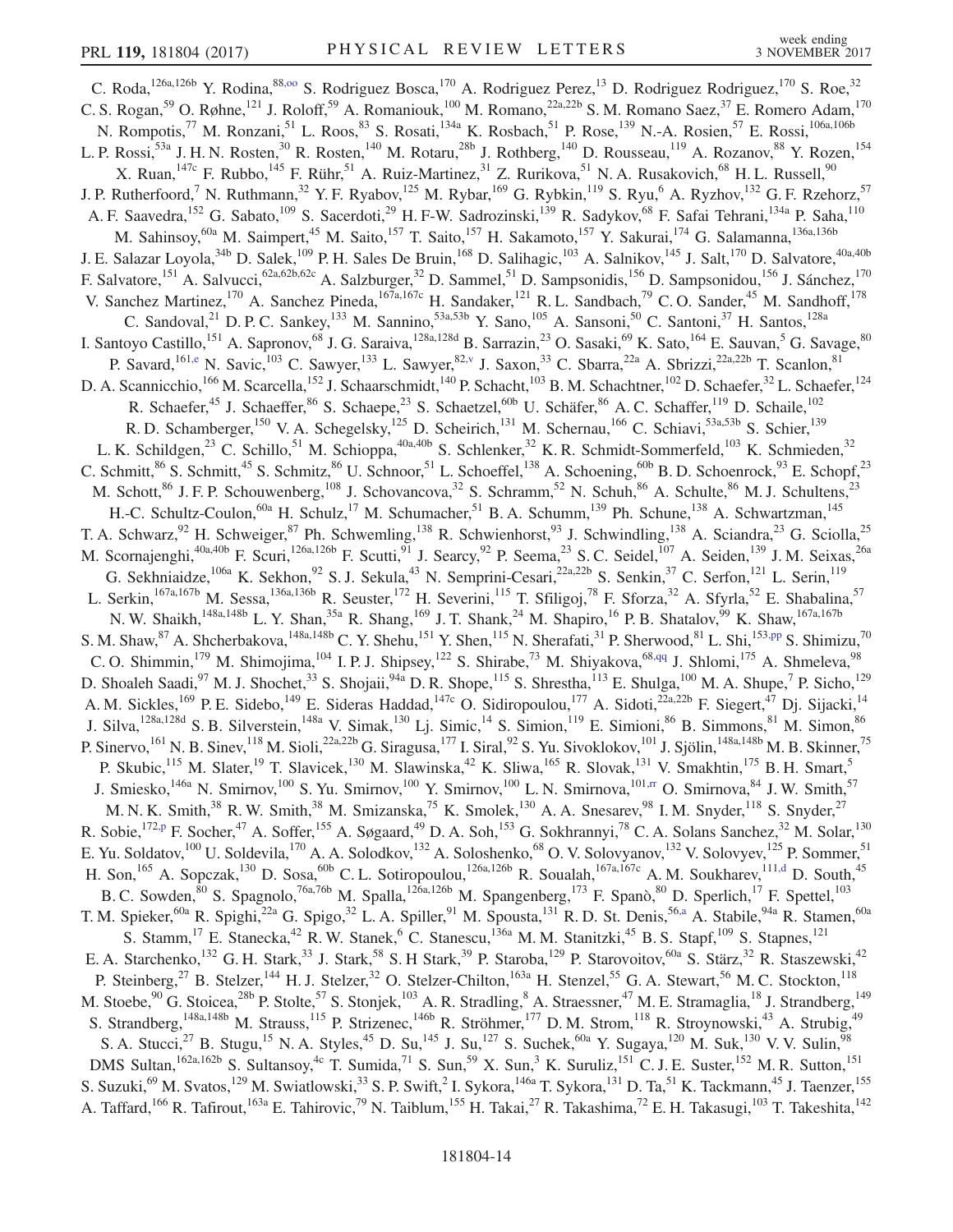<span id="page-15-7"></span><span id="page-15-6"></span><span id="page-15-5"></span><span id="page-15-4"></span><span id="page-15-3"></span><span id="page-15-2"></span><span id="page-15-1"></span><span id="page-15-0"></span>Y. Takubo,<sup>69</sup> M. Talby,<sup>88</sup> A. A. Talyshev,<sup>11[1,d](#page-20-3)</sup> J. Tanaka,<sup>157</sup> M. Tanaka,<sup>159</sup> R. Tanaka,<sup>119</sup> S. Tanaka,<sup>69</sup> R. Tanioka,<sup>70</sup> B. B. Tannenwald,<sup>113</sup> S. Tapia Araya,<sup>34b</sup> S. Tapprogge,<sup>86</sup> S. Tarem,<sup>154</sup> G. F. Tartarelli,<sup>94a</sup> P. Tas,<sup>131</sup> M. Tasevsky,<sup>129</sup> T. Tashiro,<sup>71</sup> E. Tassi,<sup>40a,40b</sup> A. Tavares Delgado,<sup>128a,128b</sup> Y. Tayalati,<sup>137e</sup> A. C. Taylor,<sup>107</sup> G. N. Taylor,<sup>91</sup> P. T. E. Taylor,<sup>91</sup> W. Taylor,<sup>163b</sup> P. Teixeira-Dias,<sup>80</sup> D. Temple,<sup>144</sup> H. Ten Kate,<sup>32</sup> P. K. Teng,<sup>153</sup> J. J. Teoh,<sup>120</sup> F. Tepel,<sup>178</sup> S. Terada,<sup>69</sup> K. Terashi,<sup>157</sup> J. Terron,<sup>85</sup> S. Terzo,<sup>13</sup> M. Testa,<sup>50</sup> R. J. Teuscher,<sup>161[,p](#page-20-15)</sup> T. Theveneaux-Pelzer,<sup>88</sup> F. Thiele,<sup>39</sup> J. P. Thomas,<sup>19</sup> J. Thomas-Wilsker,  $80$  P. D. Thompson,  $^{19}$  A. S. Thompson,  $^{56}$  L. A. Thomsen,  $^{179}$  E. Thomson,  $^{124}$  M. J. Tibbetts,  $^{16}$ R. E. Ticse Torres,<sup>88</sup> V. O. Tikhomirov,<sup>9[8,ss](#page-21-0)</sup> Yu. A. Tikhonov,<sup>11[1,d](#page-20-3)</sup> S. Timoshenko,<sup>100</sup> P. Tipton,<sup>179</sup> S. Tisserant,<sup>88</sup> K. Todome, <sup>159</sup> S. Todorova-Nova, <sup>5</sup> S. Todt, <sup>47</sup> J. Tojo, <sup>73</sup> S. Tokár, <sup>146a</sup> K. Tokushuku, <sup>69</sup> E. Tolley, <sup>59</sup> L. Tomlinson, <sup>87</sup> M. Tomoto,<sup>105</sup> L. Tompkins,<sup>145[,tt](#page-21-1)</sup> K. Toms,<sup>107</sup> B. Tong,<sup>59</sup> P. Tornambe,<sup>51</sup> E. Torrence,<sup>118</sup> H. Torres,<sup>144</sup> E. Torró Pastor,<sup>140</sup> J. Toth,<sup>88[,uu](#page-21-2)</sup> F. Touchard,<sup>88</sup> D. R. Tovey,<sup>141</sup> C. J. Treado,<sup>112</sup> T. Trefzger,<sup>177</sup> F. Tresoldi,<sup>151</sup> A. Tricoli,<sup>27</sup> I. M. Trigger,<sup>163a</sup> S. Trincaz-Duvoid,  $83$  M. F. Tripiana,  $13$  W. Trischuk,  $161$  B. Trocmé,  $58$  A. Trofymov,  $45$  C. Troncon,  $94a$ M. Trottier-McDonald,<sup>16</sup> M. Trovatelli,<sup>172</sup> L. Truong,<sup>147b</sup> M. Trzebinski,<sup>42</sup> A. Trzupek,<sup>42</sup> K. W. Tsang,<sup>62a</sup> J. C-L. Tseng,<sup>122</sup> P. V. Tsiareshka,<sup>95</sup> G. Tsipolitis,<sup>10</sup> N. Tsirintanis,<sup>9</sup> S. Tsiskaridze,<sup>13</sup> V. Tsiskaridze,<sup>51</sup> E. G. Tskhadadze,<sup>54a</sup> K. M. Tsui,<sup>62a</sup> I. I. Tsukerman,<sup>99</sup> V. Tsulaia,<sup>16</sup> S. Tsuno,<sup>69</sup> D. Tsybychev,<sup>150</sup> Y. Tu,<sup>62b</sup> A. Tudorache,<sup>28b</sup> V. Tudorache,<sup>28b</sup> T. T. Tulbure,<sup>28a</sup> A. N. Tuna,<sup>59</sup> S. A. Tupputi,<sup>22a,22b</sup> S. Turchikhin,<sup>68</sup> D. Turgeman,<sup>175</sup> I. Turk Cakir,<sup>4[b,vv](#page-21-3)</sup> R. Turra,<sup>94a</sup> P. M. Tuts,<sup>38</sup> G. Ucchielli,<sup>22a,22b</sup> I. Ueda,<sup>69</sup> M. Ughetto,<sup>148a,148b</sup> F. Ukegawa,<sup>164</sup> G. Unal,<sup>32</sup> A. Undrus,<sup>27</sup> G. Unel,<sup>166</sup> F. C. Ungaro,<sup>91</sup> Y. Unno,<sup>69</sup> C. Unverdorben,<sup>102</sup> J. Urban,<sup>146b</sup> P. Urquijo,<sup>91</sup> P. Urrejola,<sup>86</sup> G. Usai,<sup>8</sup> J. Usui,<sup>69</sup> L. Vacavant,<sup>88</sup> V. Vacek,<sup>130</sup> B. Vachon, <sup>90</sup> K. O. H. Vadla, <sup>121</sup> A. Vaidya, <sup>81</sup> C. Valderanis, <sup>102</sup> E. Valdes Santurio, <sup>148a, 148b</sup> M. Valente, <sup>52</sup> S. Valentinetti, <sup>22a, 22b</sup> A. Valero,<sup>170</sup> L. Valéry,<sup>13</sup> S. Valkar,<sup>131</sup> A. Vallier,<sup>5</sup> J. A. Valls Ferrer,<sup>170</sup> W. Van Den Wollenberg,<sup>109</sup> H. van der Graaf,<sup>109</sup> P. van Gemmeren,<sup>6</sup> J. Van Nieuwkoop,<sup>144</sup> I. van Vulpen,<sup>109</sup> M. C. van Woerden,<sup>109</sup> M. Vanadia,<sup>135a,135b</sup> W. Vandelli,<sup>32</sup> A. Vaniachine,<sup>160</sup> P. Vankov,<sup>109</sup> G. Vardanyan,<sup>180</sup> R. Vari,<sup>134a</sup> E.W. Varnes,<sup>7</sup> C. Varni,<sup>53a,53b</sup> T. Varol,<sup>43</sup> D. Varouchas,<sup>119</sup> A. Vartapetian, <sup>8</sup> K. E. Varvell, <sup>152</sup> J. G. Vasquez, <sup>179</sup> G. A. Vasquez, <sup>34b</sup> F. Vazeille, <sup>37</sup> T. Vazquez Schroeder, <sup>90</sup> J. Veatch, <sup>57</sup> V. Veeraraghavan,<sup>7</sup> L. M. Veloce,<sup>161</sup> F. Veloso,<sup>128a,128c</sup> S. Veneziano,<sup>134a</sup> A. Ventura,<sup>76a,76b</sup> M. Venturi,<sup>172</sup> N. Venturi,<sup>32</sup> A. Venturini,<sup>25</sup> V. Vercesi,<sup>123a</sup> M. Verducci,<sup>136a,136b</sup> W. Verkerke,<sup>109</sup> A. T. Vermeulen,<sup>109</sup> J. C. Vermeulen,<sup>109</sup> M. C. Vetterli, <sup>144[,e](#page-20-4)</sup> N. Viaux Maira, <sup>34b</sup> O. Viazlo, <sup>84</sup> I. Vichou, <sup>169[,a](#page-20-0)</sup> T. Vickey, <sup>141</sup> O. E. Vickey Boeriu, <sup>141</sup> G. H. A. Viehhauser,<sup>122</sup> S. Viel,<sup>16</sup> L. Vigani,<sup>122</sup> M. Villa,<sup>22a,22b</sup> M. Villaplana Perez,<sup>94a,94b</sup> E. Vilucchi,<sup>50</sup> M. G. Vincter,<sup>31</sup> V. B. Vinogradov,<sup>68</sup> A. Vishwakarma,<sup>45</sup> C. Vittori,<sup>22a,22b</sup> I. Vivarelli,<sup>151</sup> S. Vlachos,<sup>10</sup> M. Vogel,<sup>178</sup> P. Vokac,<sup>130</sup> G. Volpi,  $^{126a,126b}$  H. von der Schmitt,  $^{103}$  E. von Toerne,  $^{23}$  V. Vorobel,  $^{131}$  K. Vorobev,  $^{100}$  M. Vos,  $^{170}$  R. Voss,  $^{32}$ J. H. Vossebeld,<sup>77</sup> N. Vranjes,<sup>14</sup> M. Vranjes Milosavljevic,<sup>14</sup> V. Vrba,<sup>130</sup> M. Vreeswijk,<sup>109</sup> R. Vuillermet,<sup>32</sup> I. Vukotic,<sup>33</sup> P. Wagner,<sup>23</sup> W. Wagner,<sup>178</sup> J. Wagner-Kuhr,<sup>102</sup> H. Wahlberg,<sup>74</sup> S. Wahrmund,<sup>47</sup> J. Wakabayashi,<sup>105</sup> J. Walder,<sup>75</sup> R. Walker,<sup>102</sup> W. Walkowiak,<sup>143</sup> V. Wallangen,<sup>148a,148b</sup> C. Wang,<sup>35b</sup> C. Wang,<sup>36[b,ww](#page-21-4)</sup> F. Wang,<sup>176</sup> H. Wang,<sup>16</sup> H. Wang,<sup>3</sup> J. Wang,<sup>45</sup> J. Wang,<sup>152</sup> Q. Wang,<sup>115</sup> R. Wang,<sup>6</sup> S. M. Wang,<sup>153</sup> T. Wang,<sup>38</sup> W. Wang,<sup>15[3,xx](#page-21-5)</sup> W. Wang,<sup>36a</sup> Z. Wang,<sup>36c</sup> C. Wanotayaroj,<sup>118</sup> A. Warburton,<sup>90</sup> C. P. Ward,<sup>30</sup> D. R. Wardrope,<sup>81</sup> A. Washbrook,<sup>49</sup> P. M. Watkins,<sup>19</sup> A. T. Watson,<sup>19</sup> M. F. Watson,<sup>19</sup> G. Watts,<sup>140</sup> S. Watts,<sup>87</sup> B. M. Waugh,<sup>81</sup> A. F. Webb,<sup>11</sup> S. Webb,<sup>86</sup> M. S. Weber,<sup>18</sup> S. W. Weber,<sup>177</sup> S. A. Weber,<sup>31</sup> J. S. Webster,<sup>6</sup> A. R. Weidberg,<sup>122</sup> B. Weinert,<sup>64</sup> J. Weingarten,<sup>57</sup> M. Weirich,<sup>86</sup> C. Weiser,<sup>51</sup> H. Weits,<sup>109</sup> P. S. Wells,<sup>32</sup> T. Wenaus,<sup>27</sup> T. Wengler,<sup>32</sup> S. Wenig,<sup>32</sup> N. Wermes,<sup>23</sup> M. D. Werner,<sup>67</sup> P. Werner,<sup>32</sup> M. Wessels,<sup>60a</sup> T. D. Weston,<sup>18</sup> K. Whalen,<sup>118</sup> N. L. Whallon,<sup>140</sup> A. M. Wharton,<sup>75</sup> A. S. White,<sup>92</sup> A. White,<sup>8</sup> M. J. White,<sup>1</sup> R. White,<sup>34b</sup> D. Whiteson,<sup>166</sup> B. W. Whitmore,<sup>75</sup> F. J. Wickens,<sup>133</sup> W. Wiedenmann,<sup>176</sup> M. Wielers,<sup>133</sup> C. Wiglesworth,<sup>39</sup> L. A. M. Wiik-Fuchs,  $^{51}$  A. Wildauer,  $^{103}$  F. Wilk,  $^{87}$  H. G. Wilkens,  $^{32}$  H. H. Williams,  $^{124}$  S. Williams,  $^{109}$  C. Willis,  $^{93}$ S. Willocq,<sup>89</sup> J. A. Wilson,<sup>19</sup> I. Wingerter-Seez,<sup>5</sup> E. Winkels,<sup>151</sup> F. Winklmeier,<sup>118</sup> O. J. Winston,<sup>151</sup> B. T. Winter,<sup>23</sup> M. Wittgen,<sup>145</sup> M. Wobisch,<sup>8[2,v](#page-20-21)</sup> T. M. H. Wolf,<sup>109</sup> R. Wolff,<sup>88</sup> M. W. Wolter,<sup>42</sup> H. Wolters,<sup>128a,128c</sup> V. W. S. Wong,<sup>171</sup> S. D. Worm, <sup>19</sup> B. K. Wosiek, <sup>42</sup> J. Wotschack, <sup>32</sup> K. W. Wozniak, <sup>42</sup> M. Wu, <sup>33</sup> S. L. Wu, <sup>176</sup> X. Wu, <sup>52</sup> Y. Wu, <sup>92</sup> T. R. Wyatt, <sup>87</sup> B. M. Wynne,<sup>49</sup> S. Xella,<sup>39</sup> Z. Xi,<sup>92</sup> L. Xia,<sup>35c</sup> D. Xu,<sup>35a</sup> L. Xu,<sup>27</sup> T. Xu,<sup>138</sup> B. Yabsley,<sup>152</sup> S. Yacoob,<sup>147a</sup> D. Yamaguchi,<sup>159</sup> Y. Yamaguchi,<sup>120</sup> A. Yamamoto,<sup>69</sup> S. Yamamoto,<sup>157</sup> T. Yamanaka,<sup>157</sup> M. Yamatani,<sup>157</sup> K. Yamauchi,<sup>105</sup> Y. Yamazaki,<sup>70</sup> Z. Yan,<sup>24</sup> H. Yang,<sup>36c</sup> H. Yang,<sup>16</sup> Y. Yang,<sup>153</sup> Z. Yang,<sup>15</sup> W-M. Yao,<sup>16</sup> Y. C. Yap,<sup>83</sup> Y. Yasu,<sup>69</sup> E. Yatsenko,<sup>5</sup> K. H. Yau Wong,<sup>23</sup> J. Ye,<sup>43</sup> S. Ye,<sup>27</sup> I. Yeletskikh,<sup>68</sup> E. Yigitbasi,<sup>24</sup> E. Yildirim,<sup>86</sup> K. Yorita,<sup>174</sup> K. Yoshihara,<sup>124</sup> C. Young,<sup>145</sup> C. J. S. Young, <sup>32</sup> J. Yu, <sup>8</sup> J. Yu, <sup>67</sup> S. P. Y. Yuen, <sup>23</sup> I. Yusuff, <sup>3[0,yy](#page-21-6)</sup> B. Zabinski, <sup>42</sup> G. Zacharis, <sup>10</sup> R. Zaidan, <sup>13</sup> A. M. Zaitsev, <sup>13[2,mm](#page-20-38)</sup> N. Zakharchuk,<sup>45</sup> J. Zalieckas,<sup>15</sup> A. Zaman,<sup>150</sup> S. Zambito,<sup>59</sup> D. Zanzi,<sup>91</sup> C. Zeitnitz,<sup>178</sup> G. Zemaityte,<sup>122</sup> A. Zemla,<sup>41a</sup> J. C. Zeng,<sup>169</sup> Q. Zeng,<sup>145</sup> O. Zenin,<sup>132</sup> T. Ženiš,<sup>146a</sup> D. Zerwas,<sup>119</sup> D. Zhang,<sup>92</sup> F. Zhang,<sup>176</sup> G. Zhang,<sup>36a[,zz](#page-21-7)</sup> H. Zhang,<sup>35b</sup>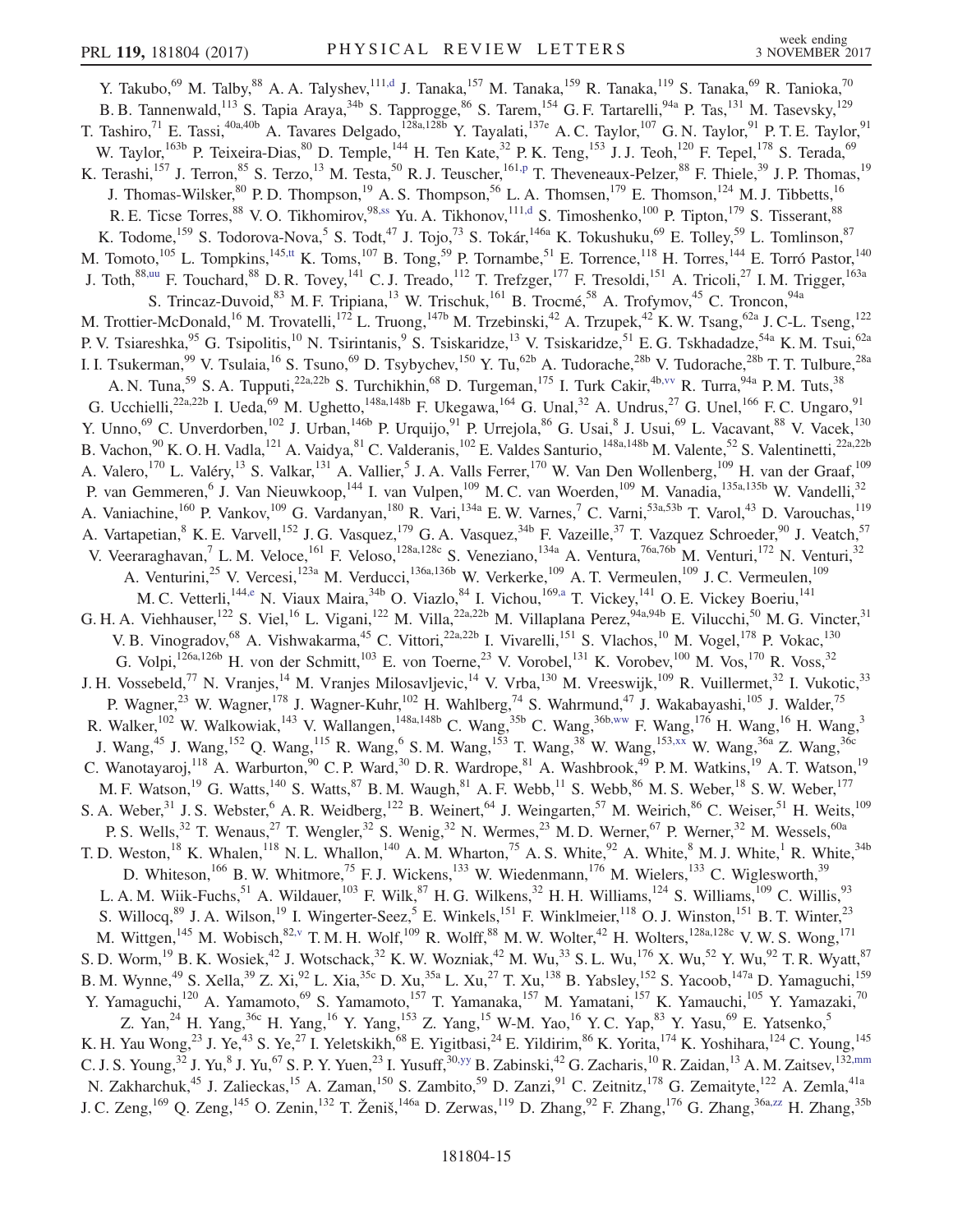<span id="page-16-0"></span>J. Zhang,<sup>6</sup> L. Zhang,<sup>51</sup> L. Zhang,<sup>36a</sup> M. Zhang,<sup>169</sup> P. Zhang,<sup>35b</sup> R. Zhang,<sup>23</sup> R. Zhang,<sup>36a[,ww](#page-21-4)</sup> X. Zhang,<sup>35b</sup> Y. Zhang,<sup>35a</sup> Z. Zhang,<sup>119</sup> X. Zhao,<sup>43</sup> Y. Zhao,<sup>36b[,aaa](#page-21-8)</sup> Z. Zhao,<sup>36a</sup> A. Zhemchugov,<sup>68</sup> B. Zhou,<sup>92</sup> C. Zhou,<sup>176</sup> L. Zhou,<sup>43</sup> M. Zhou,<sup>35a</sup> M. Zhou,<sup>150</sup> N. Zhou,<sup>35c</sup> C. G. Zhu,<sup>36b</sup> H. Zhu,<sup>35a</sup> J. Zhu,<sup>92</sup> Y. Zhu,<sup>36a</sup> X. Zhuang,<sup>35a</sup> K. Zhukov,<sup>98</sup> A. Zibell,<sup>177</sup> D. Zieminska, <sup>64</sup> N. I. Zimine, <sup>68</sup> C. Zimmermann, <sup>86</sup> S. Zimmermann, <sup>51</sup> Z. Zinonos, <sup>103</sup> M. Zinser, <sup>86</sup> M. Ziolkowski, <sup>143</sup>

L. Živković,<sup>14</sup> G. Zobernig,<sup>176</sup> A. Zoccoli,<sup>22a,22b</sup> R. Zou,<sup>33</sup> M. zur Nedden,<sup>17</sup> and L. Zwalinski<sup>32</sup>

(ATLAS Collaboration)

<sup>1</sup>Department of Physics, University of Adelaide, Adelaide, Australia<br><sup>2</sup>Physics Department, SUNY Albany, Albany New York, USA

<sup>2</sup>Physics Department, SUNY Albany, Albany New York, USA<br><sup>3</sup>Department of Physics, University of Alberta, Edmonton Alberta, Canada

<sup>4a</sup>Department of Physics, Ankara University, Ankara, Turkey<br><sup>4b</sup>Istanbul Aydin University, Istanbul, Turkey<br><sup>4c</sup>Division of Physics, TOBB University of Economics and Technology, Ankara, Turkey

<sup>5</sup>LAPP, CNRS/IN2P3 and Université Savoie Mont Blanc, Annecy-le-Vieux, France<br><sup>6</sup>High Engrey Physics Division, Argonna National Laboratory Argonna, Illinois, US

 ${}^{6}$ High Energy Physics Division, Argonne National Laboratory, Argonne, Illinois, USA

 $^7$ Department of Physics, University of Arizona, Tucson, Arizona, USA

 $8$ Department of Physics, The University of Texas at Arlington, Arlington, Texas, USA

 $^{9}$ Physics Department, National and Kapodistrian University of Athens, Athens, Greece

 $10^1$ Physics Department, National Technical University of Athens, Zografou, Greece<br> $11$ Department of Physics, The University of Texas at Austin, Austin, Texas, USA

<sup>11</sup>Department of Physics, The University of Texas at Austin, Austin, Texas, USA<br><sup>12</sup>Institute of Physics, Azerbaijan Academy of Sciences, Baku, Azerbaijan<br><sup>13</sup>Institut de Física d'Altes Energies (IFAE), The Barcelona Ins

<sup>200</sup>Istanbul Bilgi University, Faculty of Engineering and Natural Sciences, Istanbul, Turkey<br><sup>200</sup>Bahcesehir University, Faculty of Engineering and Natural Sciences, Istanbul, Turkey<br><sup>21</sup>Centro de Investigaciones, Univer

<sup>27</sup> Physics Department, Brookhaven National Laboratory, Upton, New York, USA<br><sup>28b</sup>Horia Hulubei National Institute of Physics and Nuclear Engineering, Bucharest, Romania<br><sup>28b</sup>Horia Hulubei National Institute of Physics a

Physics Department, Cluj Napoca, Romania<br><sup>28e</sup>University Politehnica Bucharest, Bucharest, Romania<br><sup>28f</sup>West University in Timisoara, Timisoara, Romania

<sup>29</sup>Departamento de Física, Universidad de Buenos Aires, Buenos Aires, Argentina <sup>30</sup>Cavendish Laboratory, University of Cambridge, Cambridge, United Kingdom

<sup>31</sup>Department of Physics, Carleton University, Ottawa, Ontario, Canada<br><sup>32</sup>CERN, Geneva, Switzerland<br><sup>33</sup>Enrico Fermi Institute, University of Chicago, Chicago, Illinois, USA<br><sup>34</sup>aDepartamento de Física, Pontificia Unive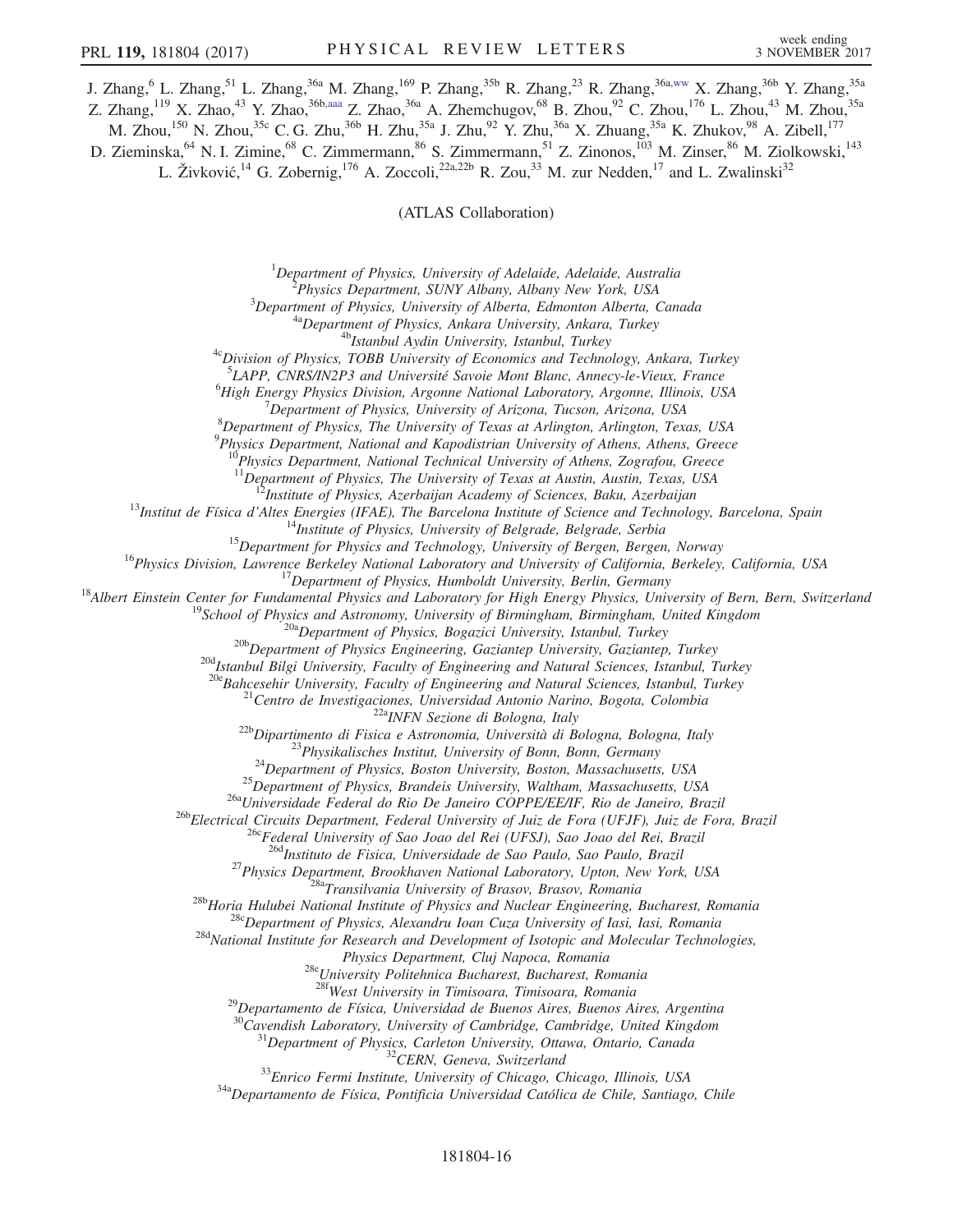<sup>34b</sup>Departamento de Física, Universidad Técnica Federico Santa María, Valparaíso, Chile<br><sup>35a</sup>Institute of High Energy Physics, Chinese Academy of Sciences, Beijing, China<br><sup>35b</sup>Department of Physics, Nanjing University, J

<sup>36a</sup>Department of Modern Physics and State Key Laboratory of Particle Detection and Electronics,

University of Science and Technology of China, Anhui, China<br><sup>36b</sup>School of Physics, Shandong University, Shandong, China

<sup>36c</sup>Department of Physics and Astronomy, Key Laboratory for Particle Physics, Astrophysics and Cosmology, Ministry of Education;<br>Shanghai Key Laboratory for Particle Physics and Cosmology, Shanghai Jiao Tong University,

<sup>37</sup>Université Clermont Auvergne, CNRS/IN2P3, LPC, Clermont-Ferrand, France<br><sup>38</sup>Nevis Laboratory, Columbia University, Irvington, New York, USA<br><sup>39</sup>Niels Bohr Institute, University of Copenhagen, Kobenhavn, Denmark<br><sup>40a</sup>I

<sup>44</sup>Physics Department, University of Texas at Dallas, Richardson, Texas, USA<br><sup>45</sup>DESY, Hamburg and Zeuthen, Germany<br><sup>46</sup>Lehrstuhl für Experimentelle Physik IV, Technische Universität Dortmund, Dortmund, Germany<br><sup>47</sup>Insti

<sup>47</sup>Institut für Kern- und Teilchenphysik, Technische Universität Dresden, Dresden, Germany<br><sup>48</sup> SUPA - School of Physics and Astronomy, University, Durham, North Carolina, USA<br><sup>49</sup> SUPA - School of Physics and Astronomy,

<sup>58</sup>Laboratoire de Physique Subatomique et de Cosmologie, Université Grenoble-Alpes, CNRS/IN2P3, Grenoble, France<br><sup>59</sup>Laboratory for Particle Physics and Cosmology, Harvard University, Cambridge, Massachusetts, USA<br><sup>60a</sup>K

<sup>61</sup>Faculty of Applied Information Science, Hiroshima Institute of Technology, Hiroshima, Japan<br><sup>62a</sup>Department of Physics, The Chinese University of Hong Kong, Shatin, N.T., Hong Kong, China<br><sup>62b</sup>Department of Physics an

Clear Water Bay, Kowloon, Hong Kong, China<br><sup>63</sup>Department of Physics, National Tsing Hua University, Taiwan, Taiwan<br><sup>64</sup>Department of Physics, Indiana University, Bloomington, Indiana, USA

<sup>65</sup>Institut für Astro- und Teilchenphysik, Leopold-Franzens-Universität, Innsbruck, Austria<br><sup>66</sup>University of Iowa, Iowa City, Iowa, USA<br><sup>67</sup>Department of Physics and Astronomy, Iowa State University, Ames, Iowa, USA<br><sup>68</sup>

<sup>69</sup>KEK, High Energy Accelerator Research Organization, Tsukuba, Japan <sup>70</sup>Graduate School of Science, Kobe University, Kobe, Japan <sup>71</sup>Faculty of Science, Kyoto University, Kyoto, Japan *72*Kyoto University of Education,

<sup>73</sup>Research Center for Advanced Particle Physics and Department of Physics, Kyushu University, Fukuoka, Japan<br><sup>74</sup>Instituto de Física La Plata, Universidad Nacional de La Plata and CONICET, La Plata, Argentina<br><sup>75</sup>Physic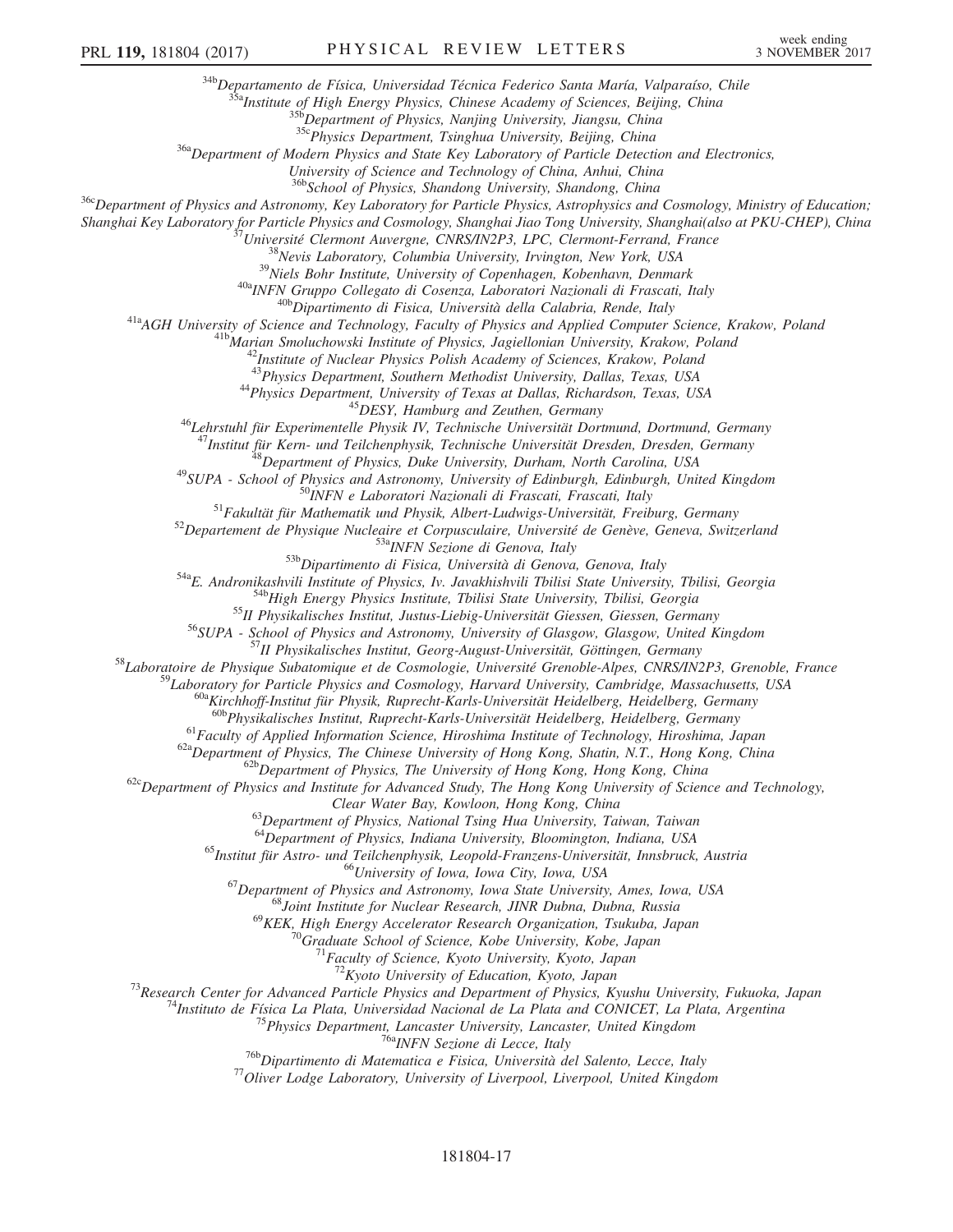<sup>78</sup>Department of Experimental Particle Physics, Jožef Stefan Institute and Department of Physics,<br>University of Ljubljana, Ljubljana, Slovenia University of Ljubljana, Ljubljana, Slovenia<br>
<sup>79</sup>School of Physics and Astronomy, Queen Mary University of London, London, United Kingdom<br>
<sup>80</sup>Department of Physics and Astronomy, University of London, Surrey, United King <sup>94a</sup> $NFN$  Sezione di Milano, Italy<br><sup>94b</sup>Dipartimento di Fisica, Università di Milano, Milano, Italy <sup>95</sup>B.I. Stepanov Institute of Physics, National Academy of Sciences of Belarus, Minsk, Republic of Belarus<br><sup>96</sup>Research Institute for Nuclear Problems of Byelorussian State University, Minsk, Republic of Belarus <sup>97</sup>Group of Particle Physics, University of Montreal, Montreal, Québec, Canada<br><sup>98</sup>P.N. Lebedev Physical Institute of the Russian Academy of Sciences, Moscow, Russia<br><sup>99</sup>Institute for Theoretical and Experimental Physics <sup>105</sup>Graduate School of Science and Nobayashi Institute of Applied Science, Nagasaki, Japan<br><sup>105</sup>Graduate School of Science and Nobayashi-Maskawa Institute, Nagoya, Japan<br><sup>106</sup>Sippartimento di Fisica, Università di Napoli, <sup>122</sup>Department of Physics, Oxford University, Oxford, United Kingdom<br><sup>123</sup>Department of Physics, Oxford Università di Pavia, Italy<br><sup>124</sup>Department of Physics, University of Pennsylvania, Philadelphia, Pennsylvania, USA<br><sup></sup>  $^{1286}$ Faculdade de Ciências, Universidade de Lisboa, Lisboa, Portugal<br> $^{128c}$ Department of Physics, University of Coimbra, Coimbra, Portugal<br> $^{128d}$ Centro de Física Nuclear da Universidade de Lisboa, Lisboa, Portugal

 $128e$ Departamento de Fisica, Universidade do Minho, Braga, Portugal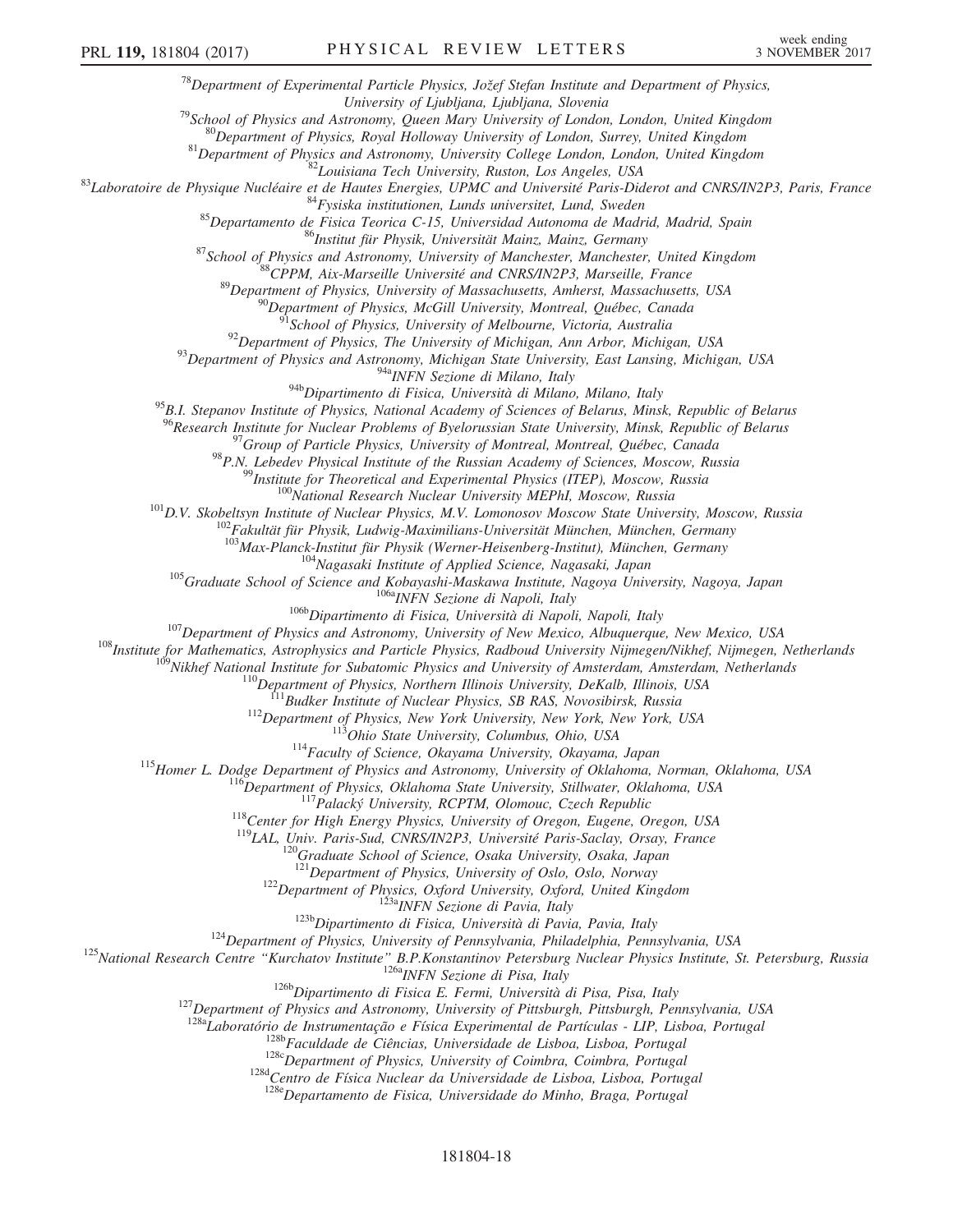<sup>128f</sup>Departamento de Fisica Teorica y del Cosmos and CAFPE, Universidad de Granada, Granada, Portugal<br><sup>128g</sup>Dep Fisica and CEFITEC of Faculdade de Ciencias e Tecnologia, Universidade Nova de Lisboa, Caparica, Portugal

<sup>129</sup>Institute of Physics, Academy of Sciences of the Czech Republic, Praha, Czech Republic<br><sup>130</sup>Czech Technical University in Prague, Praha, Czech Republic<br><sup>131</sup>Charles University, Faculty of Mathematics and Physics, Pra

Casablanca, Morocco<br>
<sup>137b</sup>Centre National de l'Energie des Sciences Techniques Nucleaires, Rabat, Morocco<br>
<sup>137d</sup>Faculté des Sciences, Université Mohamed Premier and LPTPM, Oujda, Morocco<br>
<sup>137d</sup>Faculté des Sciences, Uni

CEA Saclay (Commissariat à l'Energie Atomique et aux Energies Alternatives), Gif-sur-Yvette, France<br>
<sup>139</sup> Santa Cruz, Institute for Particle Physics, University of California Santa Cruz, Santa Cruz, California, USA<br>
<sup>140</sup>

<sup>144</sup>Department of Physics, Simon Fraser University, Burnaby, British Columbia, Canada<br><sup>145</sup>SLAC National Accelerator Laboratory, Stanford, California, USA<br><sup>146a</sup>Faculty of Mathematics, Physics & Informatics, Comenius Uni

<sup>149</sup>Physics Department, Royal Institute of Technology, Stockholm, Sweden<br><sup>150</sup>Departments of Physics & Astronomy and Chemistry, Stony Brook University, Stony Brook, New York, USA<br><sup>151</sup>Department of Physics and Astronomy,

<sup>154</sup>Department of Physics, Technion: Israel Institute of Technology, Haifa, Israel<br><sup>155</sup>Raymond and Beverly Sackler School of Physics and Astronomy, Tel Aviv University, Tel Aviv, Israel<br><sup>156</sup>Department of Physics, Arist

<sup>161</sup>Department of Physics, University of Toronto, Toronto, Ontario, Canada<br><sup>162h</sup> INFN-TIFPA, Italy<br><sup>162h</sup> University of Trento, Trento, Italy<br><sup>163h</sup> Department of Physics and Astronomy, York University, Toronto, Ontario

University of Tsukuba, Tsukuba, Japan<br>
<sup>165</sup>Department of Physics and Astronomy, Tufts University, Medford, Massachusetts, USA<br>
<sup>166</sup>Department of Physics and Astronomy, University of California Irvine, Irvine, California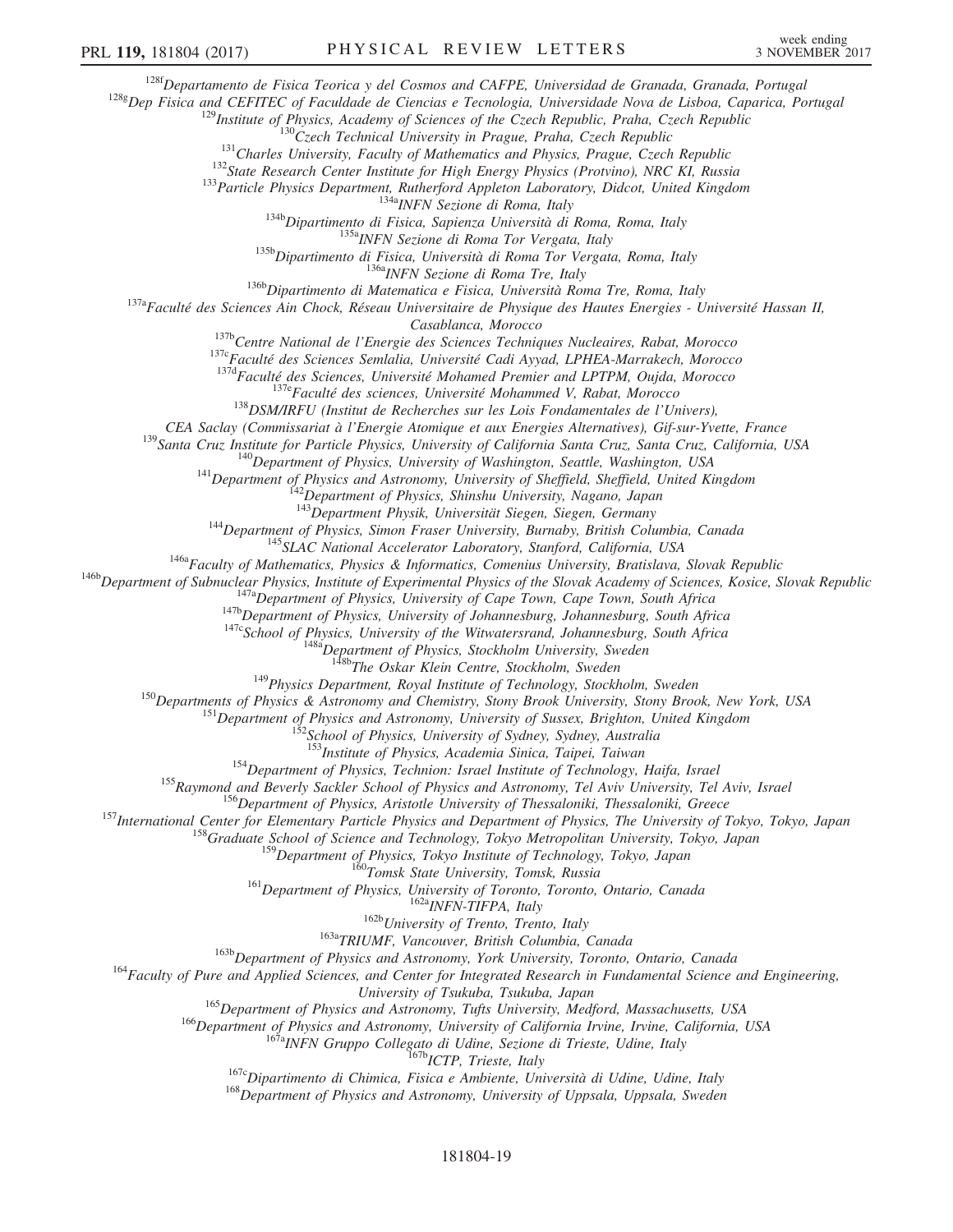<sup>170</sup>Instituto de Fisica Corpuscular (IFIC), Centro Mixto Universidad de Valencia - CSIC, Spain<br><sup>171</sup> Department of Physics, University of British Columbia, SUSA<br><sup>171</sup>Department of Physics, University of British Columbia,

<span id="page-20-0"></span>[a](#page-8-5) Deceased.

<span id="page-20-1"></span> $\mu^b$  $\mu^b$ Also at Department of Physi[c](#page-8-7)s, King's College London, London, United Kingdom.

<span id="page-20-2"></span>Also at Institute of Physics, Azerbaijan Academy of Sciences, Baku, Azerbaijan.

- <span id="page-20-3"></span>[d](#page-8-8) Also at Novosibirsk State University, Novosibirsk, Russia.
- <span id="page-20-4"></span>[e](#page-8-9) Also at TRIUMF, Vancouver, BC, Canada.
- <span id="page-20-5"></span>[f](#page-8-10) Also at Department of Physics & Astronomy, University of Louisville, Louisville, KY, USA.
- <span id="page-20-6"></span>[g](#page-8-11) Also at Physics Department, An-Najah National University, Nablus, Palestine.
- <span id="page-20-7"></span>[h](#page-8-11) Also at Department of Physics, California State University, Fresno, CA, USA.
- <span id="page-20-8"></span><sup>[i](#page-8-12)</sup>Also at Department of Physics, University of Fribourg, Fribourg, Switzerland.
- <span id="page-20-9"></span>[j](#page-8-13) Also at II Physikalisches Institut, Georg-August-Universität, Göttingen, Germany.
- <span id="page-20-10"></span>[k](#page-9-0)<br>Also at Departament de Fisica de la Universitat Autonoma de Barcelona, Barcelona, Spain.
- <span id="page-20-11"></span><sup>1</sup>A[l](#page-9-0)so at Departamento de Fisica e Astronomia, Faculdade de Ciencias, Universidade do Porto, Portugal.
- <span id="page-20-13"></span><span id="page-20-12"></span>[m](#page-9-1)Also at Tomsk State University, Tomsk, Russia.
- <sup>[n](#page-9-2)</sup>Also at The Collaborative Innovation Center of Quantum Matter (CICQM), Beijing, China.
- <span id="page-20-14"></span><sup>[o](#page-9-3)</sup>Also at Universita di Napoli Parthenope, Napoli, Italy.
- <span id="page-20-15"></span><su[p](#page-9-4)>p</sup>Also at Institute of Particle Physics (IPP), Canada.
- <span id="page-20-16"></span><sup>[q](#page-10-0)</sup>Also at Horia Hulubei National Institute of Physics and Nuclear Engineering, Bucharest, Romania.
- <span id="page-20-17"></span><sup>[r](#page-10-1)</sup> Also at Department of Physics, St. Petersburg State Polytechnical University, St. Petersburg, Russia.
- <span id="page-20-18"></span>[s](#page-10-2) Also at Borough of Manhattan Community College, City University of New York, New York City, USA.
- <span id="page-20-19"></span><sup>[t](#page-10-3)</sup>Also at Department of Financial and Management Engineering, University of the Aegean, Chios, Greece.
- <span id="page-20-20"></span><s[u](#page-10-4)p>u</sup>Also at Centre for High Performance Computing, CSIR Campus, Rosebank, Cape Town, South Africa.
- <span id="page-20-21"></span>[v](#page-10-5) Also at Louisiana Tech University, Ruston, LA, USA.
- <span id="page-20-22"></span>[w](#page-10-6)Also at Institucio Catalana de Recerca i Estudis Avancats, ICREA, Barcelona, Spain.
- <span id="page-20-23"></span>[x](#page-11-0) Also at Graduate School of Science, Osaka University, Osaka, Japan.
- <span id="page-20-24"></span>[y](#page-11-1) Also at Fakultät für Mathematik und Physik, Albert-Ludwigs-Universität, Freiburg, Germany.
- <span id="page-20-25"></span><sup>[z](#page-11-2)</sup>Also at Institute for Mathematics, Astrophysics and Particle Physics, Radboud University Nijmegen/Nikhef, Nijmegen, Netherlands.<br>aa Also at Department of Physics, The University of Texas at Austin, Austin, TX, USA.
- <span id="page-20-26"></span>
- <span id="page-20-27"></span>[bb](#page-11-4) Also at Institute of Theoretical Physics, Ilia State University, Tbilisi, Georgia. <sup>cc</sup> Also at CERN, Geneva, Switzerland.
- <span id="page-20-28"></span>
- <span id="page-20-29"></span>[dd](#page-11-5) Also at Georgian Technical University (GTU),Tbilisi, Georgia.
- <span id="page-20-30"></span>[ee](#page-11-6) Also at Ochadai Academic Production, Ochanomizu University, Tokyo, Japan. fralso at Manhattan College, New York, NY, USA.
- <span id="page-20-31"></span>
- <span id="page-20-33"></span><span id="page-20-32"></span>[ff](#page-11-7)Also at Manhattan College, New York, NY, USA. [gg](#page-12-0)Also at Departamento de Física, Pontificia Universidad Católica de Chile, Santiago, Chile. [hh](#page-12-1)Also at Department of Physics, The University of Michigan, Ann Arbor, MI, USA.
- 
- <span id="page-20-35"></span>
- <span id="page-20-34"></span><sup>[ii](#page-12-2)</sup>Also at The City College of New York, New York, NY, USA.<br><sup>ji</sup>Also at School of Physics, Shandong University, Shandong, China.
- <span id="page-20-36"></span><sup>[kk](#page-12-3)</sup>Also at Departamento de Fisica Teorica y del Cosmos and CAFPE, Universidad de Granada, Granada, Portugal. <sup>11</sup>Also at Department of Physics, California State University, Sacramento, CA, USA.
- <span id="page-20-37"></span>
- 
- <span id="page-20-40"></span>
- <span id="page-20-41"></span>
- <span id="page-20-42"></span>
- <span id="page-20-39"></span><span id="page-20-38"></span><sup>nm</sup>Also at Moscow Institute of Physics and Technology State University, Dolgoprudny, Russia.<br><sup>[nn](#page-13-2)</sup>Also at Departement de Physique Nucleaire et Corpusculaire, Université de Genève, Geneva, Switzerland.<br><sup>[oo](#page-14-0)</sup> Also at Institut
- <span id="page-20-43"></span>[rr](#page-14-3)Also at Faculty of Physics, M.V.Lomonosov Moscow State University, Moscow, Russia.